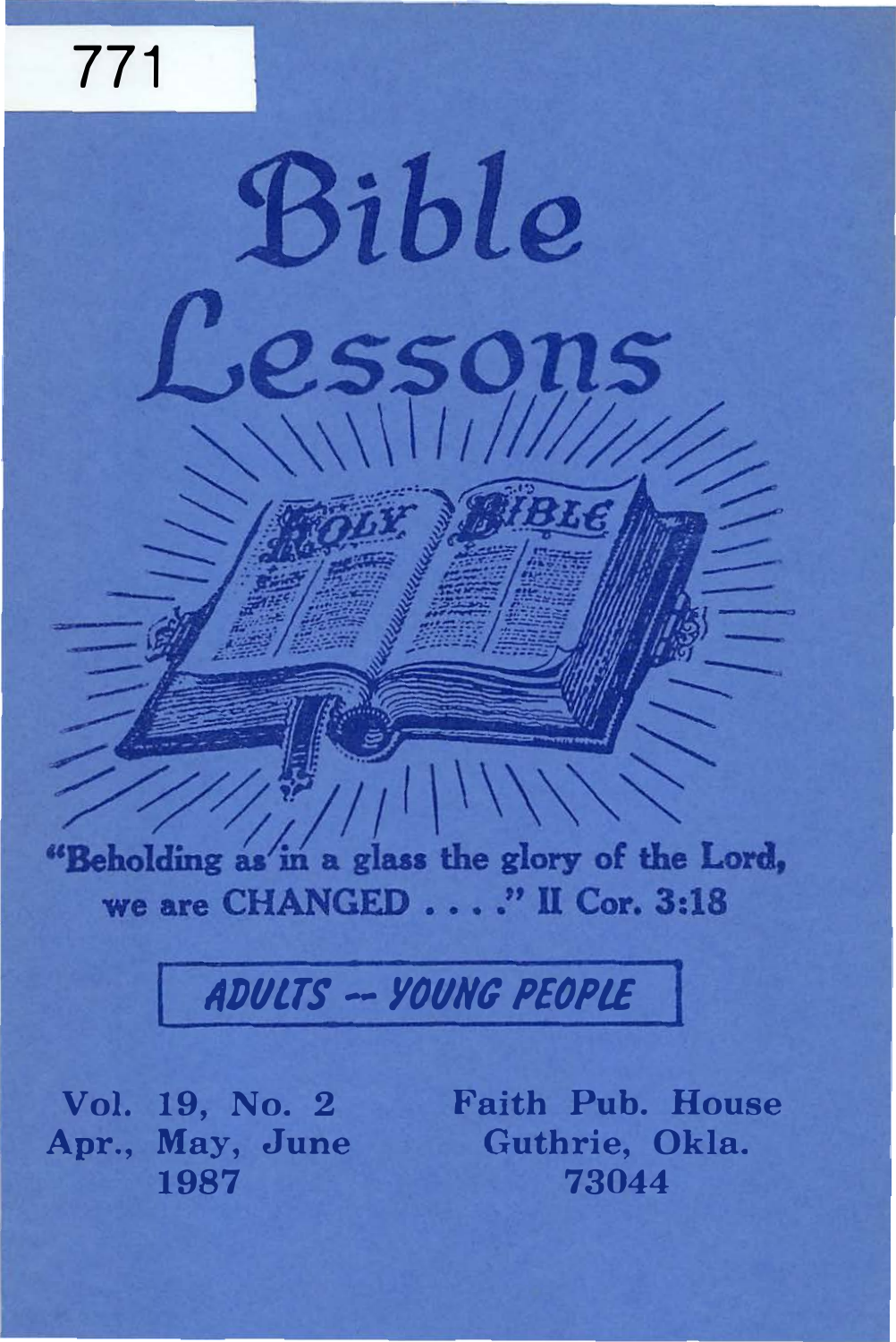# Bible Lessons for Adults and Young People ( USPS054-6RO)

| Volume 19 | Apr., May, June | <b>No. 2</b> |
|-----------|-----------------|--------------|
|           |                 |              |

# Table of Contents

| Apr. $5$   |                                                                            |  |
|------------|----------------------------------------------------------------------------|--|
| 12         |                                                                            |  |
| 19         | The Resurrection of Jesus Christ                                           |  |
|            |                                                                            |  |
| 26         |                                                                            |  |
| $M$ av $3$ | "Be Still, and Know That I am $God$ " 19                                   |  |
| 10         |                                                                            |  |
| 17         |                                                                            |  |
| 27         | The Inheritance of the Saints in Light34                                   |  |
| 31         | Casting All Your Care Upon $\text{Him}$ 38                                 |  |
| $Jun$ . 7  | With $J$ esus $\ldots$ , $\ldots$ , $\ldots$ , $\ldots$ , $\qquad$         |  |
| 14         | Jesus Christ. The Solid Rock 46                                            |  |
| 21         |                                                                            |  |
| 28         | Before the Lord $\dots \dots \dots \dots \dots \dots \dots \dots \dots 54$ |  |
|            |                                                                            |  |

Publishing the Bible truths in the interest of Jesus Christ and His Church Edited by Leslie C. Busbee and Wayne Murphey

Subscription l'rice-50 $\epsilon$  a copy for quarter of year, or \$2.00 per year, issued quarterly.

Second class postage paid at Guthrie, Oklahoma

## Published Quarterly By

FAITH PUBLISHING HOUSE 920 W. Mansur Ave. Guthrie, Oklahoma 73044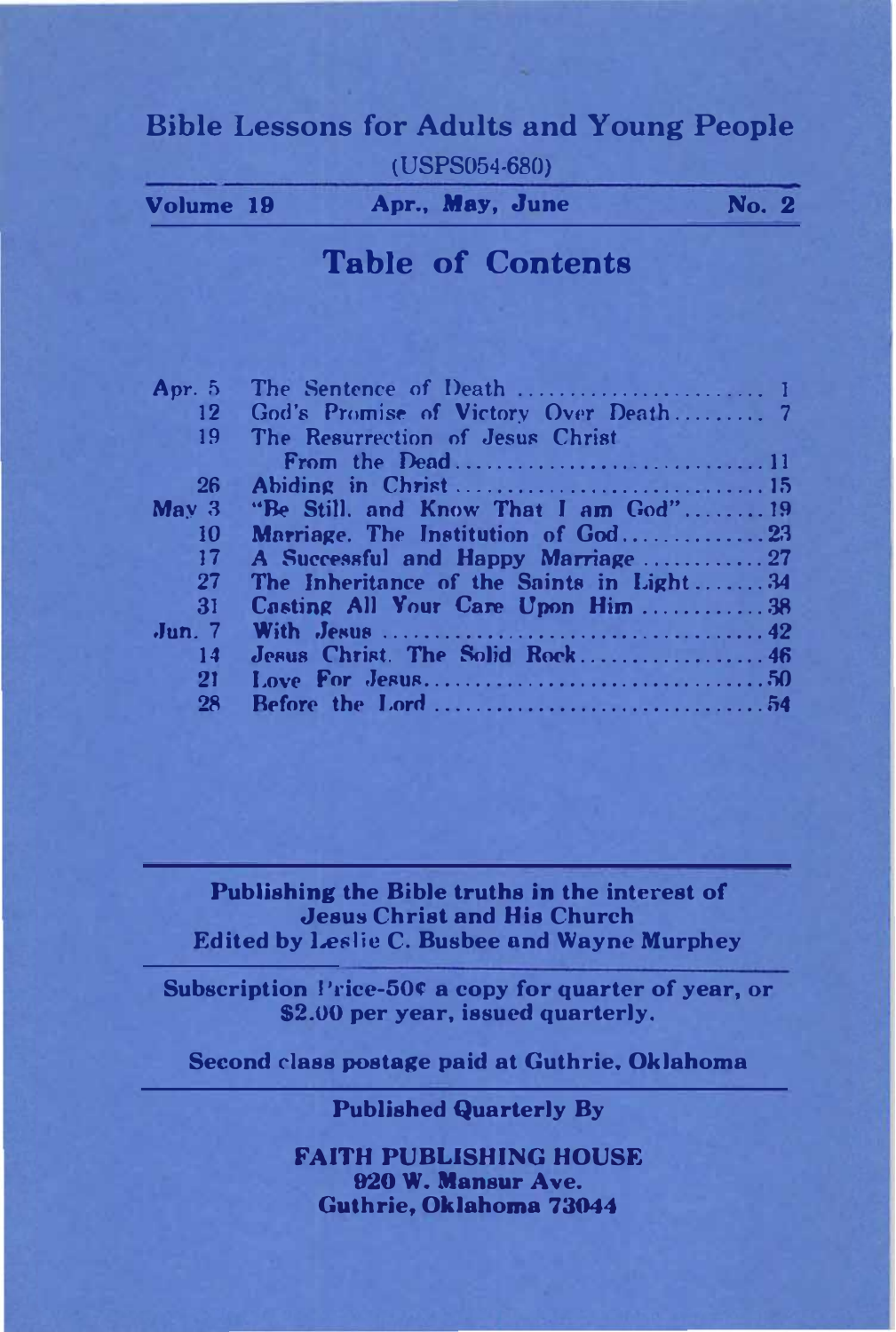# Theme for Second Quarter, 1987

We have a varied series of lessons for this quarter from the precious Word of God. We have not followed any definite subject as a whole, but have looked earnestly to God in prayer that He would inspire us with just the lesson for each time that He would want us to have. And He has so faithfully inspired our hearts each time. We trust that each lesson will be a spiritual uplift and a benefit to each one. The first three lessons lead us up to the Easter Sunday morning, dealing with death and God's victory over death that He wrought in Jesus. Along with other lessons that deal with our blessed relationship with Christ, the Lover of our souls, we have included two lessons on marriage and how to have success in married life. We have been greatly blessed and inspired in preparing these lessons, and it is our prayer that they will be a channel through which each Bible student may receive inspiration and -Bro. Leslie C. Busbee

#### April 5, 1987

 $-0$  – – – –

#### THE SENTENCE OF DEATH

Gen. 3:17 And u nto Adam he said, Because thou hast hearkened unto the voice of thy wife, and hast eaten of the tree, of which I commanded thee, saying, Thou shalt not eat of it: cursed is the ground for thy sake; in sorrow shalt thou eat of it all the days of thy life;

18 Thoms also and thistles shall it bring forth to thee; and thou shalt eat the herb of the field;

19 In the sweat of thy face shalt thou eat bread, till thou return unto the ground; for out of it wast thou taken: for dust thou art, and unto dust shalt thou return.

22 "And the Lord God said, Behold, the man is become as one of us, to know good and evil: and now, lest he put forth his hand, and take also of the tree of life, and eat, and live for ever:

23 Therefore the Lord God sent him forth from the garden of Eden, to till the ground from whence he was taken.

24 So he drove out the man; and he placed at the east of the garden of Eden Cherubims, and a flaming sword which turned every way, to keep the way of the tree of life.

Job 14:1 Man that is born of a woman is of few days, and full of trouble.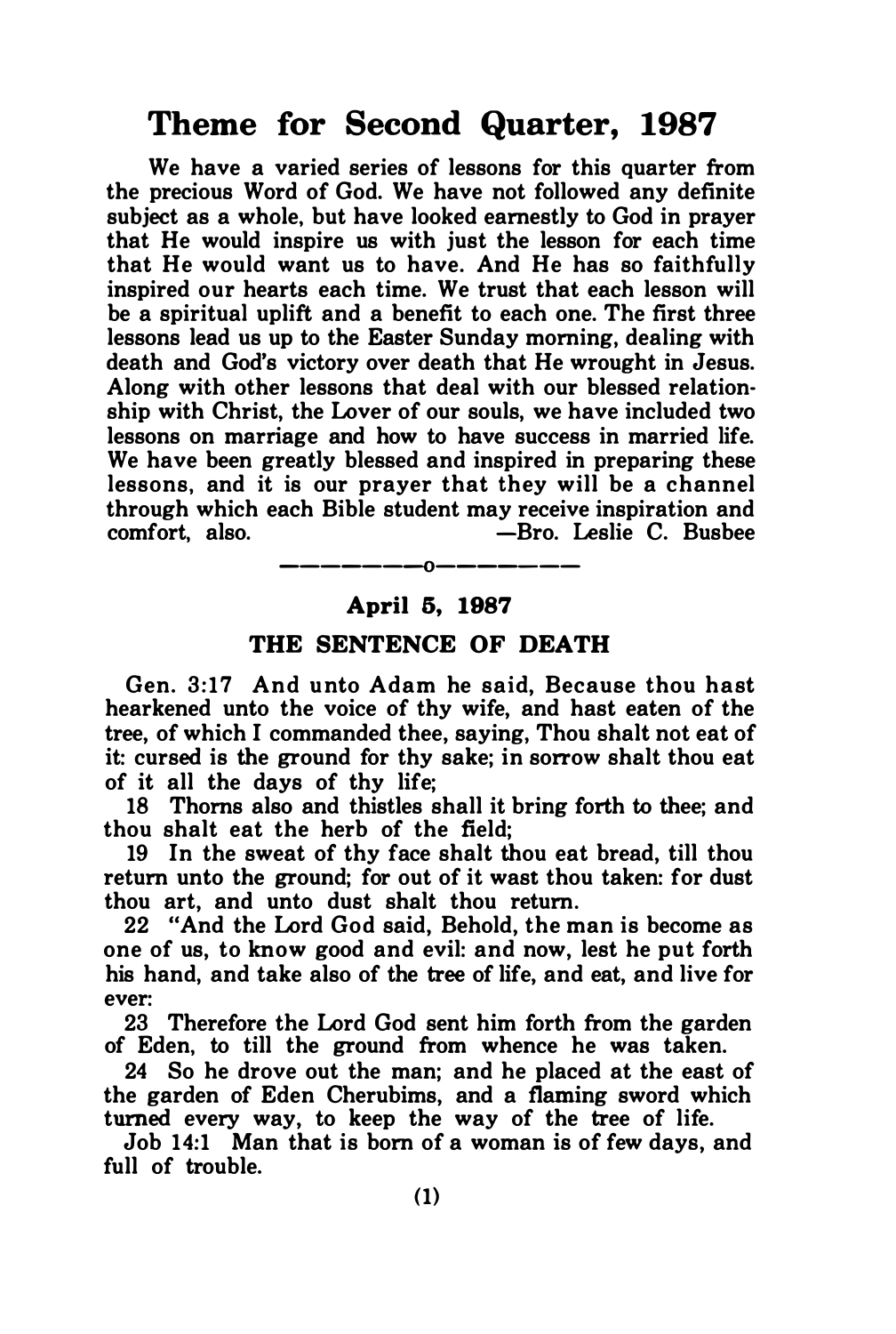2 He cometh forth like a flower, and is cut down: he tleeth also as a shadow, and continueth not.

7 For there is hope of a tree, if it be cut down, that it will sprout again, and that the tender branch thereof will not cease.

10 But man dieth, and wasteth away: yea, man giveth up the ghost, and where is he?

12 So man lieth down, and riseth not: till the heavens be no more, they shall not awake, nor be raised out of their sleep.

Psalm 39:12 Hear my prayer, 0 Lord, and give ear unto my cry; hold not thy peace at my tears: for I am a stranger with thee, and a sojourner, as all my fathers were.

13 0 spare me, that I may recover strength, before I go hence, and be no more.

Psalm 90:3 Thou tumest man to destruction; and sayest, Return, ye children of men.

7 For we are consumed by thine anger, and by thy wrath are we troubled.

10 The days of our years are threescore years and ten; and if by reason of strength they be fourscore years, yet is their strength labour and sorrow; for it is soon cut off, and we fly away.

Memory Verse: What man is he that liveth, and shall not see death? shall he deliver his soul from the hand of the grave? Psalm 89:48.

Central Thought: Because man disobeyed and sinned against God, he was deprived of access to the tree of life (the partaking of which would have preserved and sustained life) and sentenced to hard labor and trouble which would eventually bring on decay, old age, and death. This death and its woeful sentence has passed unto all men.

Word Definitions: Cherubims: Winged Heavenly beings, or angels. Ghost: breath, or spirit. Sojourner: Alien resident; bydweller, one who is a temporary inmate or a mere lodger. "Thou turnest man to destruction": Thou turnest man to death.

## LESSON BACKGROUND

Man was created to live, not to die. But, being a created free moral agent, he was given the choice between life and death. He was instructed, warned, and admonished what his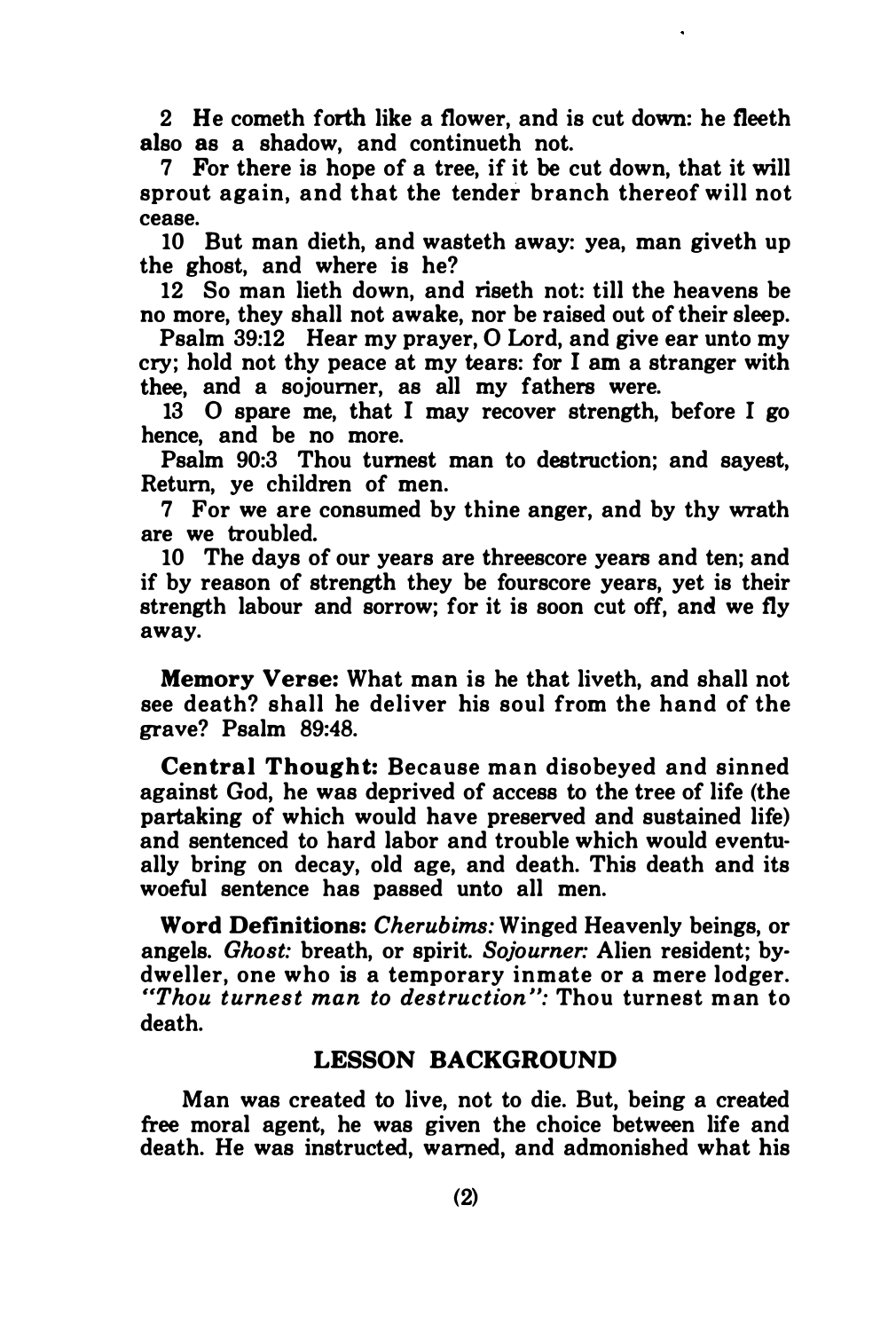limits were, and of the consequences of disobedience. He was furnished with everything necessary to make a success of his being alive. But Romans 5:12 declares that by one man sin entered into the world, and death by sin; and so death passed upon all men, for that all have sinned. Death was passed upon the human race because of sin entering their hearts. And so it has been ever since. With the exception of two men (namely Enoch and Elijah) every person who ever lived has had to die. Every person who ever came into the world came with the sentence of death upon them. It is an appointment that everyone will meet. What a wonderful thing it was to be in the garden of Eden and, among the other blessings, to be able to partake of the blessed tree of life! There was something of the particular blessings of God found in that tree that would heal and preserve life and health to those who partook of its wonderful fruit. But after man had sinned God was no longer willing for him to partake of the tree of life. Thus we see the sad separation fall upon man and his wife. They were driven away and kept from life everlasting. They knew that sooner or later they would die. This sense of death has followed the human family thereafter. The rich and the poor, the wise and the foolish, the beautiful and the homely, all these have had to die. Job spoke of it, and so did the Psalmist. Death still takes its daily toll from the ranks of men. After death comes the judgment where we will give an account of this short life. -Leslie C. Busbee

## QUESTIONS:

- 1. What was the sentence that was placed upon man because of his sin against God?
- 2. How has this affected humanity and how is it affecting us today?
- 3. What is death?
- 4. Should we reckon with this sentence of death or should we keep it out of our minds?
- 5. What profit is there in remembering that we will one day die?
- 6. Can we and should we pray to God about it?
- 7. What was the prayer of the Psalmist in our lesson?
- 8. Is it normal for a person to want to live and not die?
- 9. What is the best course of action that we can take with regard to the matter of dying?
- 10. What was it that caused man to fall under the sentence of death?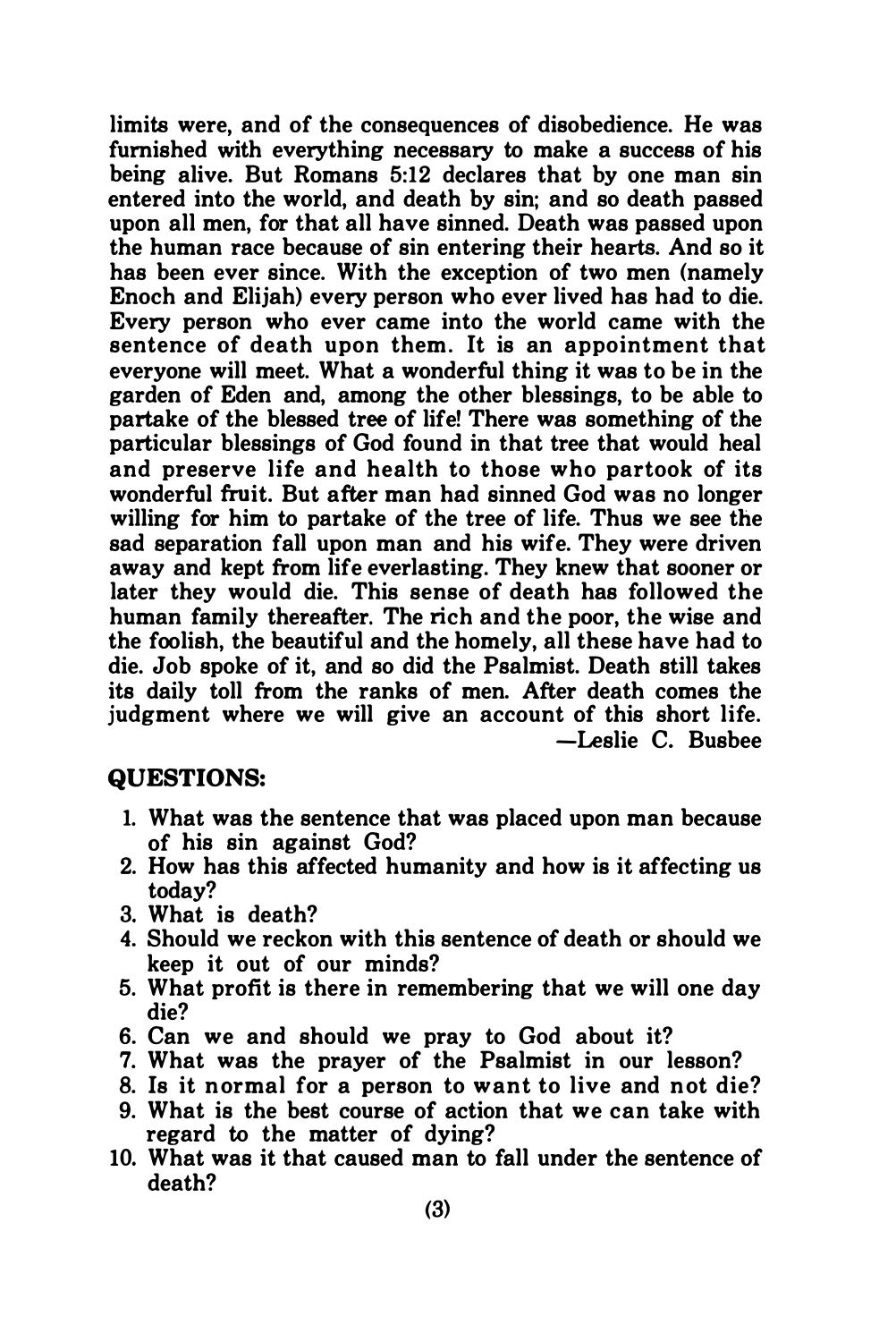#### ADULTS' AND YOUNG PEOPLE'S COMMENTS

Death is such a common thing and such an ordinary subject that we are prone to overlook its value and importance. And we are also prone to fail to see what a terrible thing this was that man brought upon himself because of his sin. Death is the ceasing of life for the human and mortal part of man. The spirit continues its existence because it is of the elements of God Himself, who is eternal. But the body that once moved, thought, spoke, and lived is silent and cold. It is fit only to be buried out of sight. The grave takes in the lovely form and beautiful face, the hands that once were so busily engaged in the duties of the home, and the feet that traveled on the shores of time. The voice that spoke is silent, and the flashing eyes are closed. This is death. It will come to all. It is not a pleasant thing to have to face. But we all have to face up to it. And it all came about because one man failed to obey God. Because Adam and Eve partook of the forbidden fruit, death has passed upon all men. Perhaps you may think, "Why go on about this? Let us forget death and let us enjoy our life while we may!" Yes, you may do that. Most people do. But it is folly to hide one's self from the reality of the sentence that we are all under. It is wisdom to come to grips with it, to recognize that death is on our trail and the chilly hand of death will reach for us one day. Do not joke about it and try to laugh it off. Face up to it. Acknowledge it as Job did and plead with God as the Psalmist did that you may recover strength and be saved before you go hence to be no more. Reckon with the fact that your days are short. They will soon be gone. Wisdom tells you to fear God and tum to Him with all of your heart. Hear the good news that God sent His only Son to die for you. He is ever living, resurrected from the dead, to intercede for you. You can conquer and overcome sin and have hope of living again. The set of the set of the set of the set of the set of the set of the set of the set of the set of the set of the set of the set of the set of the set of the set of the set of the set of the set of the set of the se

# FOOD FOR THOUGHT

How foolish Adam and Eve were to forfeit their right to the tree of life. Just as Satan is doing today, he did not telJ them the consequences of their actions. The full weight of their misdeed must have been quite fearful when God passed sentence upon them. This penalty of death has been passed on to alJ mankind and as a result man still fears death.

We read in history of men who have searched diligently for a way to live forever, but have been unable to find it. It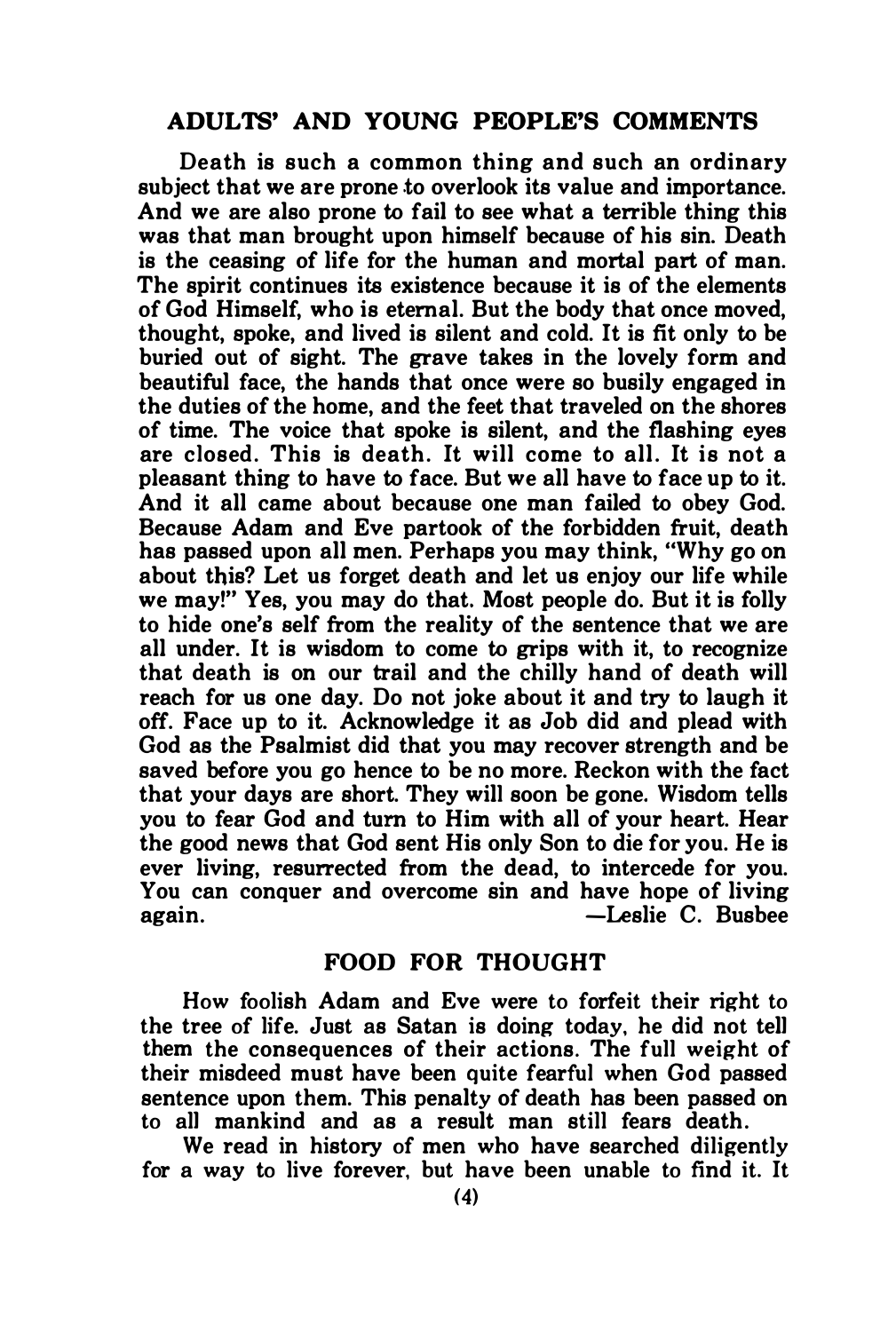would be interesting to know just what became of the tree of life. It is hard to imagine that something so full of everlasting life could have died. It would only seem appropriate that God would have placed it elsewhere, perhaps in heaven. We find that the tree of life came once again to this earth in the form of a human being. Jesus said, "I am the way, the truth and the life." John 14:6.

Just as God set the Cherubims to protect the tree of life, not everyone has free access to eternal life. We must still pass by the sword of God. "For the word of God is quick, and powerful, and sharper than any twoedged sword, piercing even to the dividing asunder of soul and spirit, and of the joints and marrow, and is a discerner of the thoughts and intents of the heart." Heb. 4:12. The Word of God is a sharp sword which turns in every direction to thoroughly eliminate the sin in our lives. The same state of the set of the set of the set of the set of the set of the set of the set of the set o

# Oh, Why Should the Spirit of Mortal Be Proud? **ROOM**

————————————————————

Oh, why should the spirit of mortal be proud? Like a fast-flitting meteor, a fast-flying cloud, A flash of the lightning, a break of the wave, He passeth from life to his rest in the grave.

The leaves of the oak and the willow shall fade, Be scattered around and together be laid; And the young and the old, and the low and the high, Shall moulder to dust and together shall lie.

The child that a mother attended and loved, The mother that infant's affection who proved, The husband that mother and infant who blessed.-Each, all, are away to their dwellings of rest.

The maid on whose cheek, on whose brow, in whose eye, Shone beauty and pleasure,—her triumphs are by; And the memory of those who have loved her and praised, Are alike from the minds of the living erased.

The hand of the king that the sceptre hath borne, The brow of the priest that the mitre hath worn,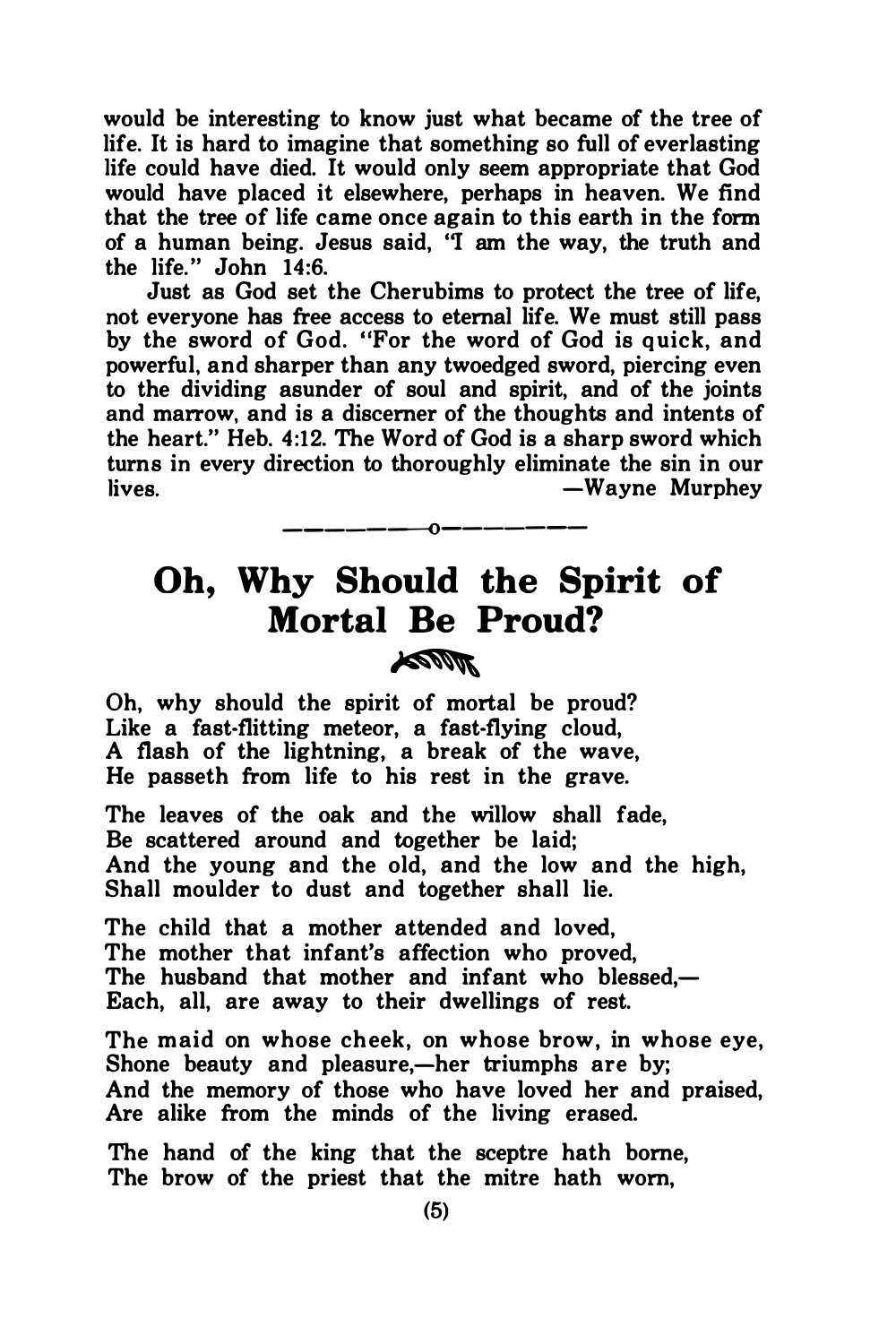The eye of the sage, and the heart of the brave, Are bidden and lost in the depths of the grave.

The peasant whose lot was to sow and to reap, The herdsman who climbed with his goats to the steep, The beggar who wandered in search of his bread, Have faded away like the grass that we tread.

The saint who enjoyed the communion of heaven, The sinner who dared to remain unforgiven, The wise and the foolish, the guilty and just, Have quietly mingled their bones in the dust.

So the multitude goes, like the flower and the weed, That wither away to let others succeed; So the multitude comes, even those we behold, To repeat every tale that hath often been told.

For we are the same things our fathers have been; We see the same sights that our fathers have seen. $-$ We drink the same stream, and we feel the same sun, And run the same course that our fathers have run.

The thoughts we are thinking our fathers would think; From the death we are shrinking from, they too would shrink; To the life we are clinging too, they too would cling: But it speeds from the earth like a bird on the wing.

They loved, but their story we cannot unfold; They scorned, but the heart of the haughty is cold; They grieved, but no wail from their slumbers will come; They joyed, but the voice of their gladness is dumb.

They died,—ay! they died; and we things that are now, Who walk on the turf that lies over their brow, Who make in their dwellings a transient abode, Meet the changes they met on their pilgrimage road.

Yea, hope and despondence, and pleasure and pain, Are mingled together in sunshine and rain; And the smile and the tear, the song and the dirge, Still follow each other, like surge upon surge.

'Tis the twink of an eye, 'tis the draught of a breath, From the blossom of health to the paleness of death, From the gilded saloon to the bier and the shroud, Oh, why should the spirit of mortal be proud?

-William Knox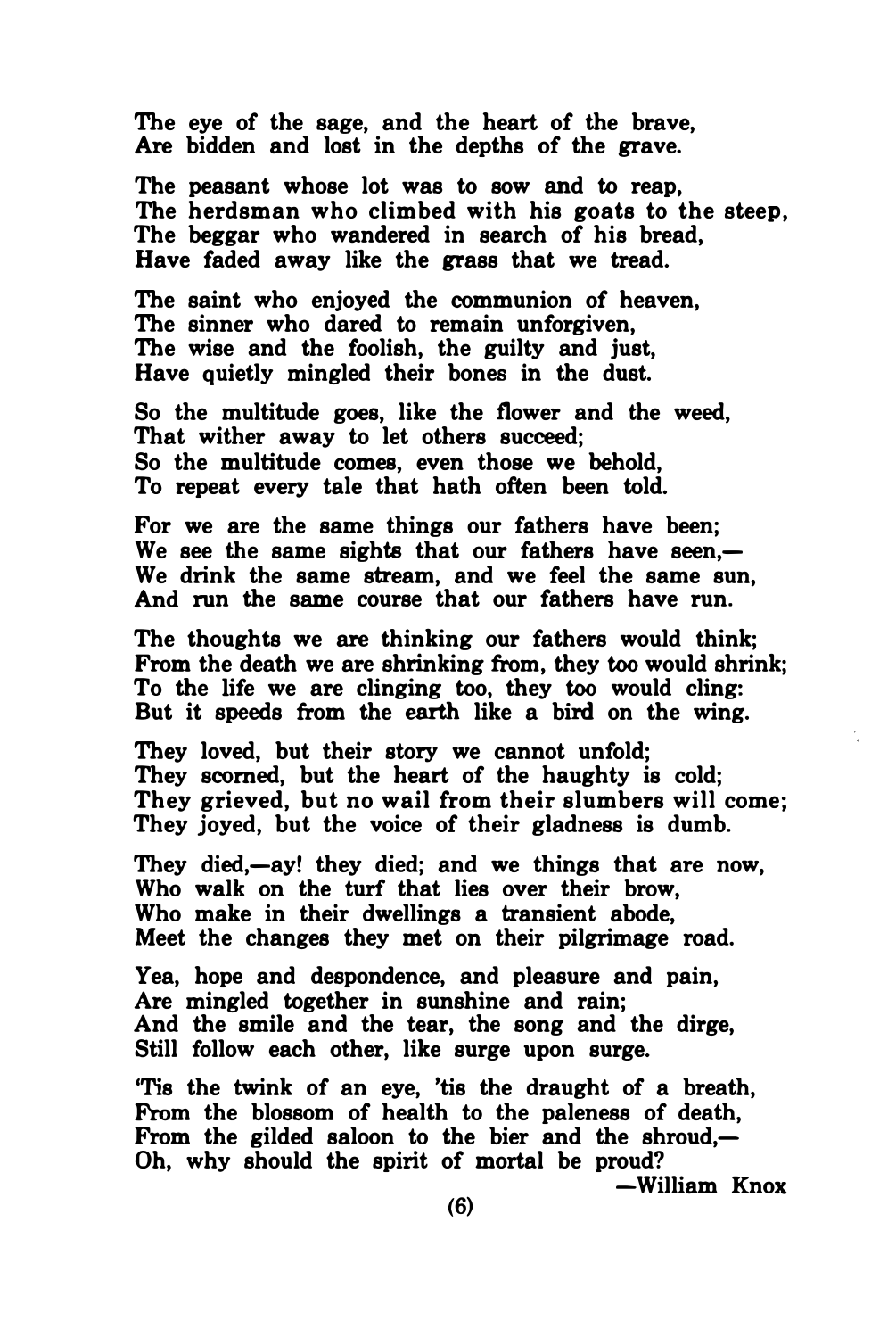### April 12, 1987

# GOD'S PROMISE OF VICTORY OVER DEATH

Job 14:13 0 that thou wouldest hide me in the grave, that thou wouldest keep me secret, until thy wrath be past, that thou wouldest appoint me a set time, and remember me!

14 If a man die, shall he ·live again? all the days of my appointed time will I wait, till my change come.

15 Thou shalt call, and I will answer thee: thou wilt have a desire to the work of thine hands.

Psalm 102:18 This shall be written for the generation to come: and the people which shall be created shall praise the Lord.

19 For he hath looked down from the height of his sanctuary; from heaven did the Lord behold the earth;

20 To hear the groaning of the prisoner; to loose those that are appointed to death;

21 To declare the name of the Lord in Zion, and his praise in Jerusalem;

22 When the people are gathered together, and the kingdoms, to serve the Lord.

23 He weakened my strength in the way; he shortened my days.

24 I said, 0 my God, take me not away in the midst of my days: thy years are throughout all generations.

25 Of old hast thou laid the foundation of the earth: and the heavens are the work of thy hands.

26 They shall perish, but thou shalt endure: yea, all of them shall wax old like a garment; as a vesture shalt thou change them, and they shall be changed:

27 But thou art the same, and thy years shall have no end. Isaiah 25:8 He will swallow up death in victory; and the Lord God will wipe away tears from off all faces; and the rebuke of his people shall he take away from off all the earth: for the Lord hath spoken it.

Hosea 13:14 "I will ransom them from the power of the grave; I will redeem them from death: 0 death, I will be thy plagues; 0 grave, I will be thy destruction: repentance shall be hid from mine eyes.

Memory Verse: So when this corruptible shall have put on incorruption, and this mortal shall have put on immortality, then shall be brought to pass the saying that is written, Death is swallowed up in victory. I Corinthians 15:54.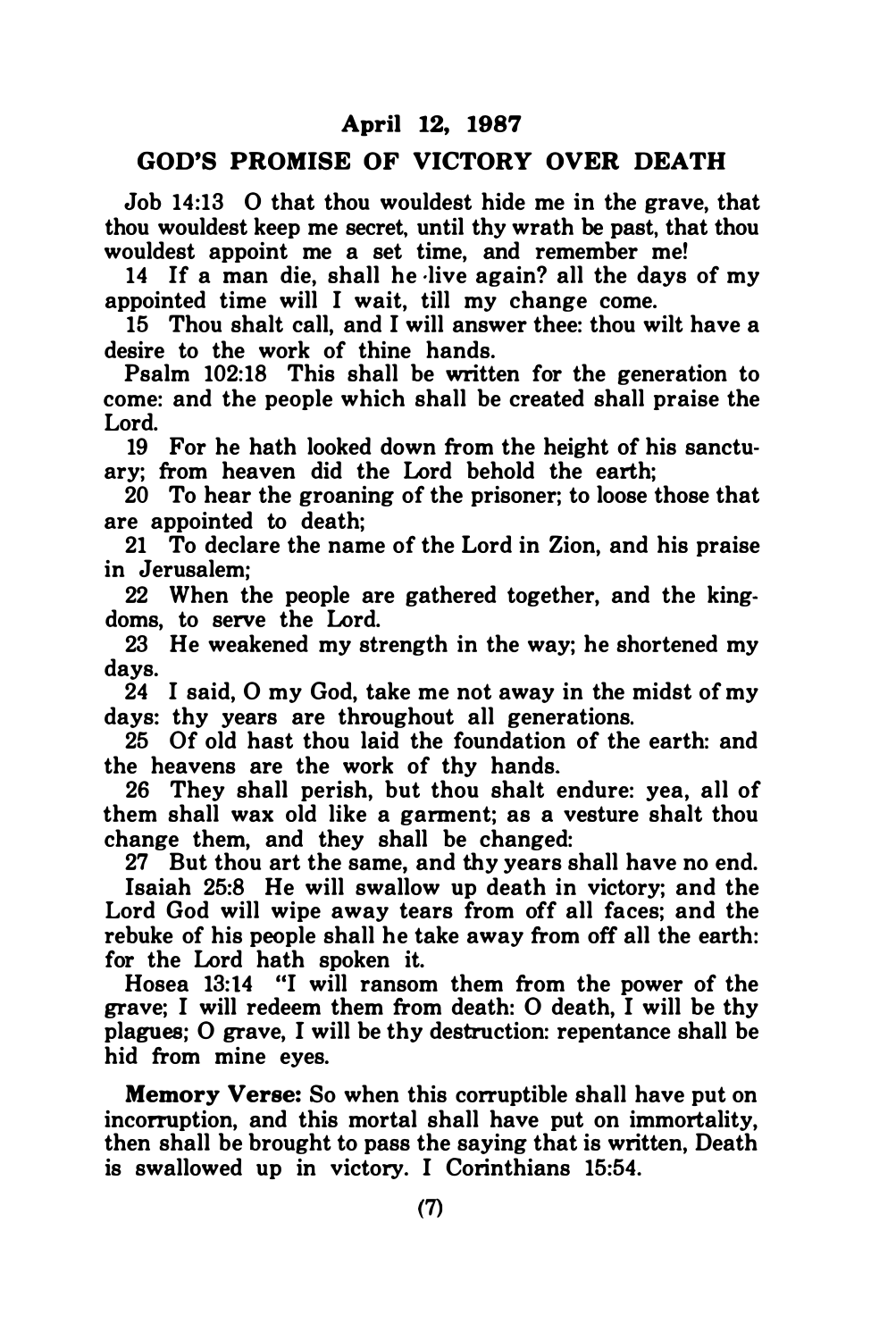Central Thought: Holy men inspired by the Holy Spirit foretold the great victory that would be accomplished by Christ over the power of death and the grave.

# LESSON BACKGROUND

From four different writers in the Old Testament, we gathered promises and assurance of victory over death for us who will seek the way of the Lord for our lives. As we saw in our previous lesson, we are all under the sentence of death because of sin. But in the light of these Scriptures unfolds a wonderful hope of us being loosed from this sentence of death. Job possessed in his faith in God a steadfast hope of living again. Along with the sublime expressions we have in our lessons, he says further, in 19:25, 26: "For I know that my redeemer liveth, and that he shall stand at the latter day upon the earth: and though after my skin worms destroy this body, yet in my flesh shall I see God." In the midst of great suffering and sorrow the Psalmist wrote in our lesson a prophecy fragrant with the inspiration of the Holy Spirit. He saw the Lord looking down from heaven to do three things: 1. to hear the groaning of the prisoner, that is, the prisoner in the prison house of sin; 2. to loose those that are appointed to death; and 3. to declare the name of the Lord in Zion, and his praise in Jerusalem, when the people are gathered together, and the kingdoms, to serve the Lord. Christ fulfilled all three of these things, praise His wonderful name! The last three verses from this Psalm in our lesson are directly quoted and applied to Christ in Hebrews 1:10-12. Our Scripture in Isaiah 25:8 is very clearly referred to in our memory verse from the writing of Paul. Instead of death swallowing up us, we will swallow up death in the victory of Christ. Paul also quotes at that same place from our Scripture in Hosea, using more the expression in the Septuagint which we will give here: "I will deliver them out of the power of Hades, and will redeem them from death: where is thy penalty, O death? O Hades where is thy sting?" All of these are clear promises of an ultimate and final triumph promised to man over death through the resurrection<br>of Jesus Christ. <br>eslie C. Busbee  $-L$ eslie C. Busbee

#### QUESTIONS:

- 1. What did Job desire for the Lord to do for him?
- 2. What is the answer to Job's question: If a man die, shall he live again?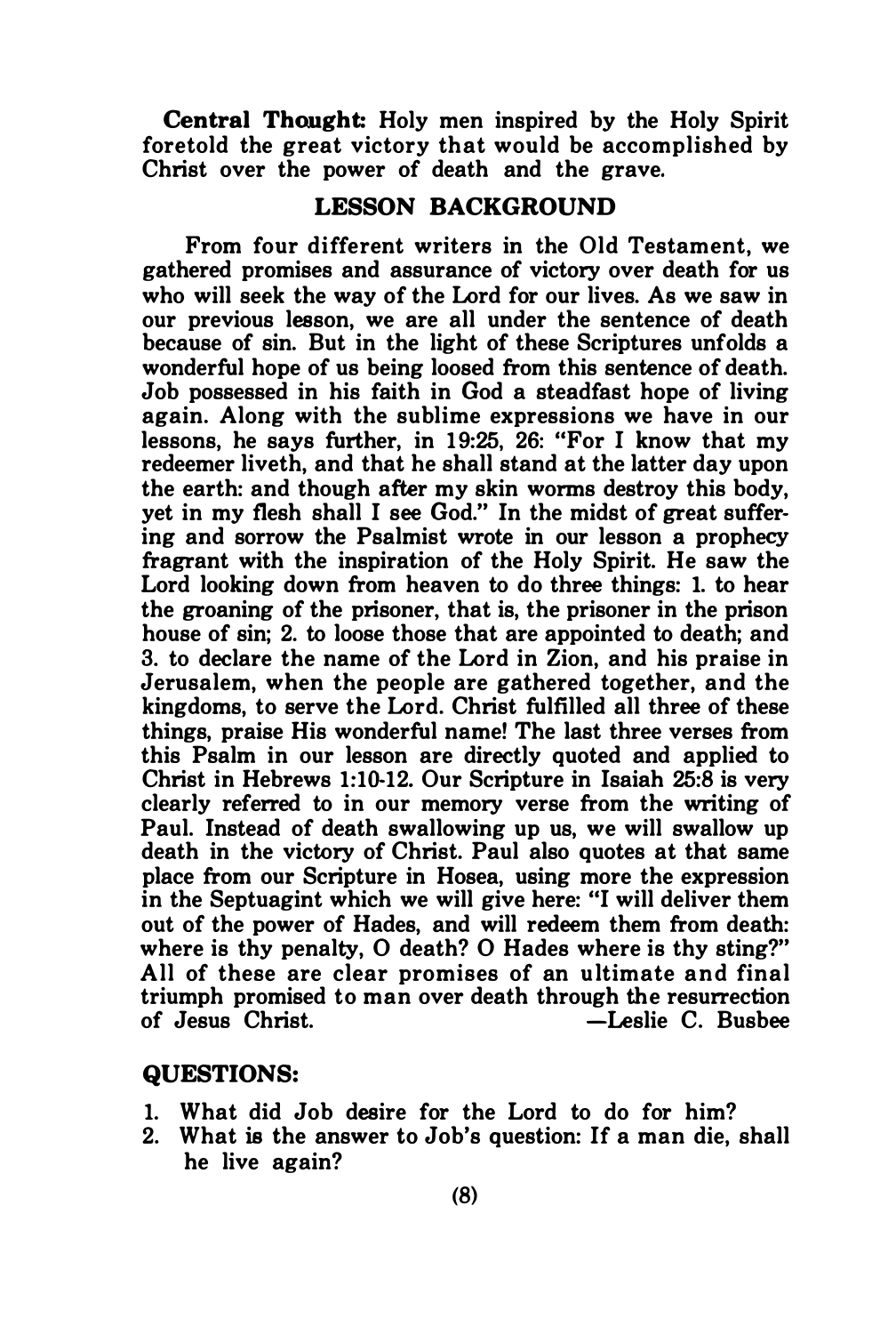- 3. Our bodies are the work of God's hands. What is the desire that He has to our bodies?
- 4. What did God purpose to do when He came down from heaven in Christ?
- 5. What was the hope of the Psalmist in his expression?
- 6. How is death going to be swallowed up in victory?
- 7. To whom are all of these prophecies pointing to?
- 8. Where do we get the assurance that all of these prophecies are going to come to pass?
- 9. What must we do on our part to line up with the hope that these inspired writers had?

# ADULTS' AND YOUNG PEOPLE'S COMMENTS

We must read and study all of these Scriptures in the light of their fulfillment in Christ. The fear of death is what holds men in bondage away from the blessed hope of the gospel. The fear of death is because of sin in the heart and life. The forgiveness of sins and the cleansing of the heart from the sin principle or nature must be effected. Death came by sin. Death was in two phases: first was the spiritual death, the separation from the fellowship with God, and then the second phase was the physical death, the separation of the spirit from the body. Both of these were specifically dealt with in the work of the redemption of Christ. We are delivered from spiritual death when we are born again and made one with the Lord in spirit. We are made alive in Christ, quickened from the dead state of sin, passed from death unto life. We are new creatures in Christ, the old things of sin and the world passing away, and all things new in Christ we receive. We walk in newness of life, being resurrected in Him. This first resurrection gives us hope of the physical resurrection that will take place at the last day when Jesus comes again. Most of us will die before that great day and our bodies will crumble away back to dust in the grave while our ransomed spirits will be with the Lord in the paradise of God. But when God sees that earth has had all the mercy and chance that can righteously be given, He will send Jesus to come in power to destroy this present world and call all mankind to the great judgment. The dead shall be raised, the righteous and the evil, and the rewards will be given. How earnest should be our desire and decision to serve the Lord Jesus and escape the awful woe that will be on all those who refuse to accept His grace and salvation!

-Leslie C. Busbee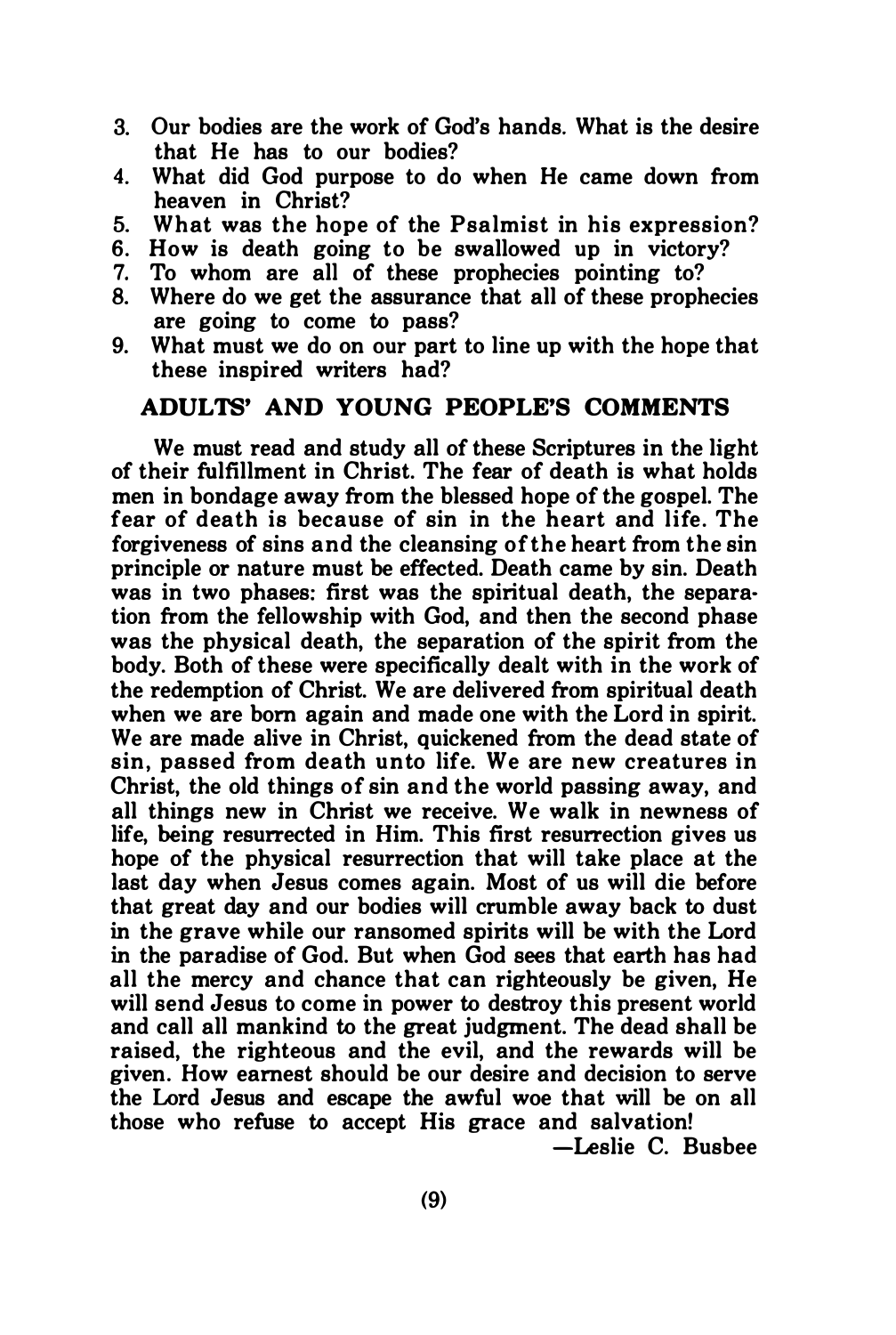The Scriptures in this lesson point toward that day when Christ shall return and our bodies will be resurrected. Through salvation. our spirits are quickened unto eternal life, but our bodies are stil1 subject to a physical death. When our bodies are resurrected then will the statement, "Death is swallowed up in victory." be fully realized. The joy of that new life will make the death and all that we passed through seem insignificant. This victory of a resurrection will obliviate death from our minds. It seems that just for our spirits to dwell with God in eternity would be pleasure enough, but God has something better for us. He is preparing a reward that our bodies, which will put on immortality, can enjoy.

Job was questioning the thought of a resurrection, but then he took courage and declared, "For I know that my redeemer liveth." Something that God has put within man, convicts him that there is more to life than what can be seen. Victor Hugo once said, "I feel in myself the future life. I am like a forest cut down; the new shoots are stronger and livelier than ever. I am rising, I know, toward the sky. The sunshine is on my head. The earth gives me its generous sap, but heaven lights me with the reflection of unknown worlds. For half a century I have been writing my thoughts in prose and in verses, but I feel I have not said the thousandth part of what is in me. When I go down to the grave, I can say, like many others, 'I have finished my day's work.' Life is a thoroughfare. It closes on the twilight; it opens on the dawn."—Wayne Murphey

\_\_\_\_\_\_\_\_<sub>\_\_</sub>\_\_\_\_\_\_\_\_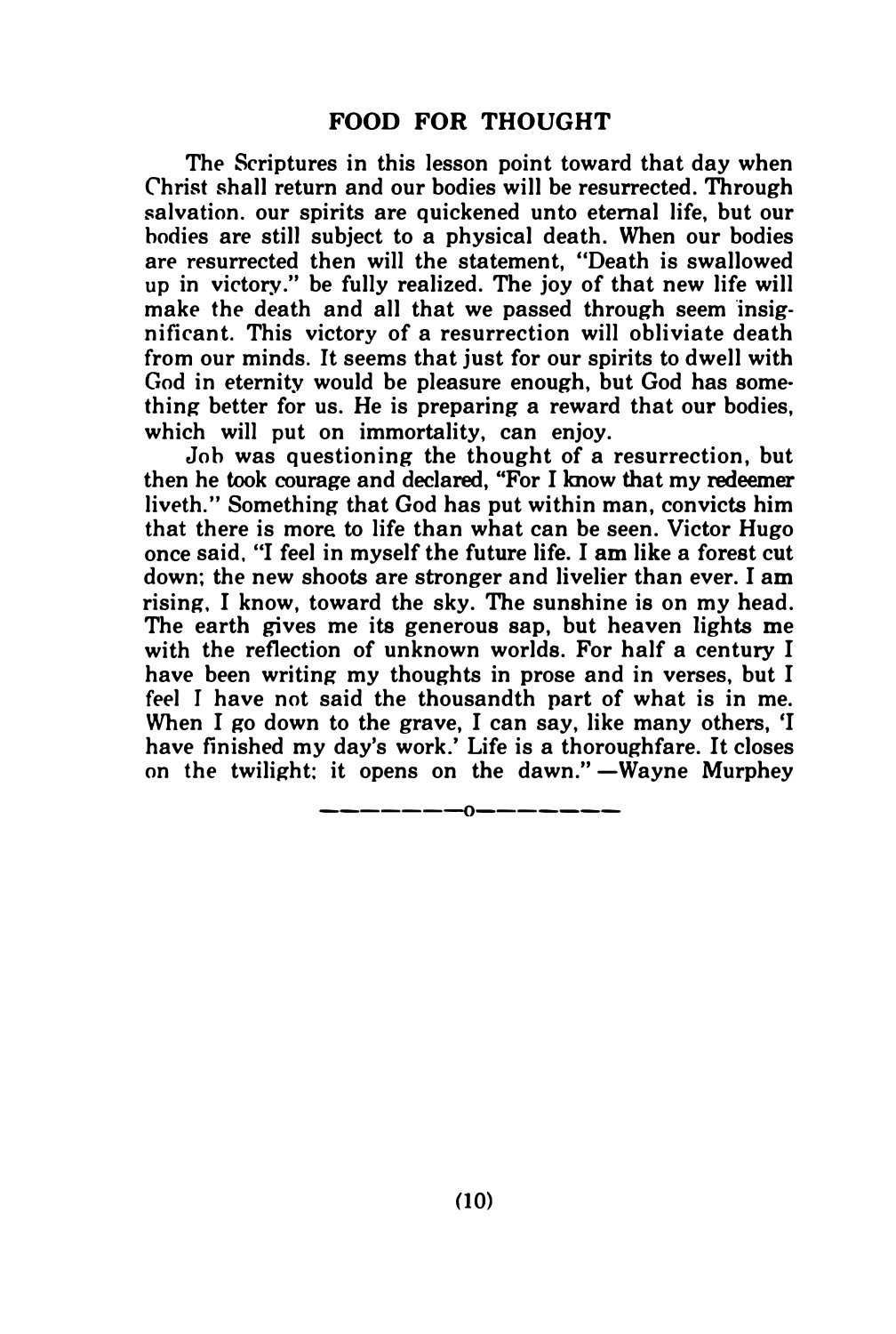# April 19, 1987

# THE RESURRECTION OF JESUS CHRIST

# FROM THE DEAD

I Cor. 15:1 Moreover, brethren, I declare unto you the gospel which I preached unto you, which also ye have received, and wherein ye stand;

2 By which also ye are saved, if ye keep in memory what I preached unto you, unless ye have believed in vain.

3 For I delivered unto you first of all that which I also received, how that Christ died for our sins according to the scriptures;

4 And that he was buried, and that he rose again the third day according to the scriptures:

5 And that he was seen of Cephas, then of the twelve:

6 After that, he was seen of above five hundred brethren at once; of whom the greater part remain unto this present, but some are fallen asleep.

7 After that, he was seen of James; then of all the apostles.

8 And last of all he was seen of me also, as of one hom out of due time.

16 For if the dead rise not, then is not Christ raised: 17 And if Christ be not raised, our faith is vain; ye are yet in your sins.

18 Then they also which are fallen asleep in Christ are perished.

19 If in this life only we have hope in Christ, we are of all men most miserable.

20 But now is Christ risen from the dead, and become the firstfruits of them that slept.

55 0 death, where is thy sting? 0 grave, where is thy victory?

56 The sting of death is sin; and the strength of sin is the law.

57 But thanks be to God, which giveth us the victory through our Lord Jesus Christ.

Acts 17:30 And the times of this ignorance God winked at; but now commandeth all men everywhere to repent:

31 Because he hath appointed a day, in the which he will judge the world in righteousness by that man whom he hath ordained; whereof he hath given assurance unto all men, in that he hath raised him from the dead.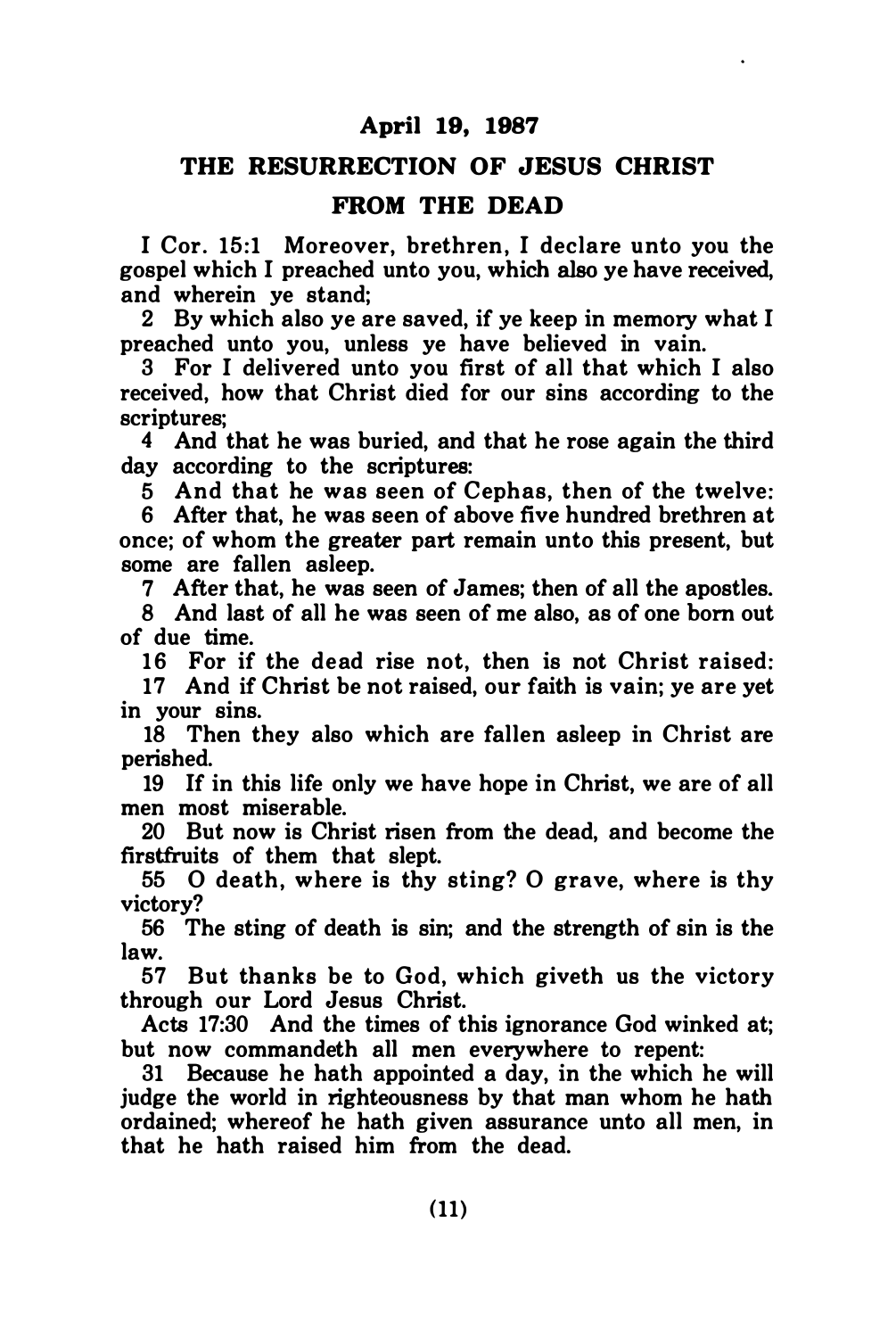Memory Verse: Blessed be the God and Father of our Lord Jesus Christ, which according to His abundant mercy hath begotten us again unto a lively hope by the resurrection of Jesus Christ from the dead. I Peter 1:3.

Central Thought: The resurrection of Jesus Christ generates power for the salvation of our souls, and assures us of coming Judgment, and gives us hope of being a partaker of His resurrection in that last great day.

# LESSON BACKGROUND

For our lesson today, concerning the resurrection of our beloved Lord and Saviour, we turn to the testimony of the apostle Paul, a man who at first not only doubted but actually combated the faith of the disciples of Christ with violence and persecution. In his ignorance and unbelief, Paul sought to stamp out this religion that seemed to threaten the Jewish traditions. His conversion to Christ is one of the most marvelous experiences we have on record and truly one of the most convincing proofs of the truth of Christ. Those who fight Christ the hardest have often been made His most devoted disciples. Paul treats the subject of Christ's resurrection with great joy, respect, and honour. The resurrection of Christ was the gospel, the good news that he was seeking to spell out to the nations. But not only from the Jews and the unbelieving world did he meet opposition, but right from the ranks of those who were supposed to be believers came adverse contentions that sought to deny the resurrection of the dead. In this 15th chapter of his first epistle to the Corinthians, Paul seeks to show the folly of such unbelief. We are principally pointing out in our lesson those statements that fully affirm his persuasion in the truth of Christ being risen from the dead and what it is to mean to us who trust and obey Him. We draw also from a statement that he made to the people at Athens in his speech to them. The assurance that comes to us from the truth that God raised up Jesus from the dead is a blessed assurance as well as a fearful one. God has given assurance of the coming Judgment which shall be carried out through Christ. And this assurance comes to light in the fact that Christ is risen from the dead, alive forevermore. He will be right there when God calls this old world to judgment. Oh, may God help us that we will not allow this risen life of Christ<br>to be in vain for us!<br>— Leslie C. Bushee to be in vain for us!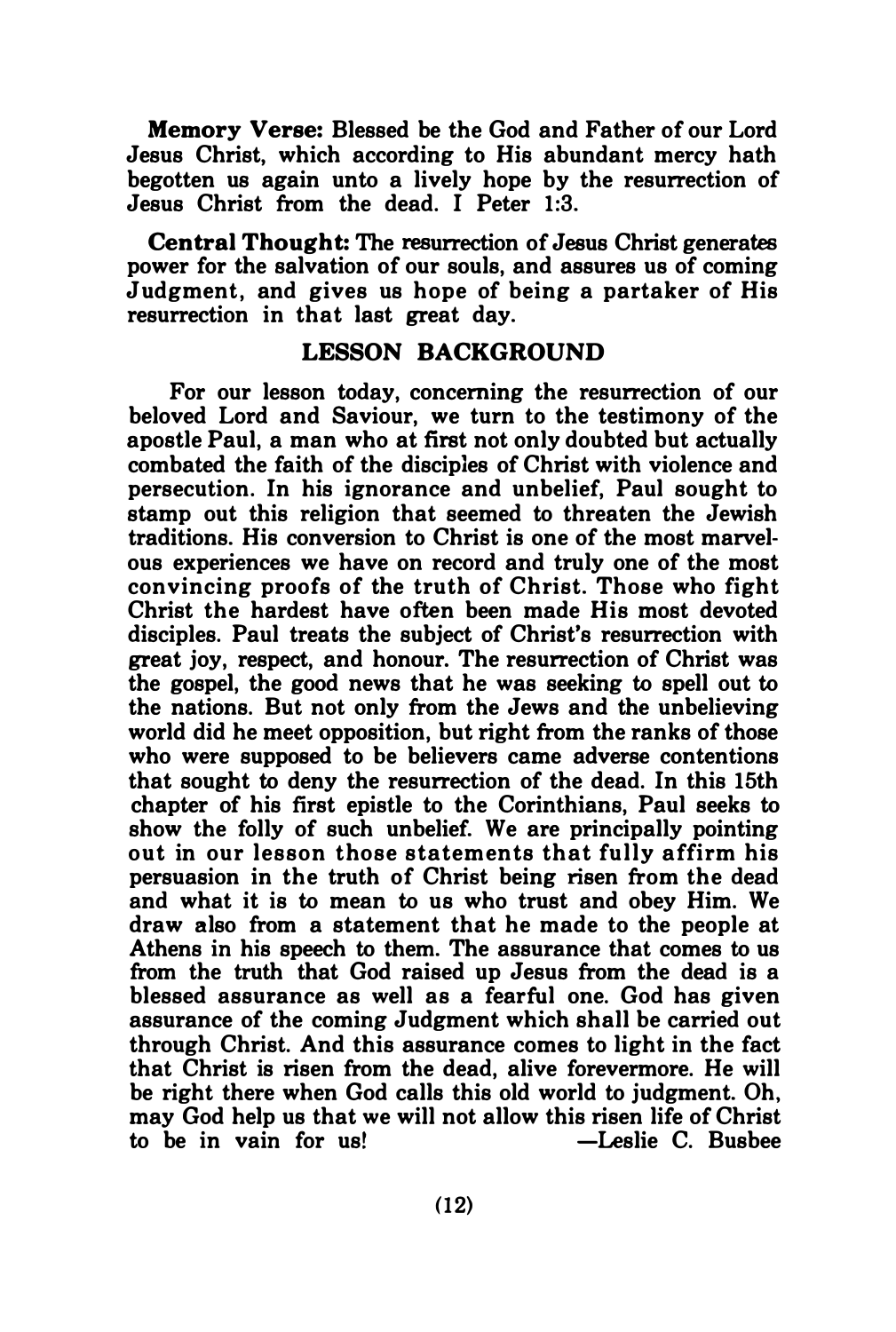# QUESTIONS:

- 1. Why did Jesus have to die?
- 2. Why did He not stay dead?
- 3. Who were some of the eyewitnesses of His risen glory?
- 4. Why did Paul count himself as one born out of due time?
- 5. If Christ is not risen from the dead, where would that put us?
- 6. If Christ is not risen from the dead, what would be the fate of those who have died trusting in Him?
- 7. What is our earthly existence to be, if Christ is not risen triumphant over death?
- 8. Wherein is the sting of death?
- 9. What is the victory of the grave?
- 10. Who has the victory now?
- 11. In what way does Christ's resurrection give us assurance that He will judge the world in righteousness?

# ADULTS' AND YOUNG PEOPLE'S COMMENTS

Just think of the witnesses who saw and communed with Jesus after that He had come forth from the grave! These men and women have left their testimony for the ages. Cephas, or Peter, and the twelve were given the commission to herald the risen life of Christ to the world. The five hundred brethren were probably those disciples who had believed on Him up in Galilee where Christ met them along with the twelve whom He had instructed to meet Him there. What joy filled their hearts as they realized beyond all doubt that their Lord had indeed risen from the grave! This truth is still the consolation and salvation of men today. In that Christ has arisen from the dead, we can find power and victory for ourselves over sin and the grave. No longer is death a dreaded foe, and no longer is the grave sorrowfully anticipated! This short life that so often has been the scene of sorrow, strife, fear, and pain can now be spent rejoicing in hope. For the same power that brought up Jesus from the tomb brings to us a soul-quickening life that enables us to live victoriously over all sin and wrong. We believe the gospel and the report that has come to us through the witness of these faithful ones. Our Lord has arisen from the grave! He has ascended up on high to sit at the right hand of the Father and make intercession for us who still linger in this dark world. We know that Christ lives for He sends the blessed witness of His Holy Spirit deep into the very innermost part of our being. He bears our souls above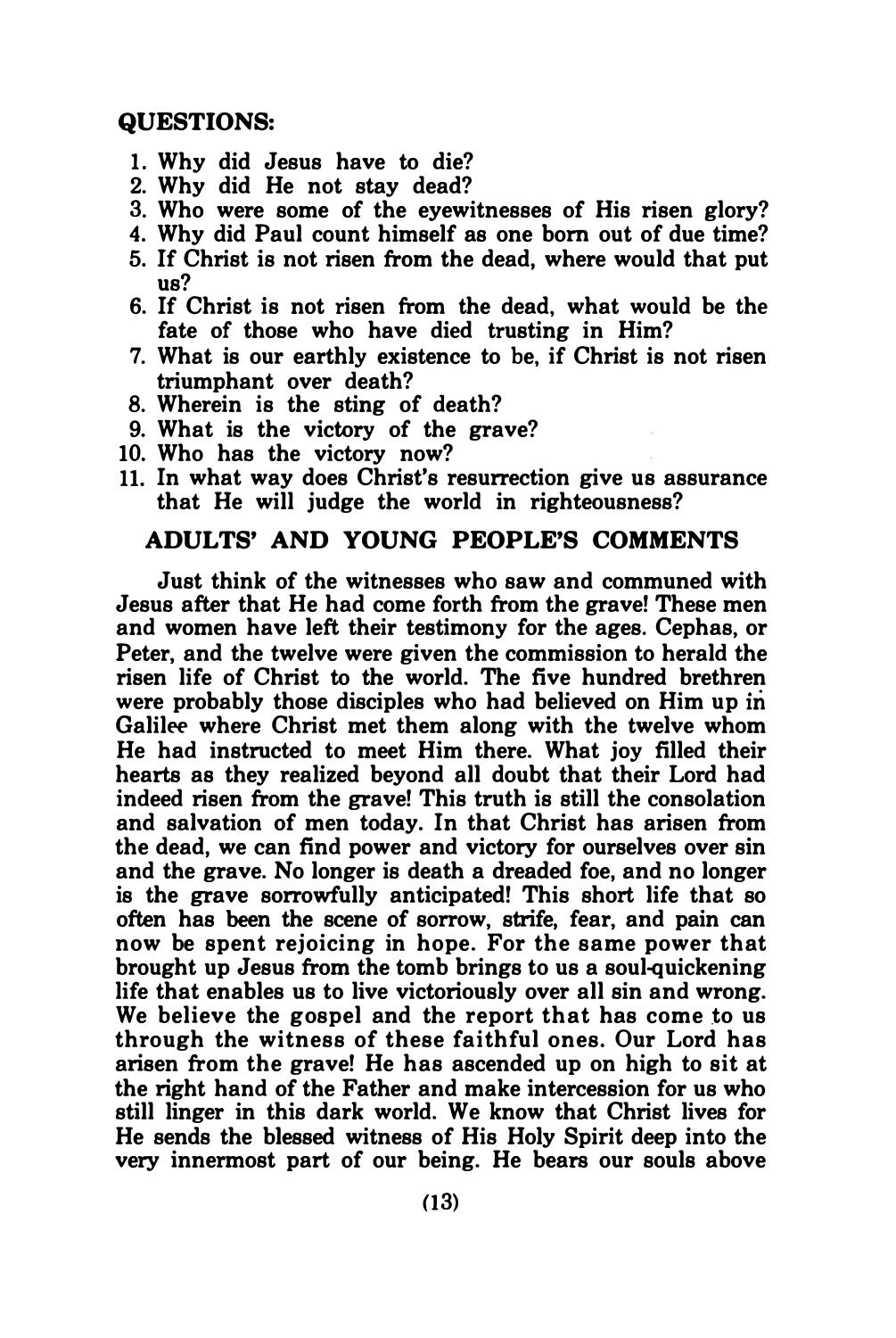this sordid earth of strife and evil. We lift our eyes up above the things of the flesh and feast with Him on things above, things that are eternal and satisfying. Great comfort and courage we have as we ·feel the blessed assurance within our hearts that Jesus is ours! On this day we rejoice anew and praise Him who lives forever and ever for the great salvation that He has purchased and made available for us.

-Leslie C. Busbee

#### FOOD FOR THOUGHT

The apostle Paul, in writing to the Corinthian church, first offered proof that Christ was resurrected, by the fact that he had been told about Cephas, the twelve disciples and the five hundred brethren who had seen Christ after the resurrection. Paul further stated that he had seen Christ "as of one born out of due time." Undoubtedly Paul was speaking of his experiences on the road to Damascus. Paul considered this enough proof for the Corinthian church, and it should be reassuring to us also.

"But now is Christ risen from the dead, and become the firstfruits of them that slept." Christ was the first to have been resurrected to eternal life. We have record of others being resurrected from the dead prior to this, but every one of them had to pass through death again. Christ was declared the firstfruits of the resurrection. Most fruits are reproduced through a seed. The gospel is likened unto a seed. When we accept the gospel, or the seed, into our life, we have something within us that will blossom and eventually come into full fruition of the resurrection. Before a seed can grow it must first die. So also, before the resurrection there must be a death. unless we are still alive at the coming of Christ. After we die. the seed may be in a dormant stage for some time, but some day Christ will return with a shout, with the voice of the archangel and with the trump of God, and the gospel seeds planted all over this earth will burst forth with eternal life. -Wayne Murphey

-------0-------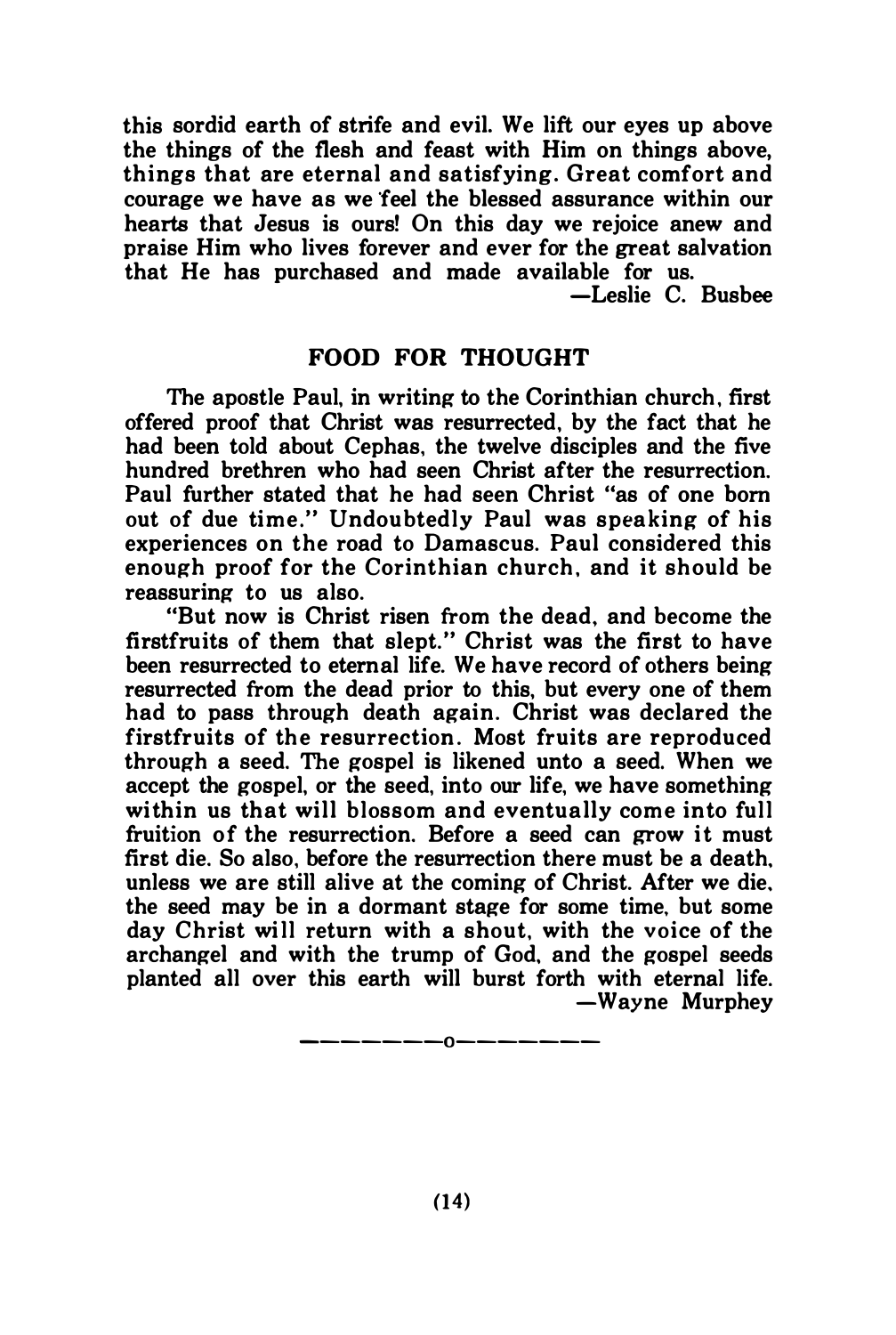# April 26, 1987

#### ABIDING IN CHRIST

John 14:18 I will not leave you comfortless: I will come to you.

19 Yet a little while, and the world seeth me no more; but ye see me because I live, ye shall live also.

20 At that day ye shall know that I am in my Father, and ye in me, and I in you.

21 He that hath my commandments, and keepeth them, he it is that loveth me: and he that loveth me shall be loved of my Father, and I will love him, and will manifest myself to him.

27 Peace I leave with you, my peace I give unto you: not as the world giveth, give I unto you. Let not your heart be troubled, neither let it be afraid.

15:1 I am the true vine, and my Father is the husbandman. 2 Every branch in me that beareth not fruit he taketh away: and every branch that beareth fruit, he purgeth it, that it may bring forth more fruit.

3 Now ye are clean through the word which I have spoken unto you.

4 Abide in me, and I in you. As the branch cannot bear fruit of itself, except it abide in the vine; no more can ye, except ye abide in me.

5 I am the vine, ye are the branches: He that abideth in me, and I in him, the same bringeth forth much fruit: for without me ye can do nothing.

6 If a man abide not in me, he is cast forth as a branch, and is withered; and men gather them, and cast them into the fire, and they are burned.

7 If ye abide in me, and my words abide in you, ye shall ask what ve will, and it shall be done unto you.

8 Herein is my Father glorified, that ye bear much fruit; so shall ye be my disciples.

9 As the Father hath loved me, so have I loved you: continue ye in my love.

10 If ye keep my commandments, ye shall abide in my love; even as I have kept my Father's commandments, and abide in his love.

11 These things have I spoken unto you, that my joy might remain in you, and that your joy might be full.

16:33 These things I have spoken unto you, that in me ye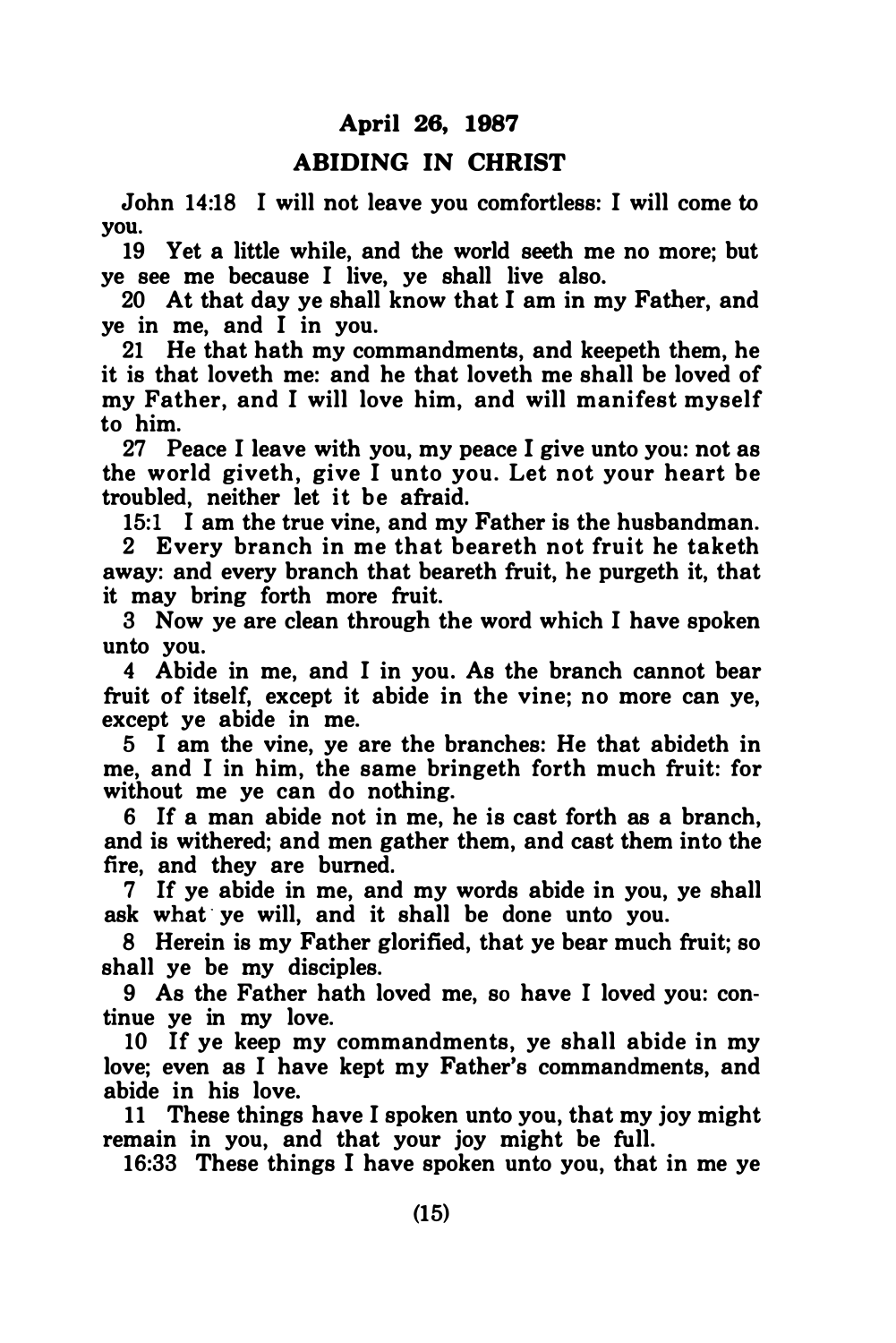might have peace. In the world ye shall have tribulation: but be of good cheer; I have overcome the world.

Memory Verse: But of Him are ye in Christ Jesus, who of God is made unto us wisdom, and righteousness, and sanctification, and redemption. I Corinthians 1:30.

Central Thought: Through prayer and communion with Christ through the Holy Spirit we are to draw from Him the strength, guidance, inspiration, anointing, and wisdom to go forth and bear the fruits of righteousness and divine love before the world.

Word Definitions: Husbandman: landworker, or farmer. "He purgeth it": He prunes or takes away undesirable growth. Abide: to stay, remain, and continue.

#### LESSON BACKGROUND

In the 14th through the 17th chapters we have on record in the beloved John's gospel the scene of Christ's last address and prayer for His disciples before they went out to face what was before them. Jesus was looking beyond the cross and the tomb. He was looking at that time when He would be taken back up into the heavenly realm to sit at the right hand of His Father. Although sorrow would fill the hearts of His beloved disciples, yet He knew that this was the plan of God. Christ could never be the effective head of the Church and the blessing to His own that He needed to be if He tarried bodily and in visible form in this world. It was a beautiful plan that the Lord had in mind. Christ, after that He had paid the supreme penalty for sin, would be resurrected from the dead and then later received back up into glory. His disciples would, through the Holy Spirit that later would come, be able to abide and relate to Christ in such a way that He would be a living reality to every individual disciple regardless of where in this wide world he would be. It would be a two-way communication. Through prayer and constantly feasting and obeying His word, the soul conditions one's self to be in an attitude and frame of heart that would enable him to hear the voice of Christ and understand His leadings. Thus Christ illustrates the point by likening Himself to a vine, and all who will relate to Him in spiritual blessings, He likened them to branches attached to and remaining with the vine. The vine brings the nutrients and vitality from the soil which flows into the branches where, coming into contact with the open air, will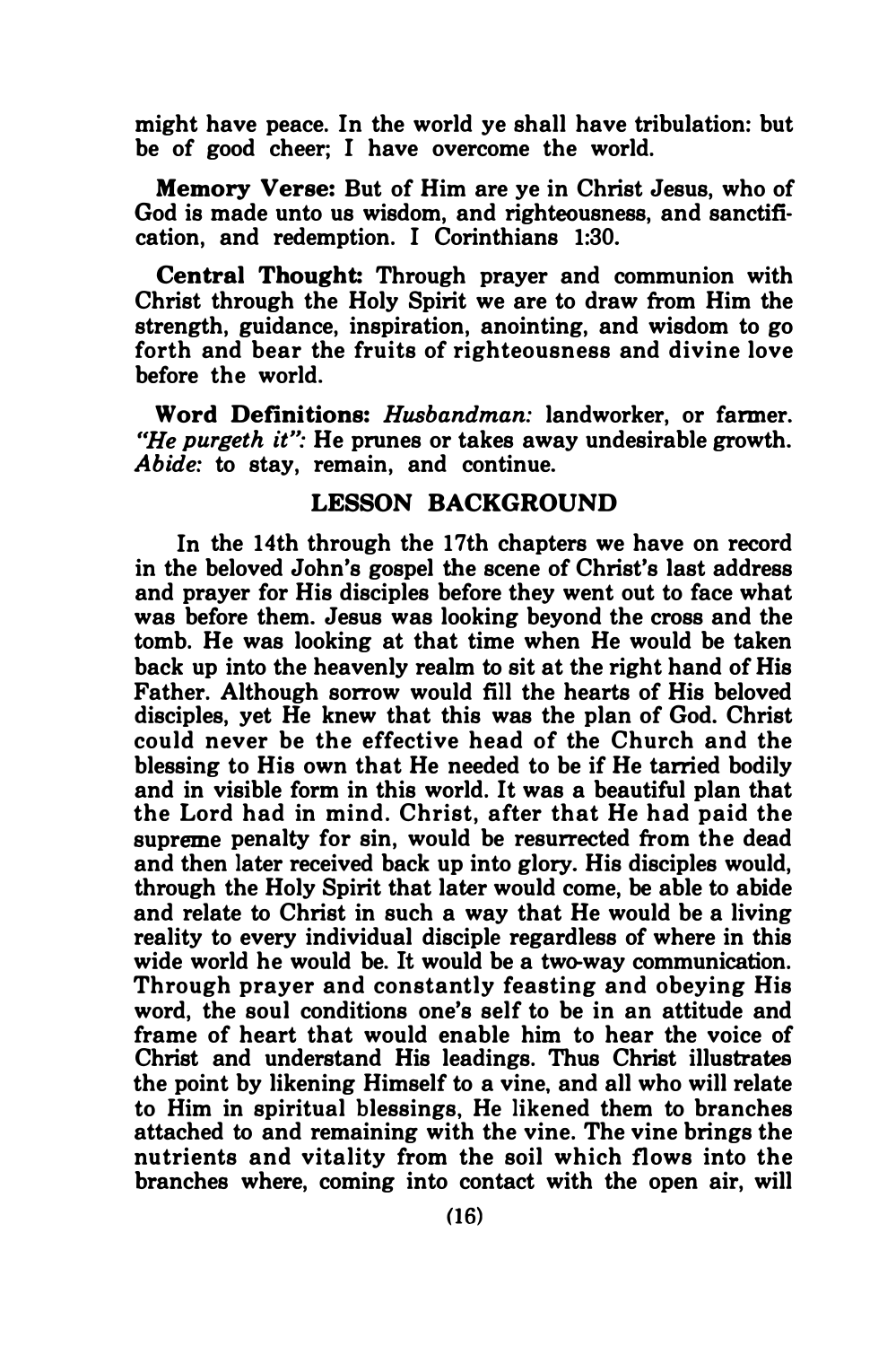begin to form into buds, then blossoms, and then fruit. Even so we who remain attached to Christ and commune with Him in the Spirit will bring forth the fruit that Christ desired to be made manifest in the earth  $\overline{ }$  -Leslie C. Bushee made manifest in the earth.

# QUESTIONS:

- 1. How are we to see Christ when He is no longer visible?
- 2. How do we prove that we love Christ?
- 3. Christ is to be in us, and we in Him. Can you explain how this can be a reality?
- 4. What does Christ have to give us that the world cannot give?
- 5. What did Jesus liken our relationship to Him unto?
- 6. Is it possible for a person to be in Christ and not bear fruit? What is to be done if this occurs?
- 7. Is there any way that we can accomplish anything really beneficial without His guidance and help?
- 8. What are some of the things that we must do to truly abide in Christ?
- 9. How can we overcome the pressures and opposition of the world?
- 10. What is Christ made unto us?

# ADULTS' AND YOUNG PEOPLE'S COMMENTS

There are all kinds of substitutes in our world today for really abiding in the Lord. There are many man-made and man-orientated systems that we can employ to put on a show of religion. One of the greatest things that sets God's holy Church off from all the rest is that it is led, governed, operated, and controlled by the Holy Spirit. Every member lives in constant communion with Christ in their daily lives of righteous living and prayer and the Word of God inspiring and enlightening them. These do not need pulpit committees to decide on who should speak and at what time they should speak and what they should speak on. There is no need of boards of men for the various spiritual functions of the Church to decide on who is to be pastor, or where and when should the evangelist go forth, etc. In institutions that are void of the Holy Spirit unction and anointing, these things are readily resorted to. In the Church where the members are all abiding constantly in the Lord there is no need for promotions to raise more money. When our earthly possessions are on the altar for God, He is faithful to direct us where He would have us freely give. There will be times when the members of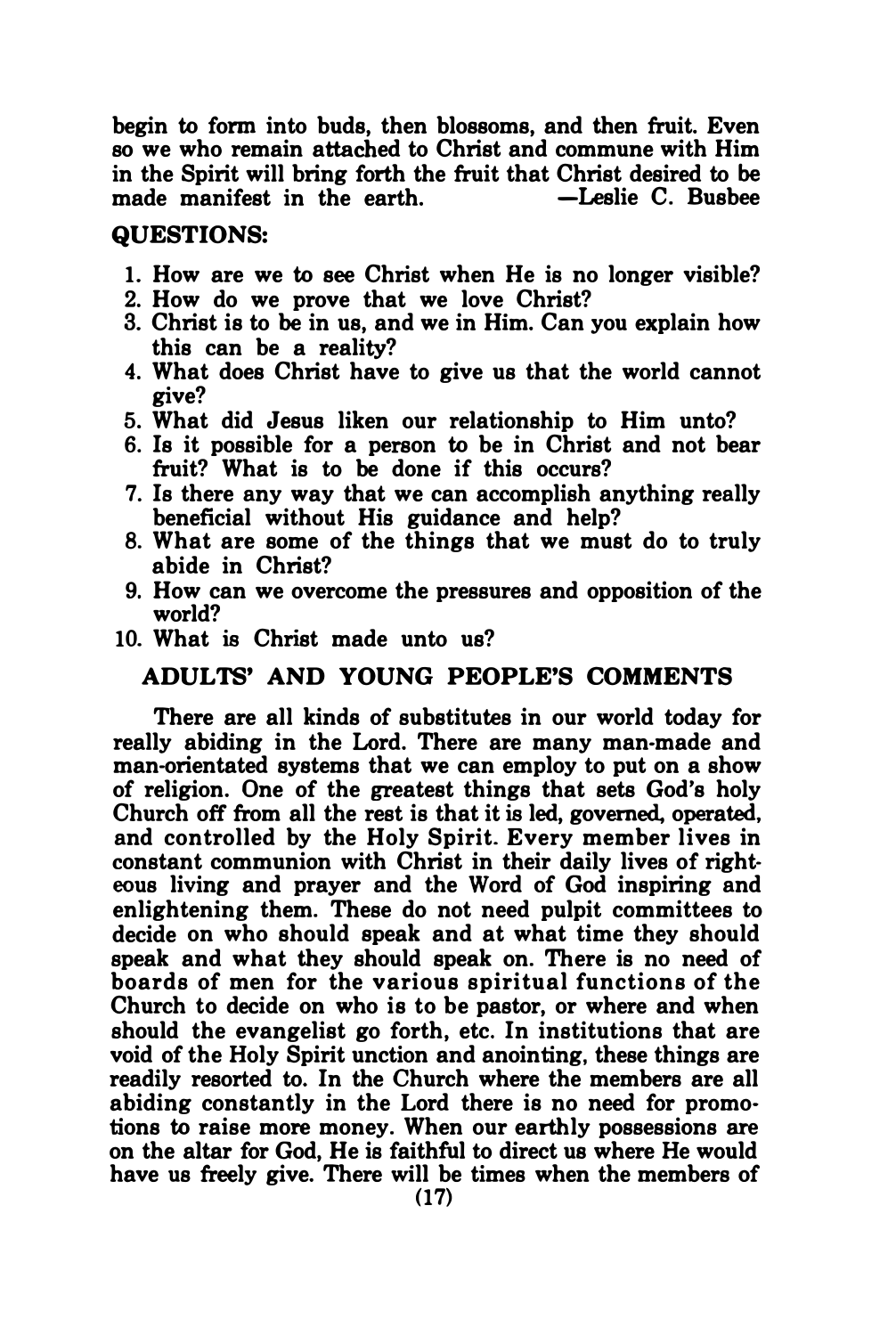Christ meet together to communicate and counsel with one another, but in such times much prayer is offered beseeching God to have His way. Human machinery in the Church is one of the greatest woes to stay away from. It will begin to work and come in when the Holy Spirit is grieved away or not allowed to operate. Jesus warned and instructed us about abiding in Him. We do not need programs for the worship of God, cut and dried before hand. No, we need the living presence of Christ that He promised to send through the Holy Spirit to bless and inspire in our service to Him. And He is faithful, saying in another place that "where two or three are gathered together in my name, there am I in the midst of them." Matthew.  $18:20$ .  $-$ Leslie C. Busbee them." Matthew. 18:20.

#### FOOD FOR THOUGHT

It is through our ability to abide in Christ that we can remain unspotted from sin. As we stay connected to Christ, His Spirit will reveal to us the path of righteousness. When Jesus taught the disciples to pray, a part of the prayer was, "And forgive us our debts, as we forgive our debtors." Matt. 6:12. At that time the disciples did not have the Holy Spirit to guide them, so they needed this prayer. There are many today who still believe that they have need to pray this way. One time God told the Israelites that He was weary of their repenting. (Jeremiah 15:6).

The next part of the prayer that Christ taught His disciples was, "And lead us not into temptation." As this part of the prayer is fulfilled in our lives, we will have no need to pray for forgiveness of sins. But in order to be led of the Lord we must be abiding in Him so that we will be close enough to hear His voice.

Our memory verse describes the traits that will be prevalent in our lives if we are abiding in Christ. The first is wisdom. The world is lacking in good common sense. If we conduct our lives wisely, we will be a real light to the world. This would include openness and honesty, integrity and charity in all of our dealings. Such a life will lead to the next trait mentioned, which is righteousness. To be righteous means to be just in the sight of God. We may fool men with a profession, but we are not righteous unless we are actually living it before God. When we are pure before God, we can be set apart for His service, or sanctified. Every man and woman who is abiding in Christ will have a desire to be used of Him.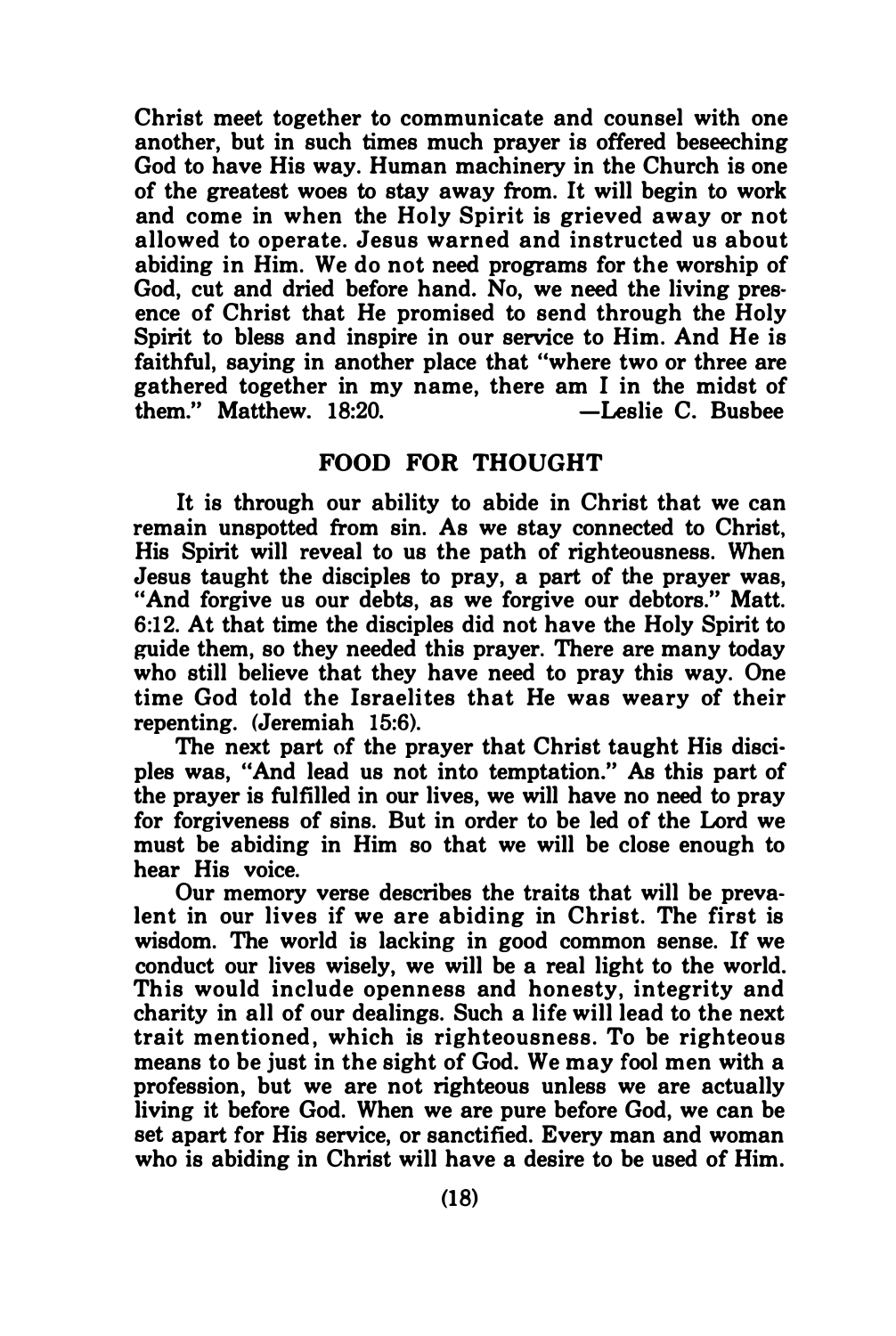That desire towards the Lord will prove to be our redemption on the great Judgment Day.  $-Wa$  we Murphey

> ————————————————— May 3, 1987

# "BE STILL, AND KNOW THAT I AM GOD"

Psalm 46:8 Come, behold the works of the Lord, what desolations he hath made in the earth.

9 He maketh wars to cease unto the end of the earth; he breaketh the bow, and cutteth the spear in sunder; he burneth the chariot in the fire.

10 Be still, and know that I am God: I will be exalted among the heathen, I will be exalted in the earth.

Isaiah 30:7 For the Egyptians shall help in vain, and to no purpose; therefore have I cried concerning this, Their strength is to sit still.

15 For thus saith the Lord God, the Holy One of Israel; In returning and rest shall ye be saved; in quietness and in confidence shall be your strength: and ye would not.

Isaiah 32:17 And the work of righteousness shall be peace; and the effect of righteousness quietness and assurance for ever.

18 And my people shall dwell in a peaceable habitation, and in sure dwellings, and in quiet resting places;

Lamentations 3:26 It is good that a man should both hope and quietly wait for the salvation of the Lord.

27 It is good for a man that he bear the yoke in his youth.

28 He sitteth alone and keepeth silence, because he hath borne it upon him.

I Thess. 4:9 But as touching brotherly love ye need not that I write unto you: for ye yourselves are taught of God to love one another.

10 And indeed ye do it toward all the brethren which are in all Macedonia: but we beseech you, brethren, that ye increase more and more;

11 And that ye study to be quiet, and to do your own business, and to work with your own hands, as we commanded you;

II Thess. 3:11 For we hear that there are some which walk among you disorderly, working not at all, but are busybodies.

12 Now them that are such we command and exhort by our Lord Jesus Christ, that with quietness they work, and eat their own bread.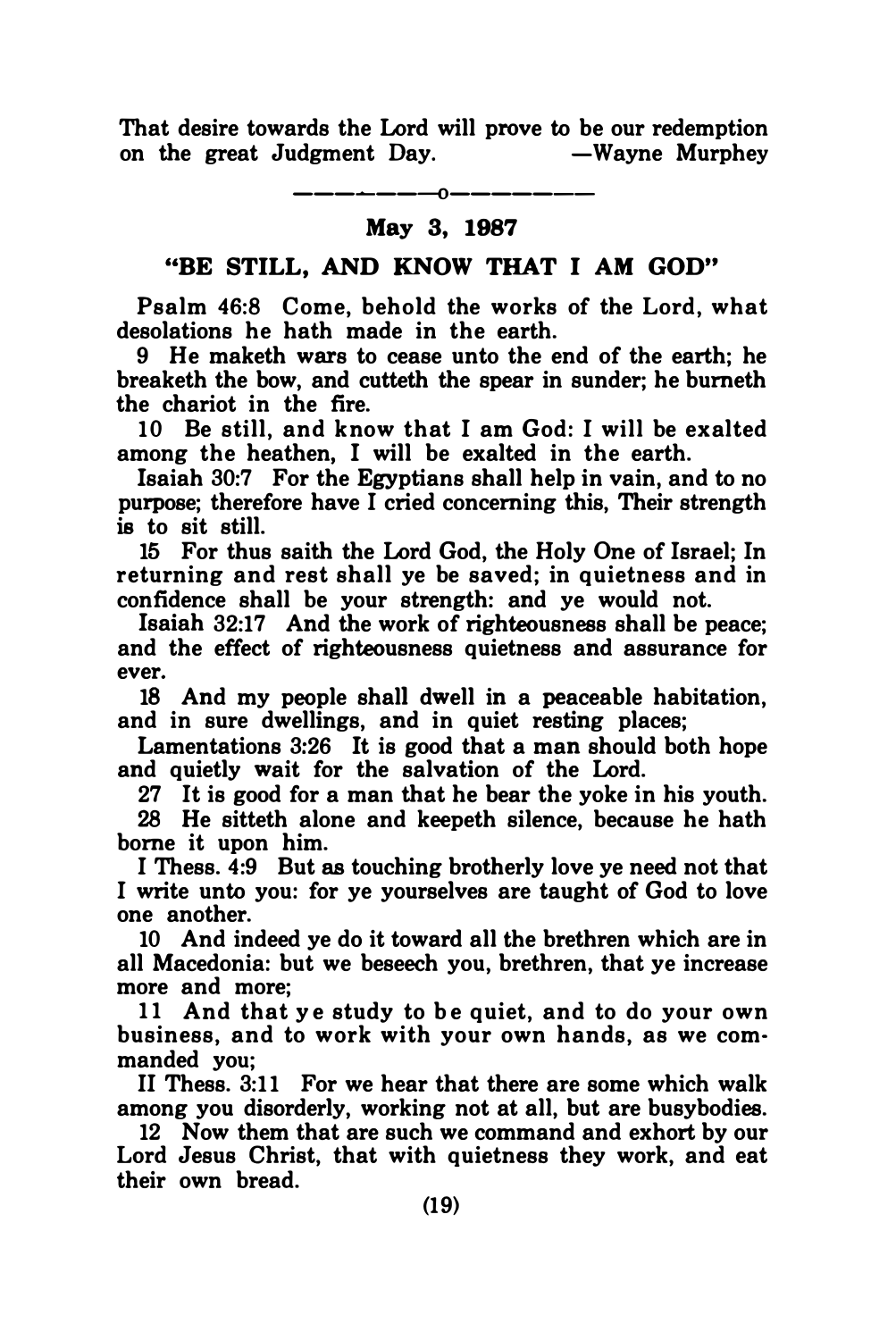Memory Verse: But let it be the hidden man of the heart, in that which is not corruptible, even the ornament of a meek and quiet spirit, which is in the sight of God of great price. I Peter 3:4.

Central Thought: All strife, pride, selfish clamor, and unbelief must be stilled into meekness and quietness of heart in order that we can be taught of God and know Him as He really is.

Word Definitions: Busybody: The Greek word means "one who works all around; officious." Officious means offering unnecessary and unwanted advice and services; meddlesome. Study to be quiet: Be eager and earnest to be quiet.

# LESSON BACKGROUND

Psalm 46 is a tranquil healing balm for us in the midst of the turmoil and noise of human strife. It speaks in verse four about the river, the streams whereof shall make glad the city of God. The songwriter in Evening Light Songs Number 57 says, "that river, sweet river is PEACE!" All the instruments and weapons of war, the hum and bustle of human activity, and the noise that disquiets the happiness and soul rest of man-all these must be brought to desolation. The wrath of man works not the righteousness of God. Elijah learned his lesson well on the mount of God when he saw the wind break in pieces the rocks and rend the mountain, when he felt the earthquake and saw the fire break forth. The Lord was not in those things of noise and commotion. After these things had passed off there came "a still small voice." I Kings 19:12. The book of Ecclesiastes, in 9:14-18, tells of a great king beseiging a small city and how that it was delivered by the wisdom of a poor wise man whose wisdom was overlooked in the excitement. He summed it up very wisely when he said, "The words of wise men are heard in quiet more than the cry of him that ruleth among fools." God, through the prophet Isaiah, seeks to point us to quietness and stillness. In it is our strength. It takes real strength to hold one's peace, and wait on God to work. Jeremiah, in his Lamentations, takes up the same theme in the midst of Israel's woes. Complaining, murmuring, fault finding, blaming and criticizing others, gossip,—all of these indicate a soul disquieted. God fades from the scene when strife and human racket take over. God wants us all to learn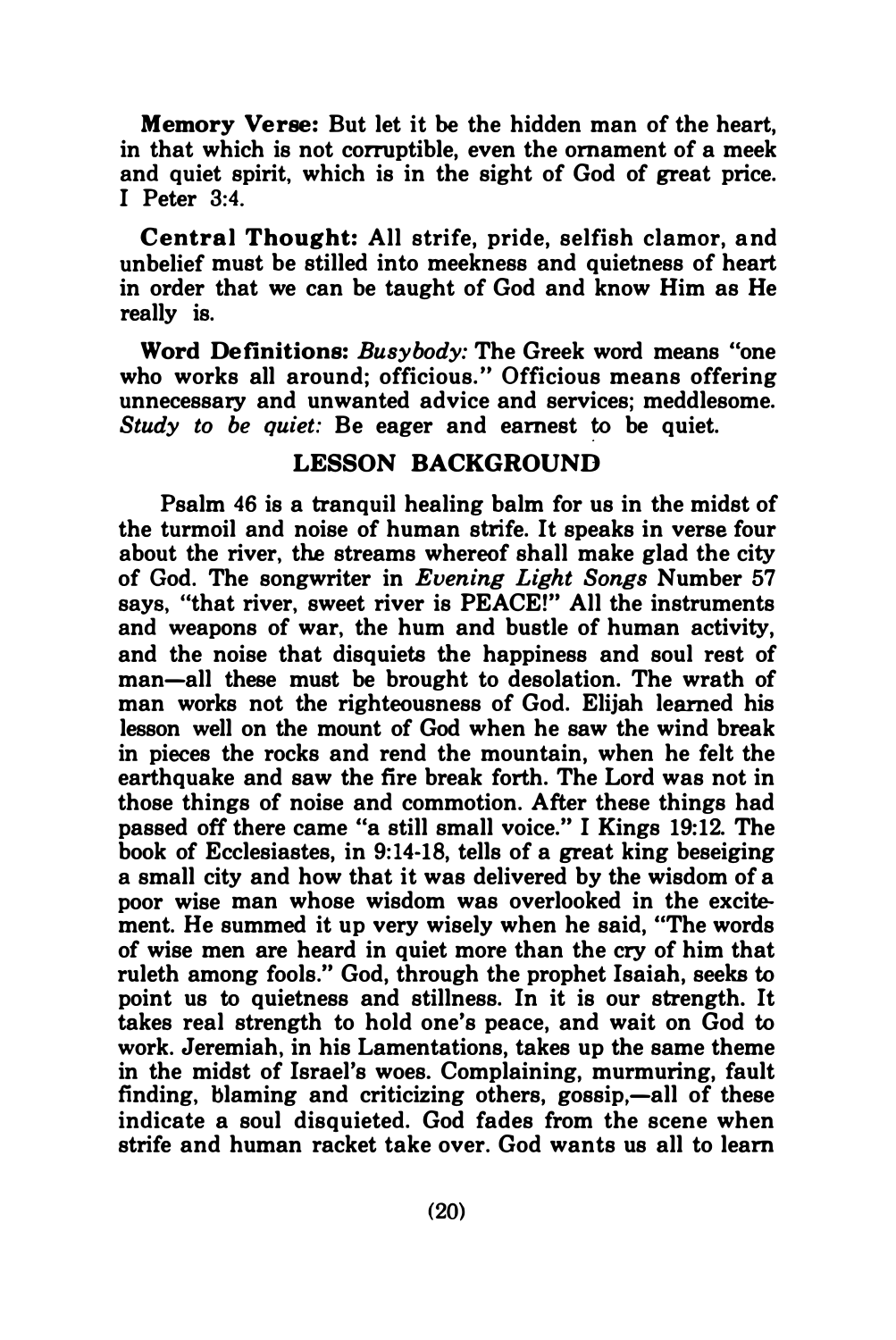the great lesson of being quiet, leading quiet and peaceable lives in all godliness and honesty. I Timothy 2:2.

-Leslie C. Busbee

## QUESTIONS:

- 1. What does the Lord have to make desolate in our lives before He can make Himself known?
- 2. What does the bow, the spear, and the chariot signify?
- 3. What kind of strength does it take to sit still?
- 4. What causes a person to not want to have this holy quietness?
- 5. What kind of effect does true righteousness have upon a person?
- 6. How much good is accomplished through strife and vainglory?
- 7. What kind of yoke do you think the Lord wants everyone to bear in their youth? What effect will this yoke have upon a person?
- 8. Is human nature more apt to be noisy or quiet?
- 9. Can you name some of the causes for a person not being quiet as they should?
- 10. What is the real root of the problem that God is dealing with here?

# ADULTS' AND YOUNG PEOPLE'S COMMENTS

I remember an occasion when I was delivering some office goods to an insurance firm in Springfield, MO. I had my merchandise on a two-wheeled cart and was rolling it down the hallway, when I began to hear a noise. I wondered if it was my cart or from some other source. To find out, what did I do? I stopped dead still. The noise kept right on. I resumed my moving knowing that the noise was not in me. I got a thought from that as the Scripture in our lesson came to my mind. "Be still, and know!" I saw what a great benefit it is to study to live a quiet and peaceable life. I saw the value of a meek and quiet spirit. How much trouble and confusion are in the world because mankind has not learned this wonderful lesson! One person said, "Silence is golden, but talking is more fun!" Yes, that is the philosophy of many today. Young people many times want to be noticed, so they think that being rowdy and noisy will gain for them the attention that they are craving. How much better is a meek and quiet spirit! When a person is upset and grieved or displeased about something, the tongue will go in motion. I have heard it said that an empty wagon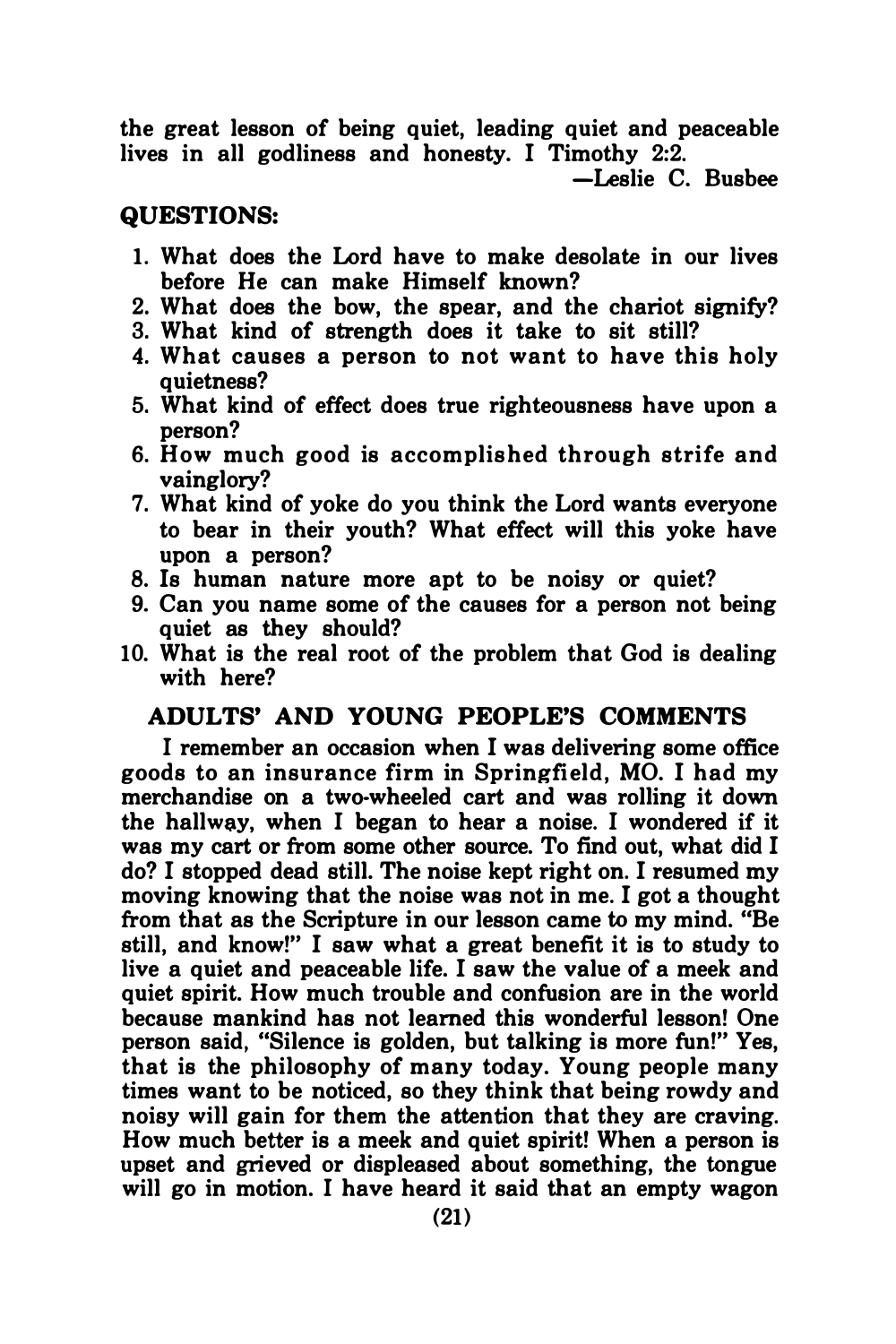makes more noise than a wagon that is loaded with goods. Anyone can be a big talker. But it takes the grace of God to keep quiet. A brother told about a time that he was sick in bed suffering, rolling, tossing, moaning, groaning, and carrying on in a most pitiful way. The Lord spoke to him and said, "Be still, and know that I am God." It took some concentrated effort on his part, but he obeyed and quieted down and God touched his body. Oh, how the Lord wants us to learn the great lesson of being still. One of the hardest punishments that my mother administered unto me as a child was to sit on a chair for a time. It is still hard for people to be still. But we had better learn the lesson and learn it well if we are to succeed in the Christian life.  $\overline{\phantom{a}}$  -Leslie C. Bushee succeed in the Christian life.

# FOOD FOR THOUGHT

There is something very attractive about the person who is not loud and boisterous. The forward person may get the attention, but the quiet person will receive the honor and respect. Some people feel obligated to talk a lot to show how much they know. True wisdom is discerned in actions and not words.

The motivating force to a busybody is curiosity. Curiosity has a way of getting people in trouble. There is a saying that, "Curiosity killed the cat." Some information will backfire on you. In many cases, it is better not to know the private affairs of others. One person wrote, "One who is too wise an observer of the business of others, like one who is too curious in observing the labor of bees, will often be stung for his curiosity." The inspiration of curiosity is seldom to do good to another, but may spring from wanting to know something that others don't. Those who are busy keeping up with other's affairs, may neglect their own duties.

As we maintain a meek and quiet spirit, God can speak to us and bless our souls. In the book, "Evolution of Church Music", mention is made that in their worship services, the early Christians "reproduced the spirit of their religion; an inner quietude." As God blesses, there will be rejoicing, but to make a commotion in an attempt to bring a blessing is the wrong approach.  $-Wavne$  Murphey

-------0-------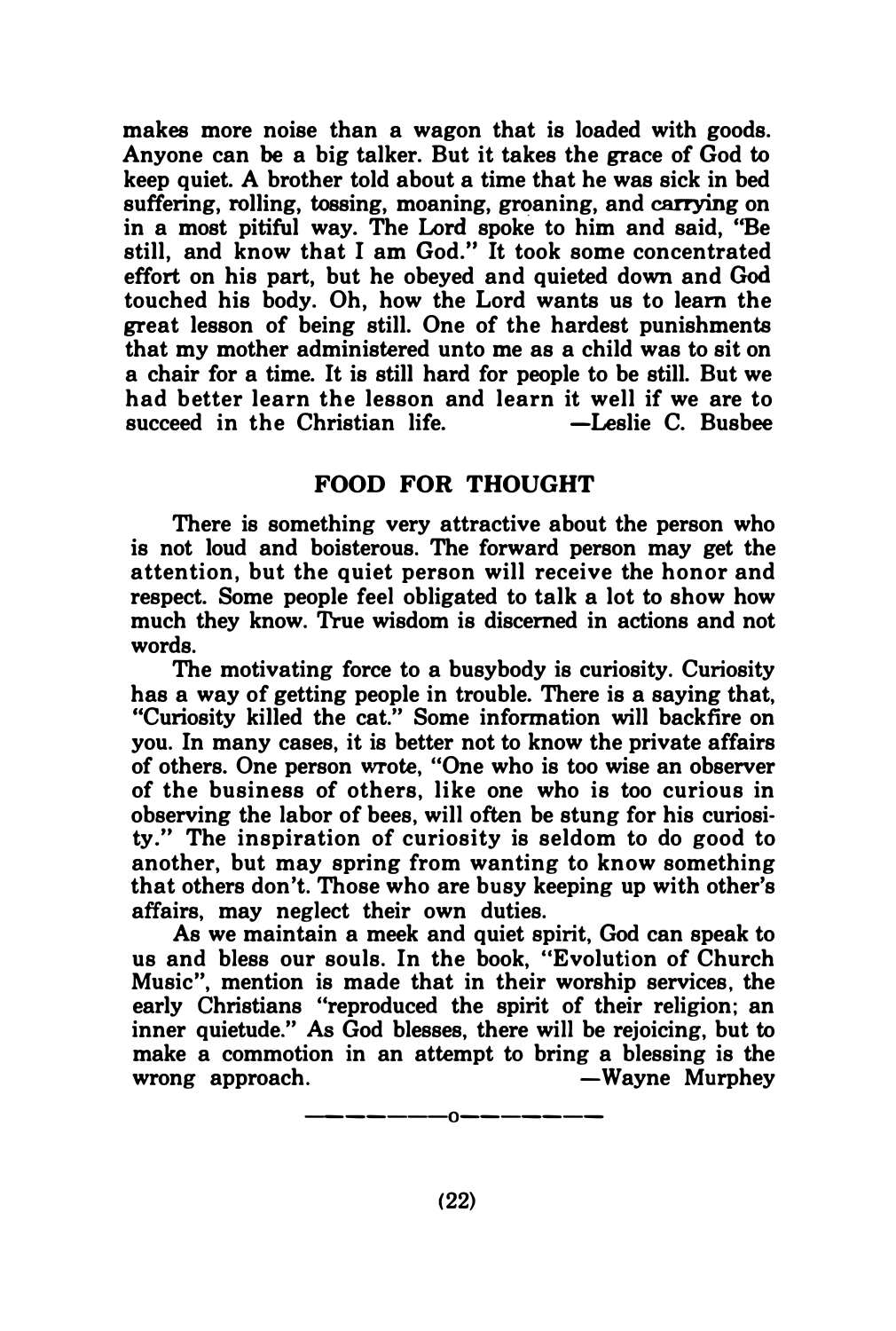#### MARRIAGE, THE INSTITUTION OF GOD

Genesis 2:18 And the Lord God said, it is not good that the man should be alone; I will make him an help meet for him.

20 And Adam gave names to all cattle, and to the fowl of the air, and to every beast of the field; but for Adam there was not found an help meet for him.

21 And the Lord God caused a deep sleep to fall upon Adam and he slept: and he took one of his ribs, and closed up the flesh instead thereof;

22 And the rib, which the Lord God had taken from man, made he a woman, and brought her unto the man.

23 And Adam said, This is now bone of my bones, and flesh of my flesh: she shall be called Woman, because she was taken out of Man.

24 Therefore shall a man leave his father and his mother, and shall cleave unto his wife: and they shall be one flesh.

25 And they were both naked, the man and his wife, and were not ashamed.

Gen. 3:12 And the man said, The woman whom thou gavest to be with me, she gave me of the tree, and I did eat.

16 Unto the woman he said, I will greatly multiply thy sorrow and thy conception; in sorrow thou shalt bring forth children; and thy desire shall be to thy husband, and he shall rule over thee.

Matt. 19:4 And he answered and said unto them, Have ye not read, that he which made them at the beginning made them male and female,

5 And said, For this cause shall a man leave father and mother, and shall cleave to his wife: and they twain shall be one flesh?

6 Wherefore they are no more twain, but one flesh. What therefore God hath joined together, let not man put asunder.

8 He saith unto them, Moses because of the hardness of your hearts suffered you to put away your wives: but from the beginning it was not so.

I Tim. 2:11 Let the woman learn in silence with all subjection.

12 But I suffer not a woman to teach, nor to usurp authority over the man, but to be in silence.

13 For Adam was first formed, then Eve.

14 And Adam was not deceived, but the woman being deceived was in the transgression.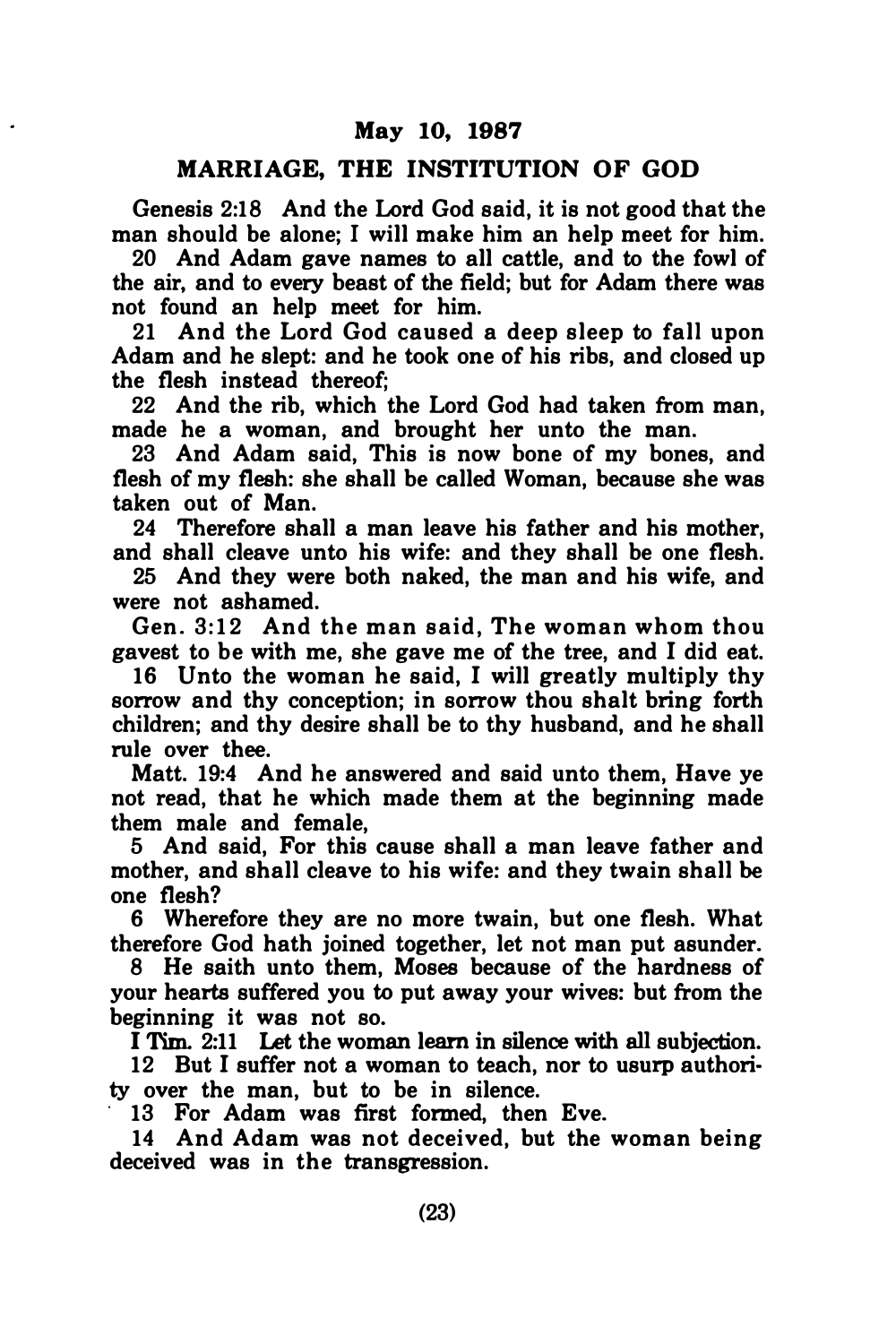15 Notwithstanding she shall be saved in childbearing, if they continue in faith and charity and holiness with sobriety.

Memory Verse: Whoso findeth a wife findeth a good thing, and obtaineth favour of the Lord. Proverb 18:22.

Central Thought: God instituted the uniting of man and wife in the beginning to be a lifelong venture where the woman answers to man's need for help, comfort, joy, companionship, pleasure, and faithful service. It was meant to benefit man in every way. Because of sin woman was given a special place of being subject to the man, which subjection must be properly handled by the man.

Word Definitions: Help meet: In the Hebrew this word means "a helper corresponding to the man." Cleave: To cling or adhere.

### LESSON BACKGROUND

We have in our lesson today the account of God's initial institution of marriage, what was added concerning the man and wife relationship because of sin, the words of our Lord Jesus with regard to the permanency of the marriage rite, and Paul's counsel with regard to the subjection that a woman must have to her husband because of the woman being the one who was deceived in the transgression. Now each one of these subjects would be a big subject to cover and would take more space and time than what we can allow in the format that we are using in these lessons. The real burden of our heart in this lesson (which we see as a main problem area) is the relationship of man to his wife and that of the wife to the husband, and how far this was affected by the fall into sin. It is a good thing to seek the Lord for Holy Spirit enlightenment here. We need to visualize God's purpose in instituting marriage. What was the real purpose of Him giving man a wife? What is her place, and how is the man before God to handle it? First, we can see that marriage was meant to be a very close, intimate relationship. The very thought of the woman coming from the man, fashioned from a part of his body (the absence of which I am sure that he was aware of) is enough to open the floodgates of affection and endearment on the part of the man to be directed in a sweet and gracious ministration to her. It would be wonderful if every marriage that is ever put together today would have some similarity to this. The founding of a home and the uniting of a man and woman should be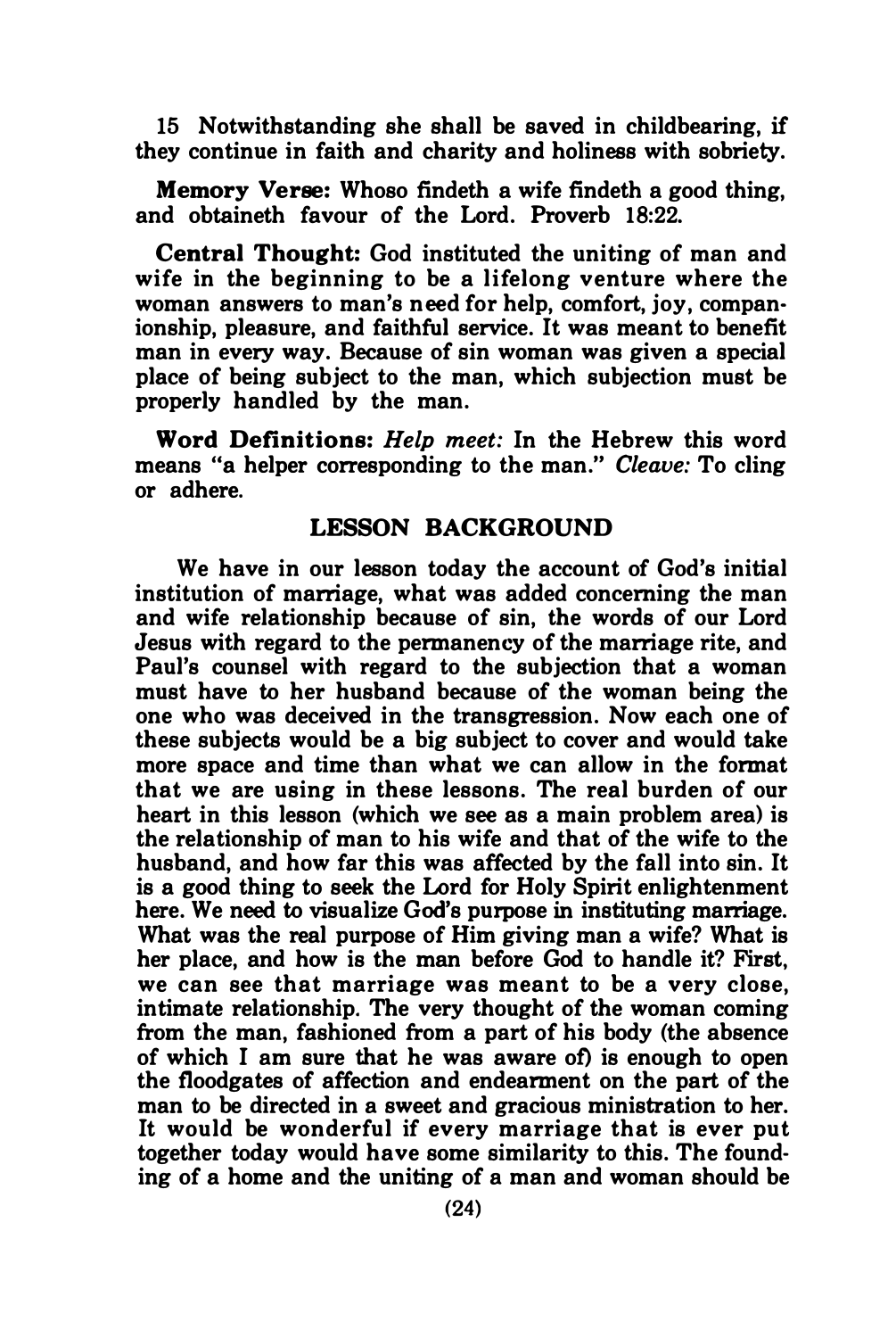approached with the utmost care, reverence, and seriousness. A man must feel the need of the woman. It is evident that Adam felt a lack or an emptiness when he saw all the animals with their corresponding mate. I am sure that he thought much about it. It is good for a man to go through a season in his life when he experiences the need for a woman. Now, we need to remember that this relationship was affected by the fall into sin. The punishment that was put upon the woman was as much or more than anything a safeguard. It was not given for the man to take advantage of and be a beastly, overbearing tyrant with full authority to make his wife bow to his every whim and desire. Such a dominion over his loving wife should be a challenge and a matter of careful consideration and prayer. As Peter said, the man is to give honor unto the wife as the weaker vessel and as being heirs together of the grace of life that their prayers be not hindered. I Pet. 3:7. But on the wife's part, the charge of being in subjection to her husband is still in force. May God help each one to understand the mind of the Lord concerning these things.

-Leslie C. Busbee

#### QUESTIONS:

- 1. Why was it not good for man to be alone?
- 2. What did the Lord make the woman out of, and from what part of the body did it come from?
- 3. What was man's reaction upon his first sight of the woman?
- 4. What should be the general feeling of a man for his wife?
- 5. How should a woman feel toward her husband?
- 6. What was the main reason for God giving the woman a subject role to the man after the fall into sin?
- 7. What should the reaction of the man be toward this?
- 8. What would have happened to the woman and man relationship if the hardness of man's heart had not been dealt with by a divorce?
- 9. How does the salvation in Christ affect the marriage bond?
- 10. What is the ray of comfort and hope given to the woman in her role of being subject to the man and bearing the pain and sorrow of childbearing?

# ADULTS' AND YOUNG PEOPLE'S COMMENTS

Marriage is ordained of God, and can only be successfully carried out according to His will and grace. The failure in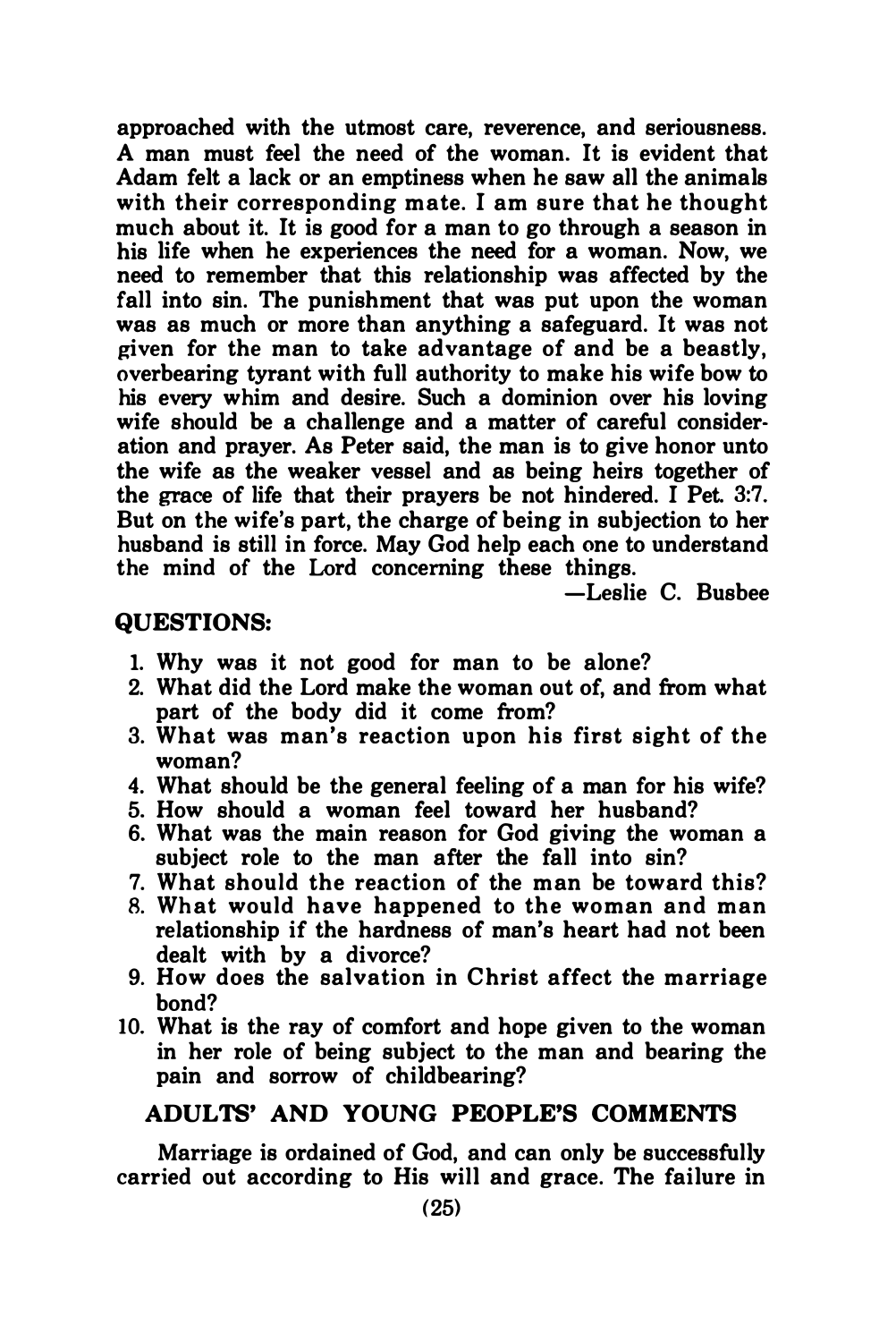many marriages is a heart-rending, tragic condition in our land. Marriage should be approached with prayer and submission to Almighty God. Marriage is for life. It is not God's will that couples break up and go get another companion while the first companion is still living. This is a violation of His divine law. And it is also not pleasing to the Lord for a man and his wife to be at odds with each other and not getting along together, but staying together just because they should stay together. They should stay together all right, but there is something much more to marriage than just living continually in the same house and sharing the same bedroom. God wants the heart and the affections and joys of both the man and wife to be blended together. A truly happy couple has to work at their marriage every day. One mistake that so often is made is when couples take each other for granted. They should continue their courtship after coming together as man and wife. A marriage is not designed to be an enduring and unpleasant staying together. It is meant to be preserved in that sweet harmony and joy with one another that was started out in the first place. God can and will help men and women have a happy marriage. To be loving, patient, kind, forbearing, affectionate, and helpful to one another is the law of happy wedded life. The reason so many marriages fall apart is due to the fact that in either, and in many times in both, a vital ingredient is left out. Although man and wife are to be one flesh, they are still two different individuals. The unity must be accomplished in practicality as much as in principle. Much more could be said, but we have sufficient Scripture here to instruct as well as challenge us all to work and strive harder for that happy married life that God wants -Leslie C. Busbee.

### FOOD FOR THOUGHT

The first year or two of married life could well be, and quite often is, the footing upon which the union stands or falls. Two people from different backgrounds, different families, different habits, different patterns of thinking, in fact, two almost strangers suddenly take up residence together and begin to share their twain lives as one. No matter how well folks may feel they know each other before marriage, they will soon discover that they actually were pretty much strangers when they begin the business of living together. How thoughtful of the Lord to arrange it so this would be the time when all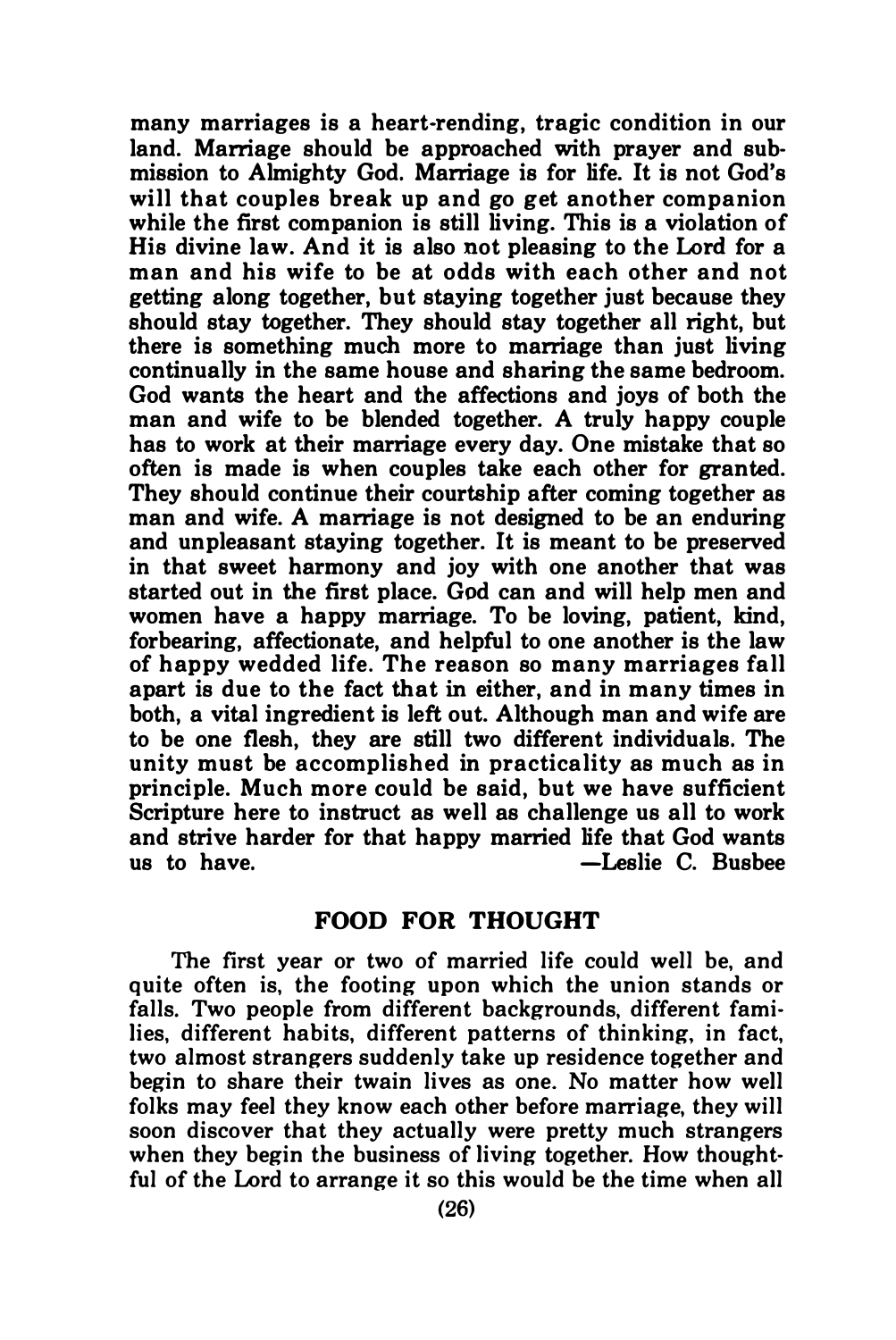the healing balm of love would be so prominent. More adjustments will need to be made more quickly then than perhaps at any other one time in all the adventure of life. This is the time to learn a great deal about your lifetime companion-likes and dislikes, habits, traits, dispositions, and a multitude of things. These are definitely times when the newly-weds need to be alone together. Learn to make decisions together, to counsel together, to work together and play together, to learn to be at ease and comfortable together. This is where, from two entirely different backgrounds and cultures, there begins to emerge from the blending of the two the setting that will surround a succeeding generation. Newly married folks need and must learn how to work all these out for themselves, between themselves. Failure to do that could very well lead to trouble. -Clifford Wilson

(Written in 1969)

# \_\_\_\_\_\_\_\_\_\_\_\_\_\_\_\_\_\_\_ May 17, 1987

#### A SUCCESSFUL AND HAPPY MARRIAGE

Eph. 5:22 Wives, submit yourselves unto your own husbands, as unto the Lord.

23 For the husband is the head of the wife, even as Christ is the head of the church: and he is the saviour of the body.

24 Therefore as the church is subject unto Christ, so let the wives be to their own husbands in every thing.

25 Husbands, love your wives, even as Christ also loved the church, and gave himself for it;

26 That he might sanctify and cleanse it with the washing of water by the word,

27 That he might present it to himself a glorious church, not having spot, or wrinkle, or any such thing; but that it should be holy and without blemish.

28 So ought men to love their wives as their own bodies. He that loveth his wife loveth himself.

29 For no man ever yet hated his own flesh; but nourisheth and cherisheth it, even as the Lord the church:

30 For we are members of his body, of his flesh, and of his bones.

33 Nevertheless let every one of you in particular so love his wife even as himself; and the wife see that she reverence her husband.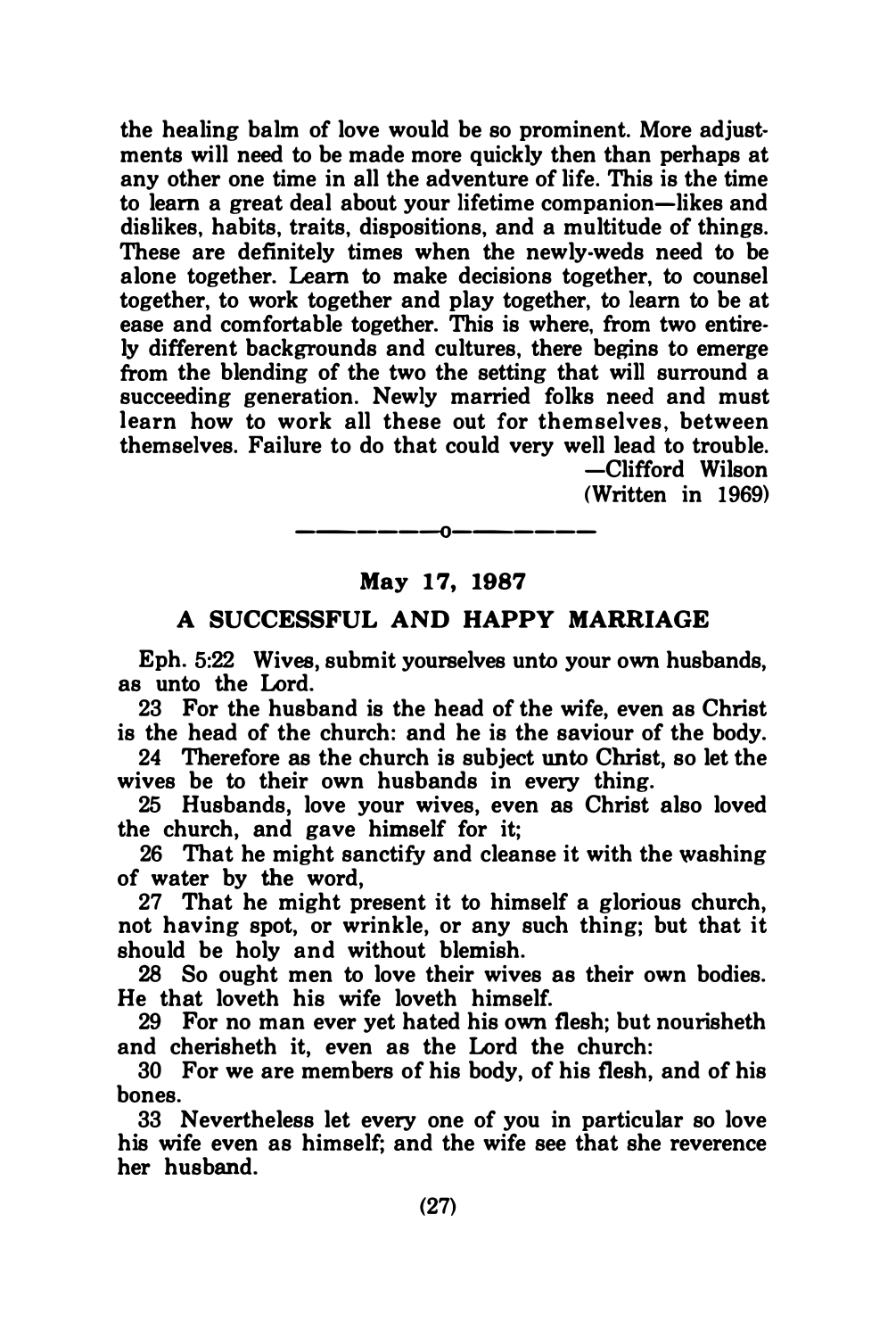I Cor. 7:3 Let the husband render unto the wife due benevolence: and likewise also the wife unto the husband.

4 The wife hath not power of her own body, but the husband: and likewise also the husband hath not power of his own body, but the wife.

5 Defraud ye not one the other, except it be with consent for a time, that ye may give yourselves to fasting and prayer; and come together again, that Satan tempt you not for your incontinency.

Col. 3:18 Wives, submit yourselves unto your own husbands, as it is fit in the Lord.

19 Husbands, love your wives, and be not bitter against them.

Memory Verse: For this cause shall a man leave father and mother, and shall cleave to his wife: and they twain shall be one flesh? Matthew 19:5.

Central Thought: Husbands should love their wives as Christ loves and cherishes the Church, and wives should love, respect, and honor their husbands the same as the Church loves, honors, and reverences Jesus, the Bridegroom of our souls.

Word Definitions: Benevolence: kindness; good feeling, inclination to do good; charitableness. "Power of her own body": the word "power" means control or to have authority over. Defraud: to keep back or deprive. Incontinency: lacking self-control and self-restraint.

# LESSON BACKGROUND

In last week's lesson we studied God's purpose and plan for marriage. In today's lesson we will consider some Scriptures that are valuable counsel in helping to make for a successful and happy marriage. These are all from the writing of Paul. No mention is ever made of Paul being married, but we can see that he draws his teachings from the parallel that exists between the marriage relationship and that between Christ and the Church. I believe that every problem will be resolved and every marriage will be successful if these guidelines are carefully and earnestly followed. There is a great sorrow and blight upon hearts who have had a marriage failure that is not easily overcome. And on the other hand, what a blessing and benefit to a person who enjoys and maintains a happy successful marriage in the order of God!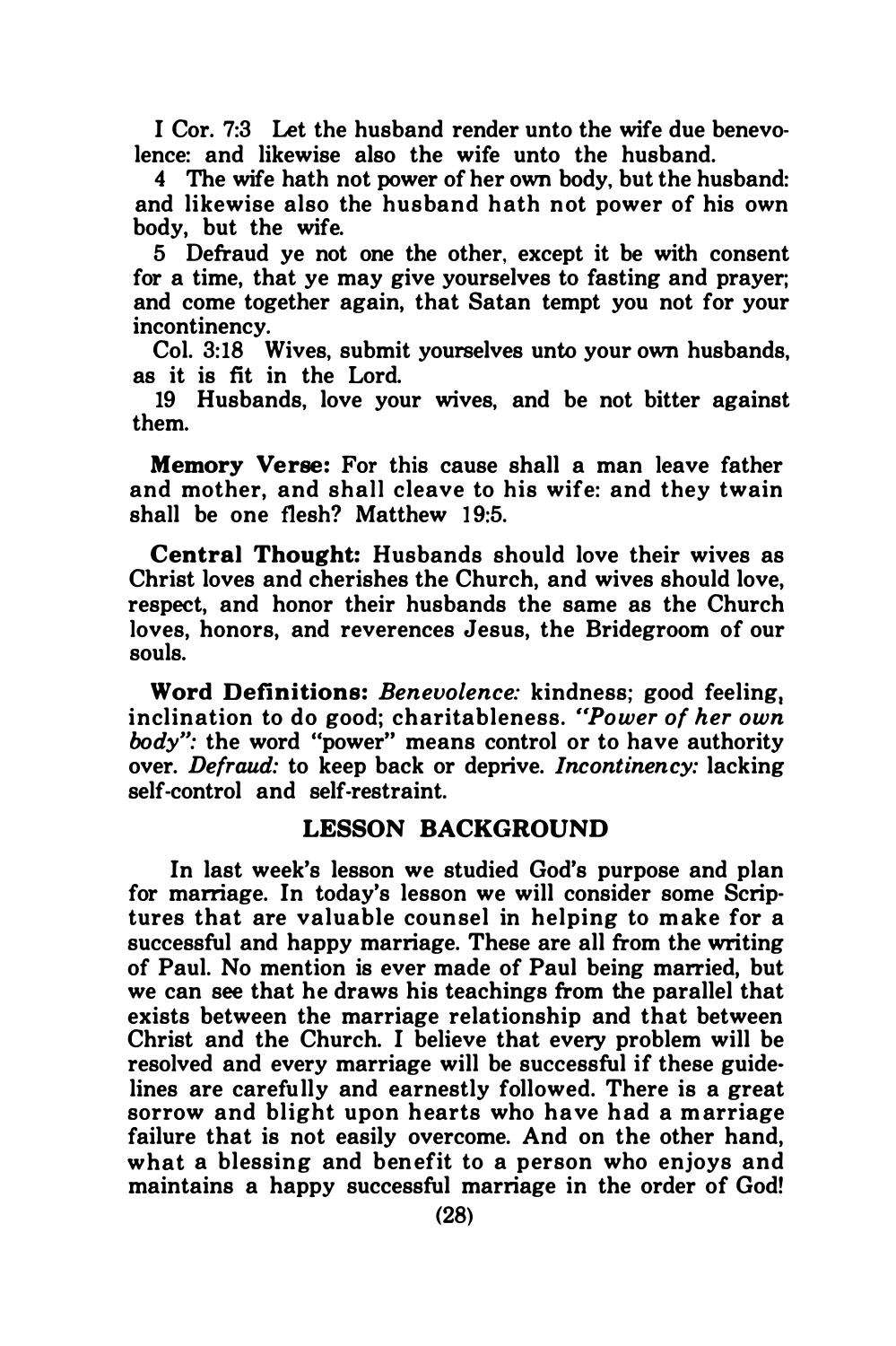The husband has his part in the responsibility and the wife has hers. Some of the greatest woes come when the understanding of this is darkened. A man can become so domineering over his wife to her sorrow and his hurt. A wife can become so selfish and inconsiderate in her attitudes. These are things that must be avoided if a happy marriage is to be enjoyed. Note the fact that God never told the husband to rule over his wife. In our previous lesson, God told the wife that her husband shall rule over her. But he did not tell the husband to rule. There is a difference here. Some may say that it is implied that the husband is to rule. But that is not what He told the husband. There is to be rule, yes. But the rule must be administered in the proper manner. And Paul tells us the manner here. Love is the only way to rule. There is but one way that you can rule, truly rule someone. And that is by love. How does Christ rule us? Is it by force, driving harshness that He gets us to serve Him? No! He wins our love and keeps courting and wooing our love to where He needs not to force anything. This is the law of a happy successful marriage. Love and benevolence must be on the part of both husband and wife. The wife is to be submissive. But it will not be hard for the wife to submit to the husband if he treats her with the right spirit and attitude. There will be problems, but that love will help to settle every one. Much is said about leaving the first love in the Christian life. How about the matter of retaining the first love in a marriage? This first love gets away from many couples. It is something that you have to keep working on every day. Please consider these Scriptures in our lesson today. They hold the key to happy and successful -Leslie C. Busbee

#### QUESTIONS:

- 1. The husband and wife relationship is compared to what?
- 2. How does Christ control the Church?
- 3. What is the vital link between the husband and wife?
- 4. Can a husband love and cherish his wife if he allows his mind to dwell on her faults?
- 5. Would Christ have wanted us if all He saw in us were our faults?
- 6. What did Christ do for our faults?
- 7. Who owns and controls the woman's body? Who owns and controls the man's body?
- 8. Is it possible for us to become selfish and deprive one another of that love and desire that is rightfully theirs?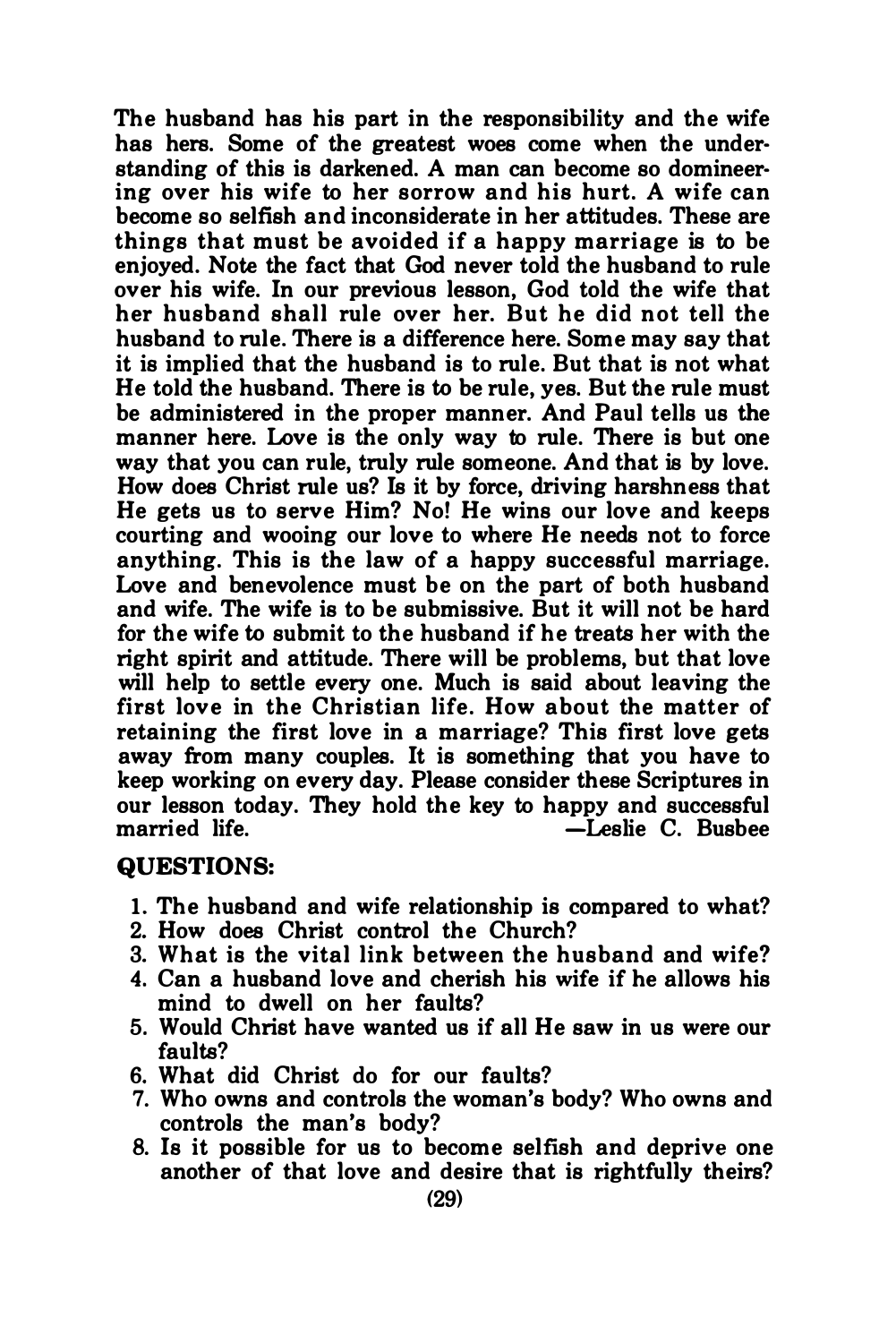9. Is it possible for a man to become bitter toward his wife? In what way? Why?

# 10. Summing it all up, what would you say is the real price to pay to have a successful and happy marriage?

# ADULTS' AND YOUNG PEOPLE'S COMMENTS

There are three main phases of the marriage life. There is first of all the spiritual side. There is a spiritual relationship in marriage that must be maintained. Both must keep their spiritual life with the Lord in good condition. Then they must be consistent in their spiritual relationship with one another. They must be able to pray together, heart to heart, in perfect agreement. This involves being humble to one another. Two people living in close quarters can and will rub each other the wrong way many times. But as we humble ourselves and keep in touch with the Lord, grace will be given for those difficult moments. The spiritual relationship is the most important. Then there is the physical relationship. They are one flesh. Paul counsels us in our lesson that the wife does not control her body, but the husband does. And, in tum, the husband does not control his body, but the wife does. Now this does not mean that the husband is to have no control over his body. But, rather, it means that he will have more control over it than ever, because he is controlling his body and its desires with his wife in mind. In other words, her pleasure and satisfaction is what is in his mind. It is in this way that she controls his body. It is not a literal control, but rather that through the love that is in the heart of the other. This is the same relationship that Christ has with us. We are to control our lives with Jesus in mind. Thus He controls us through the love that is in our hearts for Him. The wife is not to deprive the husband of the physical embrace u nless she has his concurrence or consent. Caution should be exercised on both parties that their bodily passions and strong desires do not get out of hand. A man can become a beast, demanding and running everything too far. This kind of thing will put a marriage on the rocks very soon. Then there is the domestic part of a marriage. This has to do with money, property, home life, cooking, cleaning, business, and, generally speaking, everything that has to do with the earthly and material realm of life. Sometimes a difference in culture and upbringing will cause problems. Much patience and longsuffering will need to be employed in these matters. The husband should let the wife manage the house, and not boss her, but help her what he can.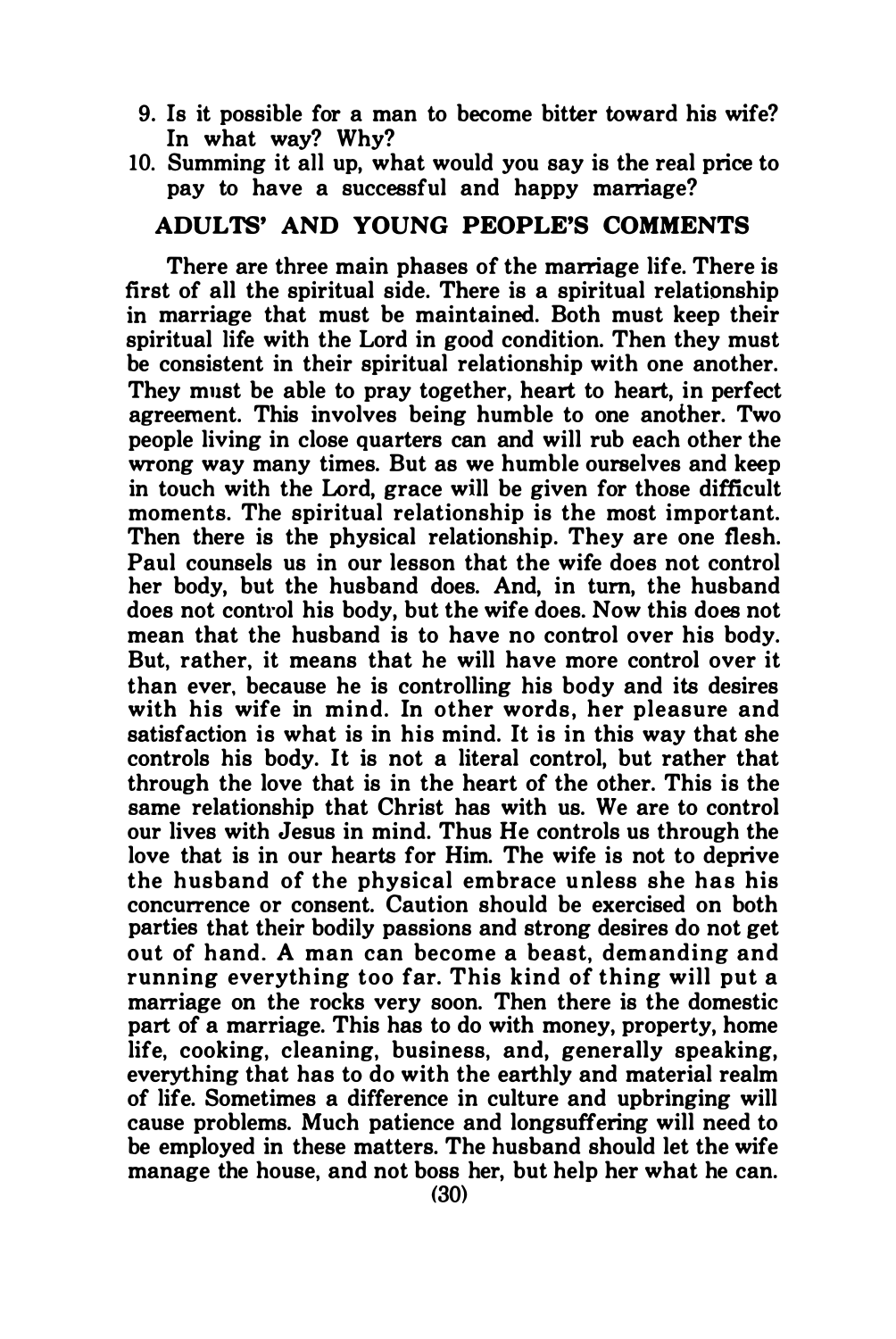They should seek to work together in matters of business and earthly affairs that need to be seen about. Husbands are warned about being bitter toward their wives. Paul knew what he was talking about. Men can become bitter, and so can the women. Oh, this is to be greatly avoided. No matter what your companion does, there is never any just cause for becoming bitter about it. Bitterness will defile your soul. Consider these things, and may the Lord impart understanding to every one. -Leslie C. Busbee

# FOOD FOR THOUGHT

Our lesson today outlines the duties of marriage for both the husband and wife in order that they might have a successful life together. It must be realized that there will be problems in a marriage no matter how suitable for each other the couple might be. A marriage without the least difference is a marriage of indifference.

According to Paul's admonitions, a wife has no more right to have equal rule with the man than the man does with Christ. Many marriages end up in divorce because the woman tries to usurp authority. The story is related of the time when Prince Albert and Queen Victoria had a falling out. In wrath Prince Albert locked himself in his room. No less furious, Queen Victoria knocked to be admitted. "Who is there?" he asked. "The Queen of England" was the answer. He did not move, and again there was a hail of knocks. The question and the answer were repeated many times, but at last there was a pause, and than a gentle knocking. "Who is there?" came once again. This time the reply was different. "Your wife, Albert." The door was opened immediately.

A husband is enjoined to love his wife as Christ loved the Church. To dominate is not to love, but is selfishness. Some men seem to have the calloused mentality of the husband who remarked as the ambulance took his wife away to the mental hospital, "I can't for the life of me understand what is wrong. Why, she hasn't been out of the kitchen for twenty years."

It is vital to a marriage for a husband and wife to express their love for each other. It makes the marriage go smoother and there are a lot less regrets. One man wrote in his diary, after his wife died, "Oh, if I could see her once more to let her know that I always loved her ... She never did know it."

Perhaps the greatest key to a successful marriage is the fact that the closer you are to the heart of God, the closer you will be to one another.  $-Wayne$  Murphey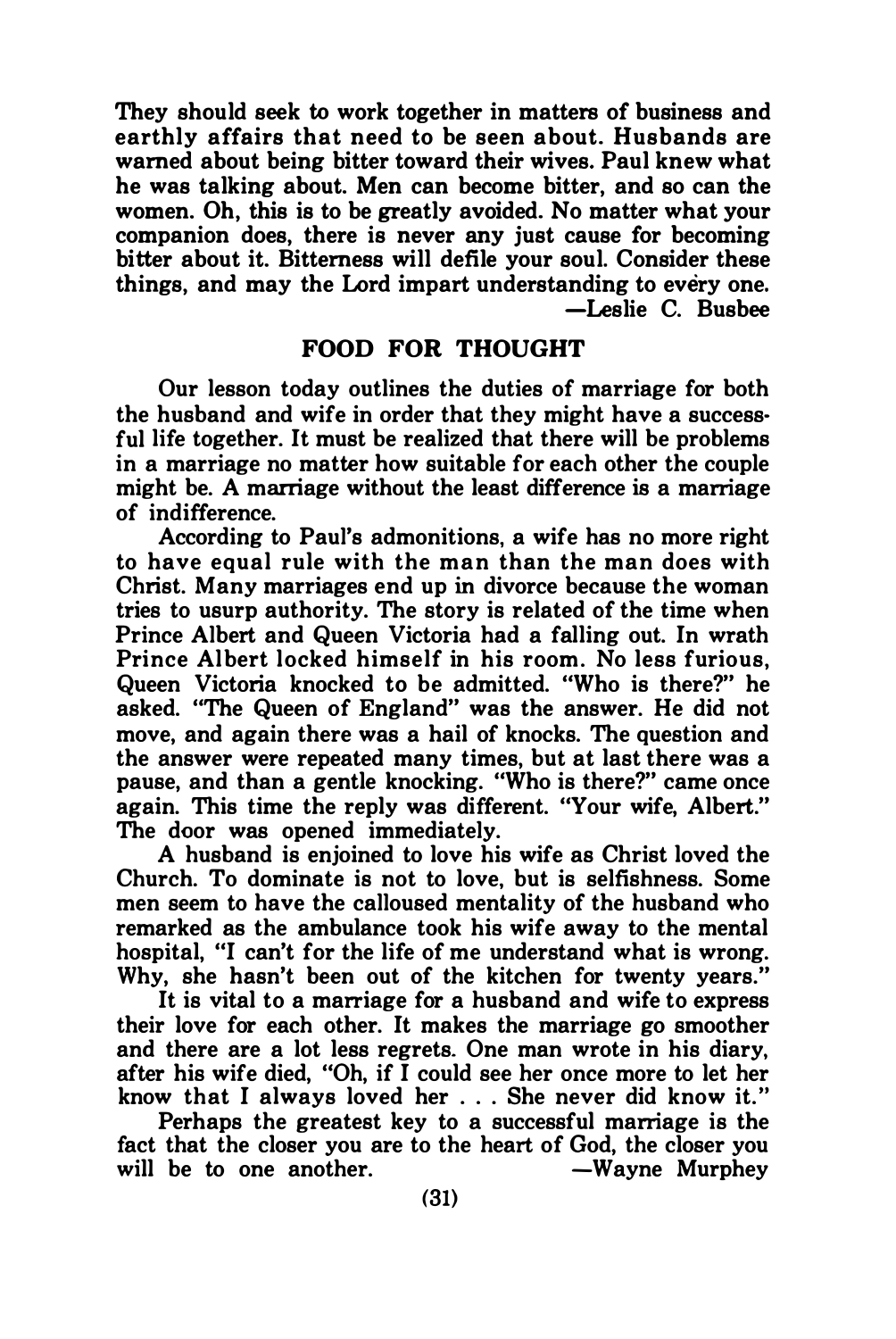A married woman was effectively called by divine grace, and became an exemplary Christian, but her husband was a lover of sinful pleasure. When spending an evening as usual with his jovial companions at a tavern, the conversation happened to tum on the excellencies and faults of their wives. The husband just mentioned pronounced the highest praises of his wife, saying she was all that was excellent, only she was religious. "Notwithstanding which," said he, "such is the command she has of her temper, that were I to take you, gentlemen, home with me at midnight and order her to rise and get you a supper, she would be all submission and cheerfulness!"

The company regarded this merely as a vain boast, and dared him to make the experiment by a considerable sized bet. The bargain was made, and about midnight the company adjourned as proposed.

Upon being admitted to the house: "Where is the madam?" said the husband to the maid servant who sat up for him.

"She is gone to bed, sir."

"Call her up," said he. "Tell her I have brought some friends home with me, and desire she would get up and prepare them a supper."

The good woman obeyed the unreasonable summons. She dressed, came down, and received the company with perfect civility. She told them she happened to have some chickens ready and that supper should be prepared as soon as possible.

It was accordingly served, at which time she performed the honors of the table with as much cheerfulness as if she had expected company at a proper time.

After supper the guests could not refrain from expressing their astonishment. One of them particularly, more sober than the rest, thus addressed himself to the lady: "Madam," he said, "your civility fills us all with surprise. Our unreasonable visit is in consequence of a bet, which we have certainly lost. As you are a very religious person, and cannot therefore approve of our conduct, give me leave to ask what can possibly induce you to behave with so much kindness to us?"

"Sir," she replied. "When· I married, my husband and myself were both unconverted. It has pleased God to call me out of that dangerous condition. My husband continues in it. I tremble for his future state. Were he to die as he is, he must be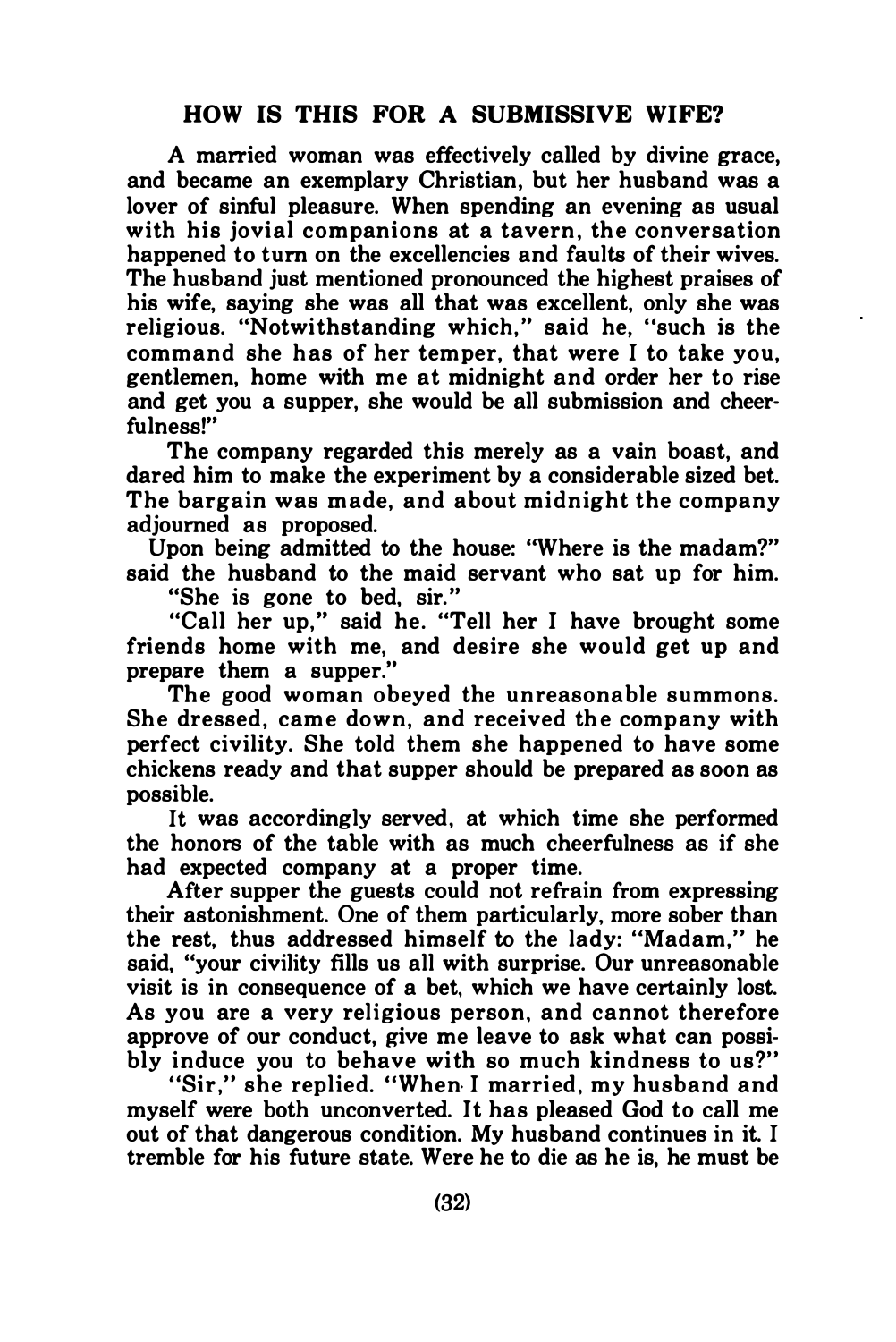miserable forever. I think it therefore my duty to render his present existence as comfortable as possible."

This wise and faithful reply affected the whole company. It left a deep impression on the husband's mind. "Do you, my dear," he said, "really think I should be eternally miserable? I thank you for the warning. By the grace of God I will change my conduct."

From that time he became another man, and a good husband. We trust he saw the goodness of God and was brought to repentance and lived the rest of his days with a new heart.  $-$ Selected

Notice: If your subscription expired with this quarter, please send your renewal at once. It is necessary that your subscription for the third quarter of 1987 be in this office by June 1. For your convenience there is an order blank at the end of this book.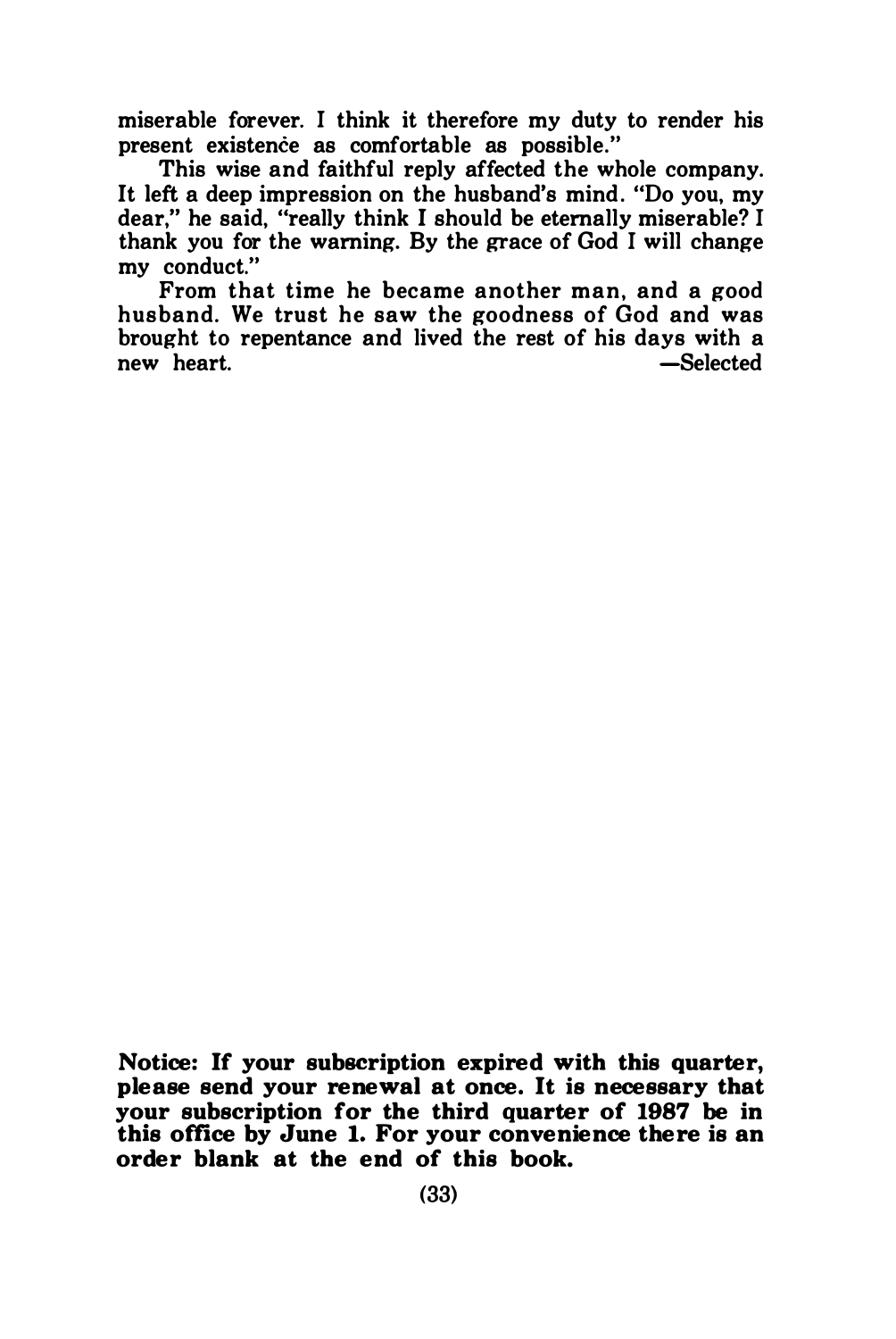# THE INHERITANCE OF THE SAINTS IN LIGHT

I Peter 1:3 Blessed be the God and Father of our Lord Jesus Christ, which according to his abundant mercy hath begotten us again unto a lively hope by the resurrection of Jesus Christ from the dead,

4 To an inheritance incorruptible, and undefiled, and that fadeth not away, reserved in heaven for you,

5 Who are kept by the power of God through faith unto salvation ready to be revealed in the last time.

Ephesians 1:9 Having made known unto us the mystery of his will, according to his good pleasure which he hath purposed in himself:

10 That in the dispensation of the fulness of times he might gather together in one all things in Christ, both which are in heaven, and which are on earth; even in him:

11 In whom also we have obtained an inheritance, being predestinated according to the purpose of him who worketh all things after the counsel of his own will:

12 That we should be to the praise of his glory, who first trusted in Christ.

13 In whom ye also trusted, after that ye heard the word of truth, the gospel of your salvation: in whom also after that ye believed, ye were sealed with that holy Spirit of promise,

14 Which is the earnest of our inheritance until the redemption of the purchased possession, unto the praise of his glory.

18 The eyes of your understanding being enlightened; that ye may know what is the hope of his calling, and what the riches of the glory of his inheritance in the saints,

Col. 1:12 Giving thanks unto the Father, which hath made us meet to be partakers of the inheritance of the saints in light:

13 Who hath delivered us from the power of darkness, and hath translated us into the kingdom of his dear Son:

Matt. 5:5 Blessed are the meek: for they shall inherit the earth.

Psalm 37:11 But the meek shall inherit the earth; and shall delight themselves in the abundance of peace.

Acts 20:32 And now, brethren, I commend you to God, and to the word of his grace, which is able to build you up, and to give you an inheritance among all them which are sanctified.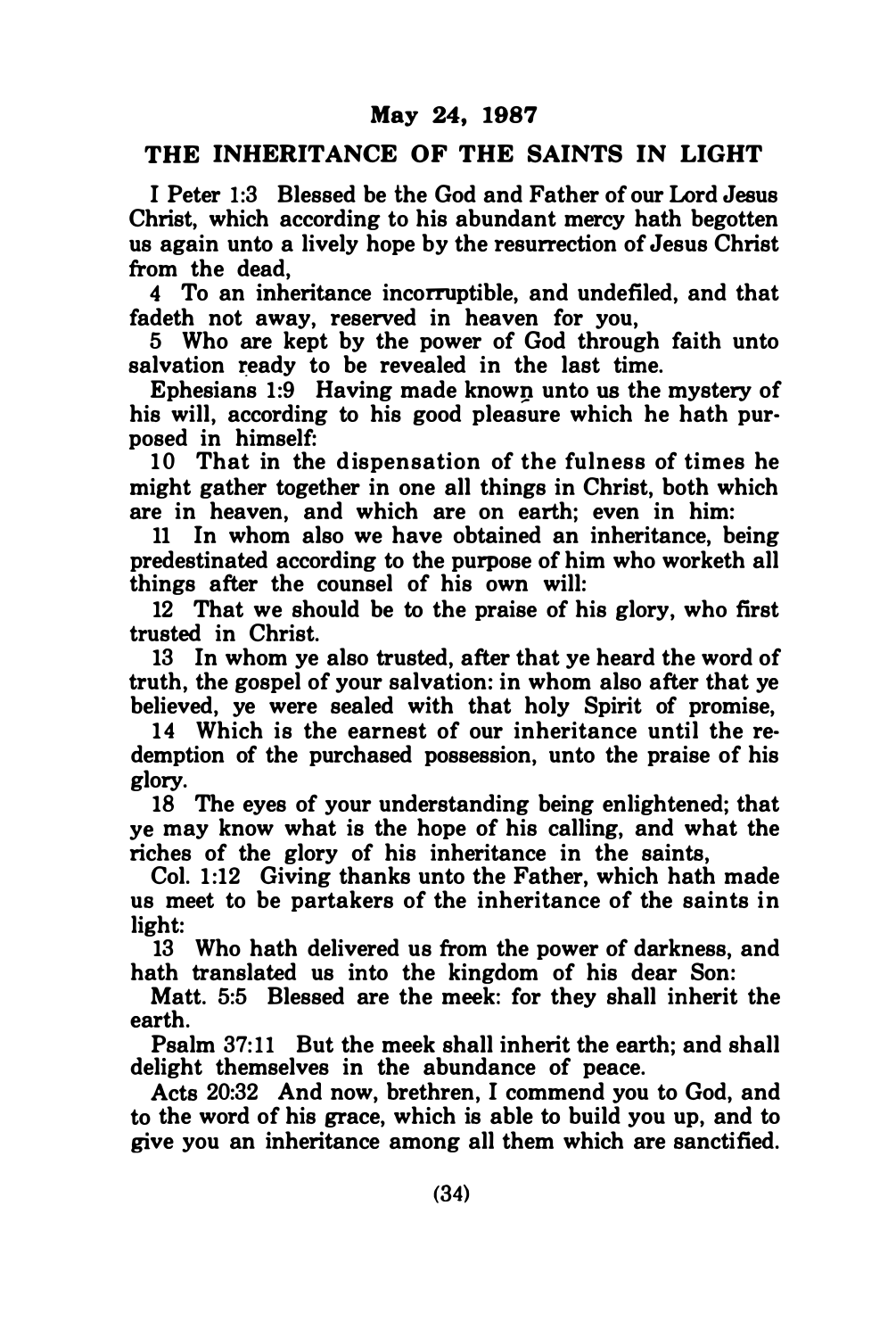Memory Verse: He that overcometh shall inherit all things; and I will be his God, and he shall be my son. Rev. 21:7.

Central Thought: For those who forsake sin and this present evil world is given an eternal inheritance, the pledge of which is revealed in the indwelling Holy Spirit, and the full reception thereof shall be at the end of the world in eternity.

Word Definitions: "Dispensation of the fulness of times": The word dispensation here means the giving out, or distributing and administrating of the grace of God in this gospel day. The Greek word is the basis of our word "economy" and is also translated "stewardship" in other places. Earnest: The Greek word for this means a pledge, part of the purchasemoney or property given in advance as security for the rest. Meet: Fit or qualified. Earth: More properly rendered "land."

#### LESSON BACKGROUND

An inheritance is a gift or a bequest, a grant that comes from one who wills to bestow such favors and blessings upon a specified person or persons. People are thrilled and excited and full of joy when some rich ancestor names them in their will to receive wealth or property. Usually upon the death of the testator, or the one who makes the will, the inheritance is bestowed. And what a blessing that this is done and carried out in this life. We are studying today concerning an inheri· tance that goes far beyond what grandfather, uncle, or aunt could ever leave us. It is the inheritance of the Father and His Son, Jesus Christ. According to these Scriptures, we that receive Christ and follow Him all the way will share in this wonderful inheritance. Through the resurrection of Jesus Christ we are raised from the dead state of sin unto a living hope of an inheritance that is reserved in heaven for us. We receive the earnest, or pledge, of this inheritance when we are sealed with the Holy Spirit after we are saved. The Holy Spirit working in our life consists of the same life, substance, and eternal things that make up what we will receive in Glory. The Holy Spirit, living and abiding in the soul, is the true inheritance of the saints in light. He is the promise of the Father that comes to us through Christ. Through the Holy Spirit we are sanctified. The Holy Spirit is a fulfillment of the land of Canaan, which was the inheritance of Israel. When Jesus said that the meek would inherit the earth, He was referring to this spiritual inheritance, and not this literal earth, which will pass away. We who partake of the life of Christ in the Holy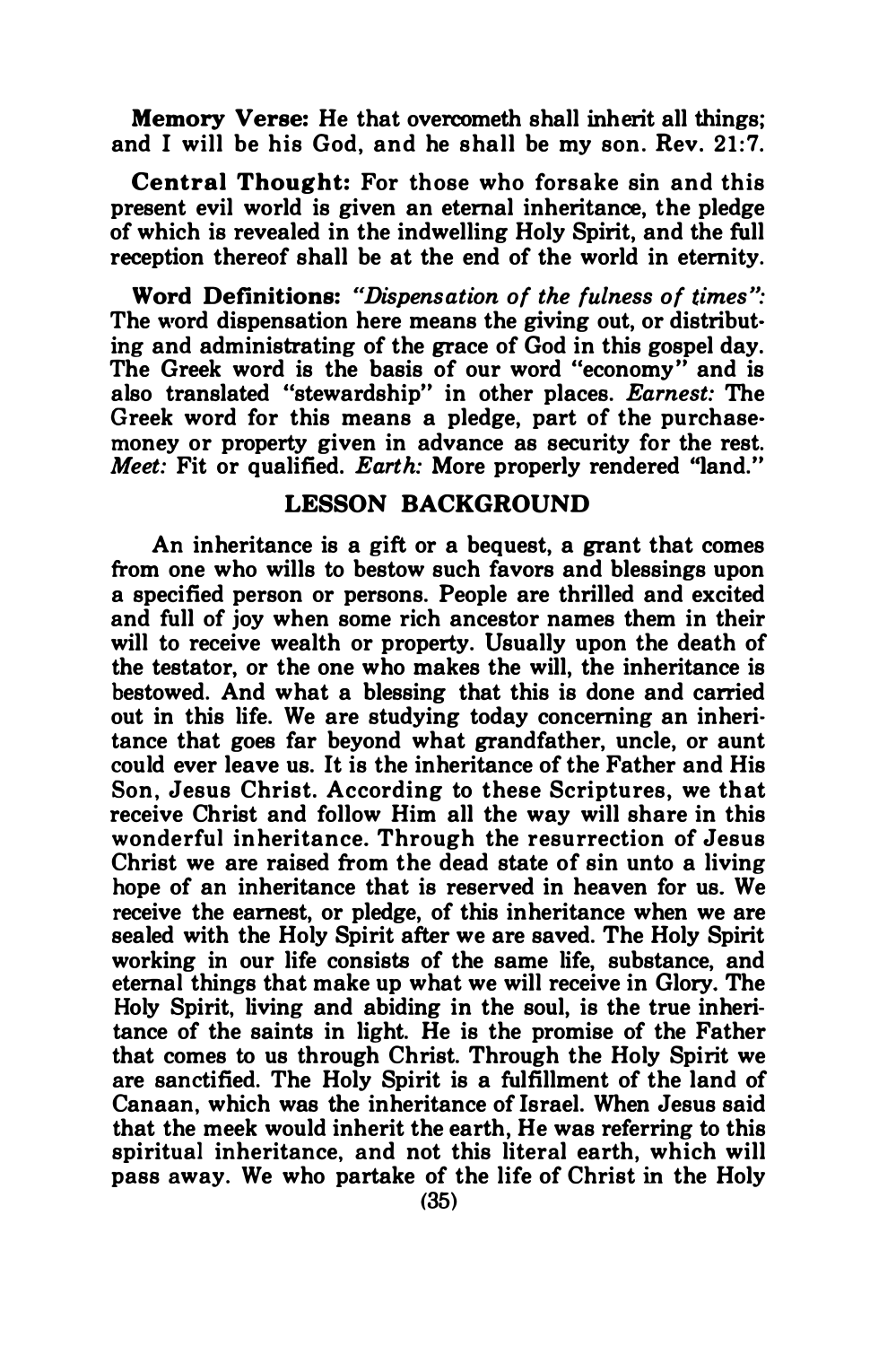Spirit will be accounted worthy to inhabit that blessed world to come, the new heaven and the new earth. That will be our inheritance forever. What a glorious privilege it is to be a partaker of this inheritance now in sanctification and to possess a Jiving hope of sharing it all with Christ forever in glory! -Leslie C. Busbee

# QUESTIONS:

- 1. What kind of inheritance are we begotten to?
- 2. Who is it reserved for?
- 3. What is God's purpose in the economy of the grace of Christ in this fulness of times?
- 4. How is the Holy Spirit the earnest of our inheritance?
- 5. What do we need in order to be able to see and to know the riches of this inheritance?
- 6. Can you name some of the things that must take place in our lives before we can be meet to be a partaker of this inheritance?
- 7. Did Jesus mean this literal earth when He said that the meek would inherit the earth?
- 8. What was He really referring to?
- 9. What does "inheriting the land" mean to us?
- 10. What is the inheritance among all them which are sanctified?

# ADULTS' AND YOUNG PEOPLE'S COMMENTS

Oh, how rejoicing our hearts are as we contemplate and survey our glorious inheritance in Christ! When we were unsaved and dead in trespasses and sins we were unaware of the riches that we were doing without. Our hearts were so blinded! But, oh, when we gave our hearts to Jesus and started living that meek and lowly life in conformity to His blessed holiness, we were illuminated by light from the eternal world, and we were made fully aware of the wonderful wealth, the unsearchable riches of Christ. Now, the things of this material world have dimmed and lost their value. We have found a richer treasure, one that fadeth not away. How much better it is to seek to qualify for eternal blessings that are so freely willed to us of God! This world and all of its commodities will vanish like mist before the dawn when Jesus comes again. It will all melt away into nothing at the face of His glorious appearing. Only one thing will endure, and that is this everlasting inheritance that we are studying about on this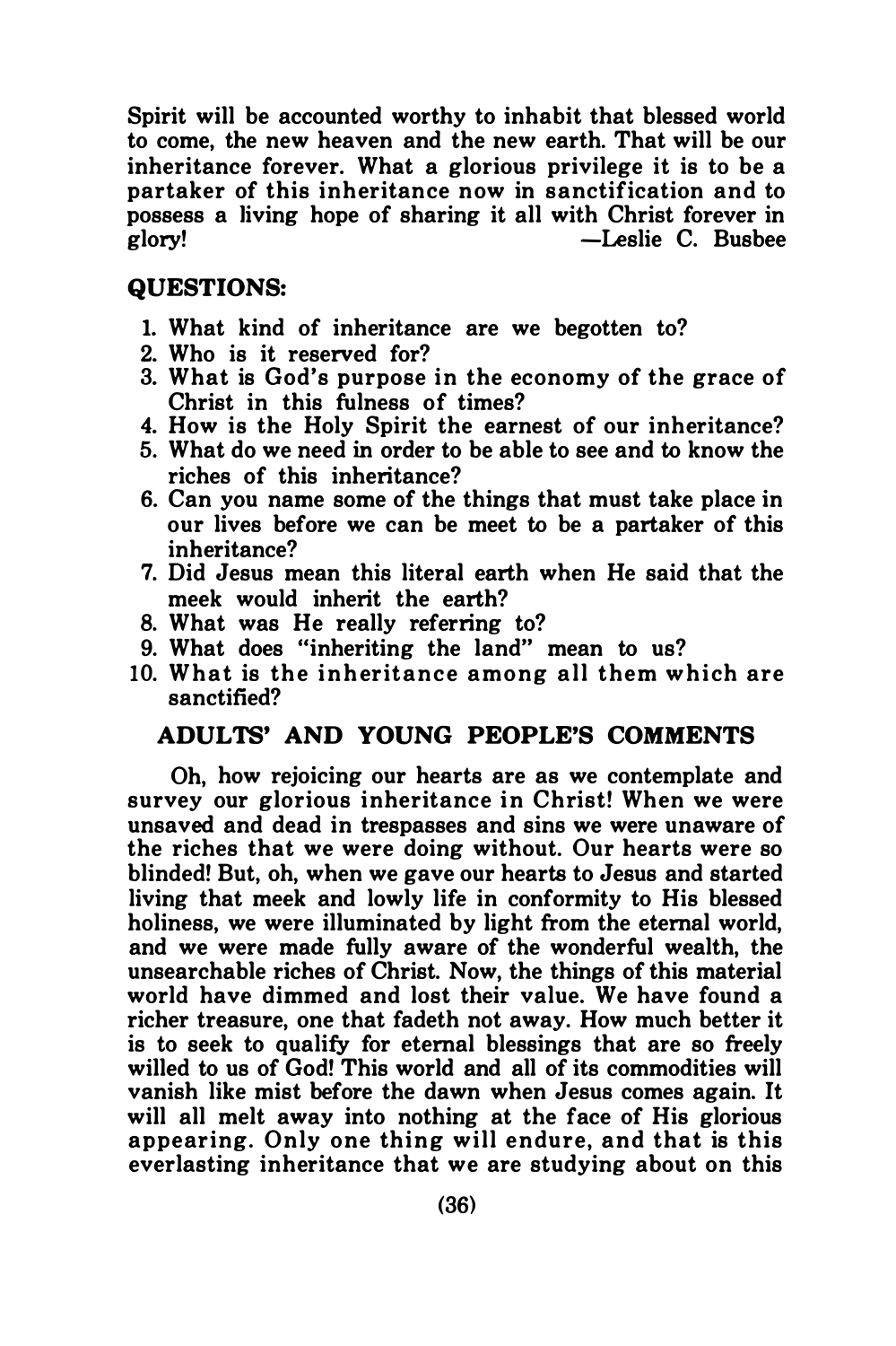day. But we do not have to wait until the end of the world to enjoy this inheritance! God has promised to every believer the gift of the Holy Spirit. We do not receive the Holy Spirit in His fulness when we are first saved. But when we come in faith before the Lord, seeking Him with all of our hearts, consecrating all upon the altar of sacrifice and service to Him, God responds to our need by pouring out the Holy Spirit into our lives. And, oh, there is no earthly value that will come up to this. The Holy Spirit living and abiding with us is the greatest blessing we can ever have in this life. He will enable us to live for God and be victorious over all the works of the devil. And, when our short life here is through, we will embrace the fulness of the great inheritance of the saints and enjoy it with them and the Lord forever and ever!  $-$ Leslie  $\ddot{C}$ . Busbee

# FOOD FOR THOUGHT

"Giving thanks unto the Father, which hath made us meet to be partakers of the inheritance of the saints in light." We could write extensively about the beauties of the inheritance of the saints, but that which should thrill our souls is that we can be made worthy to receive it. It would be of little value to discuss something that we had no hope of ever obtaining. All thanks and praise goes to the Father and His Son, Jesus, that we can enjoy the benefits of a wonderful salvation.

A scoffing infidel, of considerable talents, was once in the company of a person who did not possess much of this world's education, but was a real Christian. Supposing, no doubt, that he should obtain an easy triumph in the display of his ungodly wit, he put the following question to him: "I understand, sir, that you expect to go to heaven when you die. Can you tell me what sort of place heaven is?" "Yes, sir," replied the Christian, "heaven is a prepared place for a prepared people; and if your soul is not prepared for it, with all your boasted wisdom you will never enter there." We should be challenged to have our eyes of understanding opened so that we will know what is the hope of God's calling and be prepared to be a partaker of<br>God's inheritance.<br>Wayne Murphey -Wayne Murphey

——————————————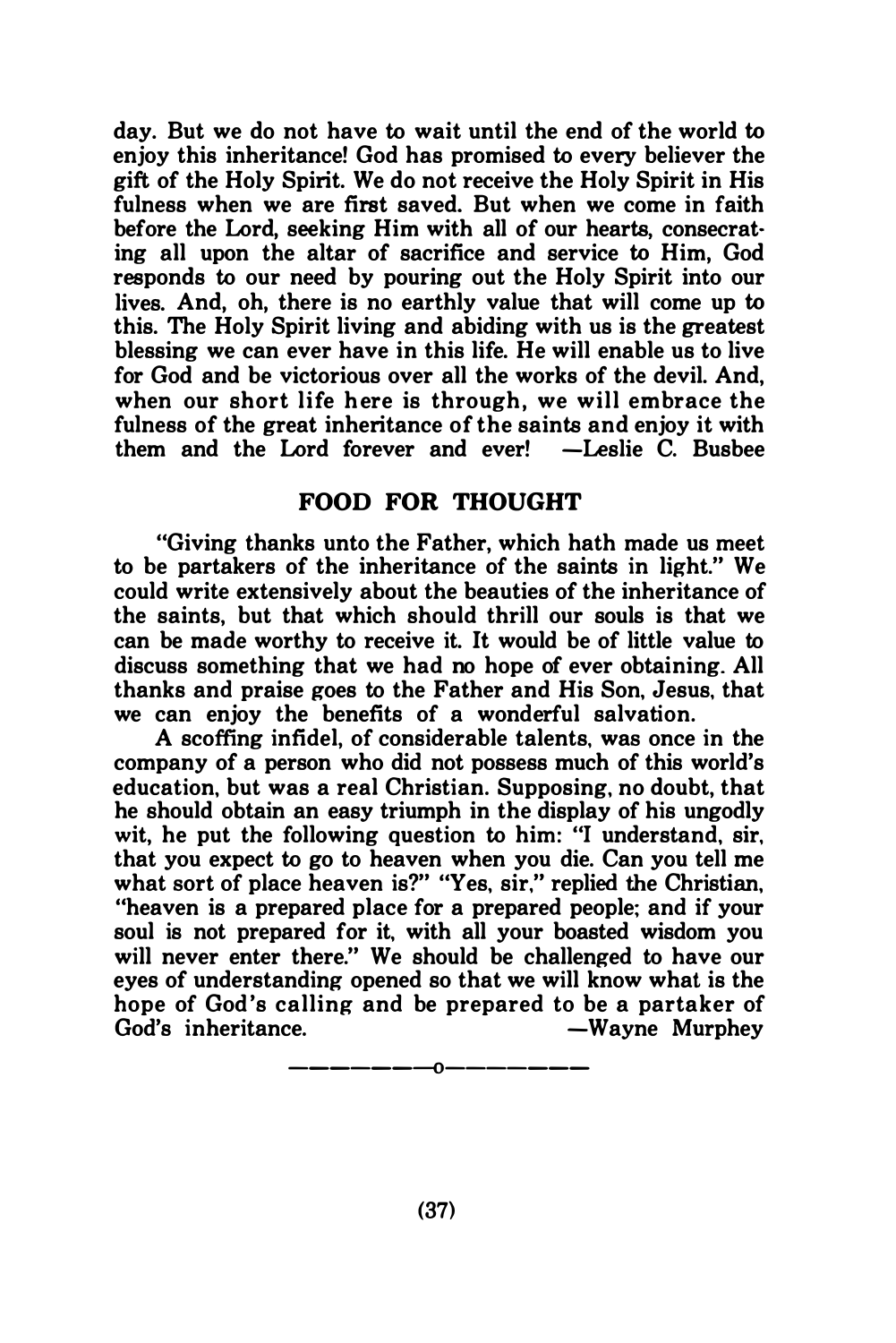# CASTING ALL YOUR CARE UPON HIM

Luke 12:22 And he said unto his disciples. Therefore I say unto you, Take no thought for your life, what ye shall eat; neither for the body, what ye shall put on.

23 The life is more than meat, and the body is more than raiment.

24 Consider the ravens: for they neither sow nor reap; which neither have storehouse nor barn; and God feedeth them: how much more are ye better than the fowls?

25 And which of you with taking thought can add to his stature one cubit?

26 If ye then be not able to do that thing which is least, why take ye thought for the rest?

27 Consider the lilies how they grow: they toil not, they spin not; and yet I say unto you, that Solomon in all his glory was not arrayed like one of these.

28 If then God so clothe the grass, which is to day in the field, and to morrow is cast into the oven; how much more will he clothe you, 0 ye of little faith?

29 And seek not ye what ye shall eat, or what ye shall drink, neither be ye of doubtful mind.

30 "For all these things do the nations of the world seek after: and your Father knoweth that ye have need of these things.

31 But rather seek ye the kingdom of God; and all these things shall be added unto you.

Luke 8:14 And that which fell among thorns are they, which, when they have heard, go forth, and are choked with cares and riches and pleasures of this life, and bring no fruit to perfection.

Luke 21:34 And take heed to yourselves, lest at any time your hearts be overcharged with surfeiting, and drunkenness, and cares of this life, and so that day come upon you unawares.

35 For as a snare shall it come on all them that dwell on the face of the whole earth.

36 Watch ye therefore, and pray always, that ye may be accounted worthy to escape all these things that shall come to pass, and to stand before the Son of man.

I Peter 5:6 Humble yourselves therefore under the mighty hand of God, that he may exalt you in due time:

7 Casting all your care upon him; for he careth for you.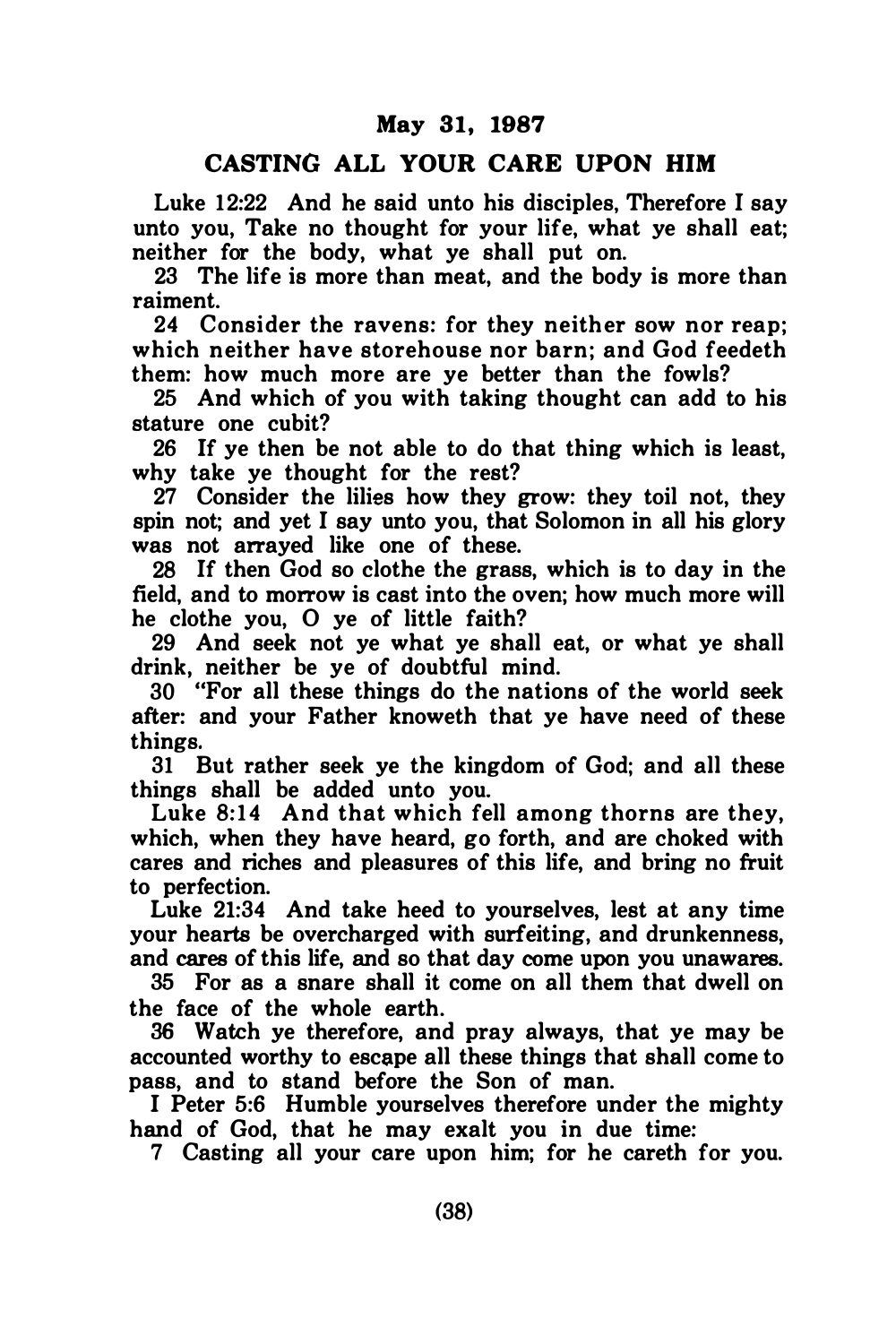Memory Verse: Cast thy burden upon the Lord, and he shall sustain thee: he shall never suffer the righteous to be moved. Psalm 55:22.

Central Thought: Our Heavenly Father has great care and concern for every phase of our lives, and has promised to provide all of our needs if we will but trust and obey Him.

Word Definitions: Overcharged: weighted down or burdened. Surfeiting: too much, excess, extreme indulgence in fleshly appetites. "Casting all your care": This word "care" in the Greek means distractions and solicitous matters that pertain to this present life. "For He careth for you": This care in the Greek means interest or concern.

# LESSON BACKGROUND

Life in general is attended with many cares. It was the desire of our Saviour to get it across to His disciples and to us that God knows, understands, and is concerned with the legitimate cares of this life. There are not only legitimate, or lawful, cares, but there are also overburdening cares that we can become so heavy laden with that will choke out the place that the Word of God should have in our hearts and lives. When Jesus said to take no thought for your life, He meant to not allow it to be a heavy burden or to be anxious about it. He said this because He would have us to know that the Heavenly Father, the One who created us and brought us into this life, really is dutiful in His concern for us to supply every need that we have. We are including what Jesus said about these things from Luke's Gospel. I am sure that Jesus spoke similar words to these and gave forth this lesson of trusting in God's care for us many times and in many places. It was a needed message then, and it is surely a needed message now. Look around you and see the heavy load that many are caring for from day to day. Their hearts and minds are so anxious and worried about their financial state that they have no place in their hearts for spiritual blessings or interests in eternal values. They are literally taken up with the fleeting things of this life of vanity. The sad thing is that it will (if not corrected) render them not prepared for the Lord's coming. Oh, what a privilege to humble ourselves under God's hand of love, and know that we do not have to worry about anything, for God has promised to care for us and see to it that every need we have will be supplied in due season. - -Leslie C. Busbee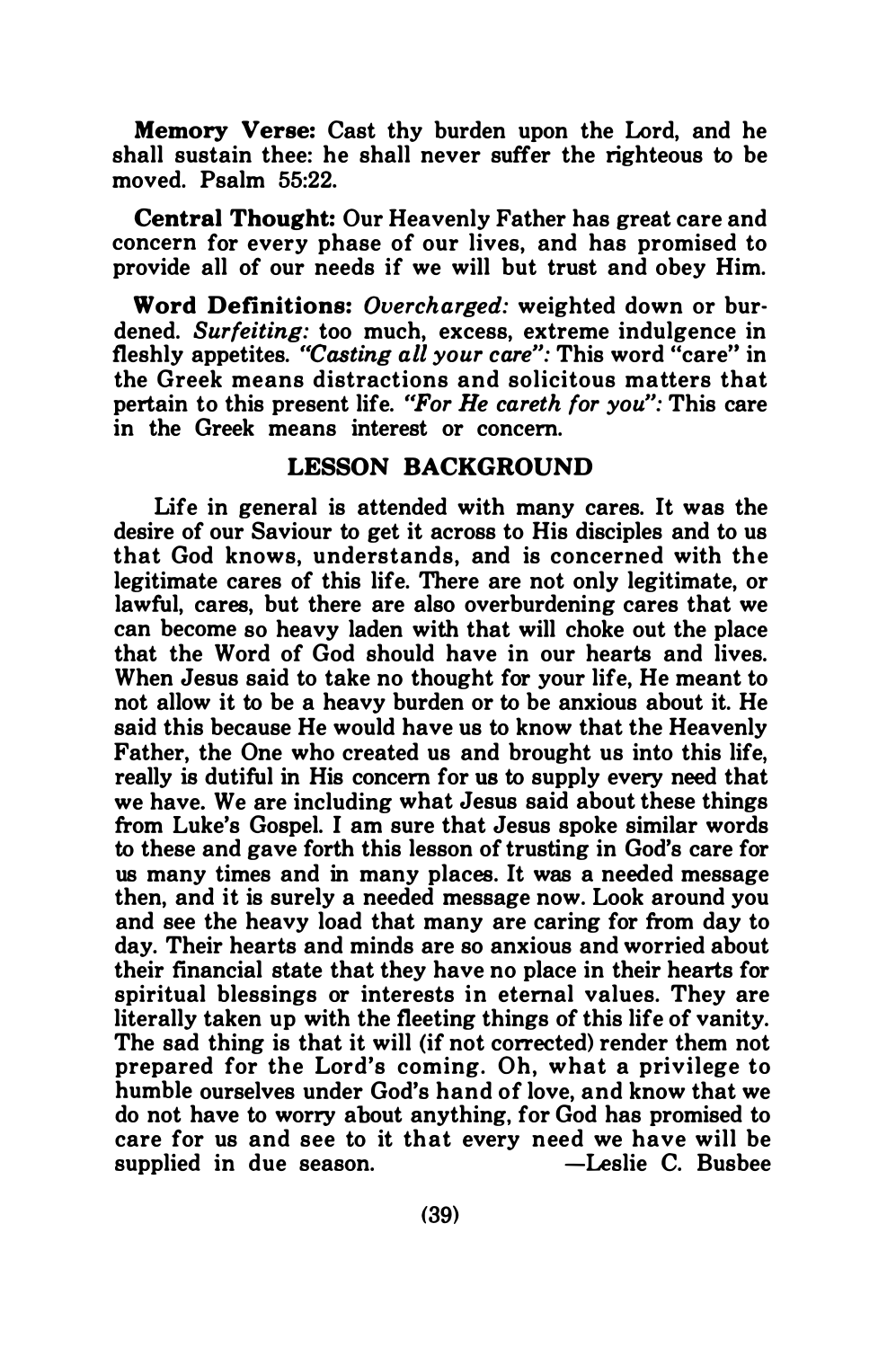# QUESTIONS:

- 1. What are some of the cares that we have as human beings?
- 2. How does the Lord want us to handle these cares?
- 3. What will the cares of life have a tendency to do to us?
- 4. How can we keep from allowing the cares of life to weigh us down?
- 5. How does God feel about the cares that we have in this world?
- 6. What does He want us to be more concerned about than earthly cares?
- 7. Does Satan have any advantage in causing us to doubt God's interest in our cares?
- 8. What did Jesus compare us with as being the objects of God's care?
- 9. What kind of food does a raven eat?
- 10. How well are the lilies of the field dressed?

# ADULTS' AND YOUNG PEOPLE'S COMMENTS

I heard about some people who picked up a traveler and let him ride in the back of their pick-up truck. The man had a little bundle tied to a stick that he carried over his shoulder. They noticed that as they carried the man down the road he continued to keep the stick on his shoulder. The pick-up was carrying both him and his burden, but still he carried his burden. That is like many people and some of us. The Lord is carrying us and our burdens, but we insist on carrying our burdens, too. We do not cast them on Him as we should. We are the ones to blame for this. We let the Lord carry us, but we do not let Him carry our cares and burdens of life. Oh, the Lord wants us to be free from all care. He wants us to devote our time and hearts strings principally to Him. He knows that we have these cares to see about, but He does not want us to be overburdened with them. Yes, we will have to work, and tend to the duties and responsibilities of life. But things in this world have a way of going beyond what is needful and beneficial. The main thought of our lesson is that God cares. God cares that we have to have food to sustain our bodies and clothes to cover them from the elements and for modesty's sake. He knows and cares that we have to have a roof over our heads, a place to live. And He also is interested that we have things to do with in the home and on the job. He knows that there are taxes to be paid, upkeep on our houses and automobiles and such like. Therefore He has promised to not leave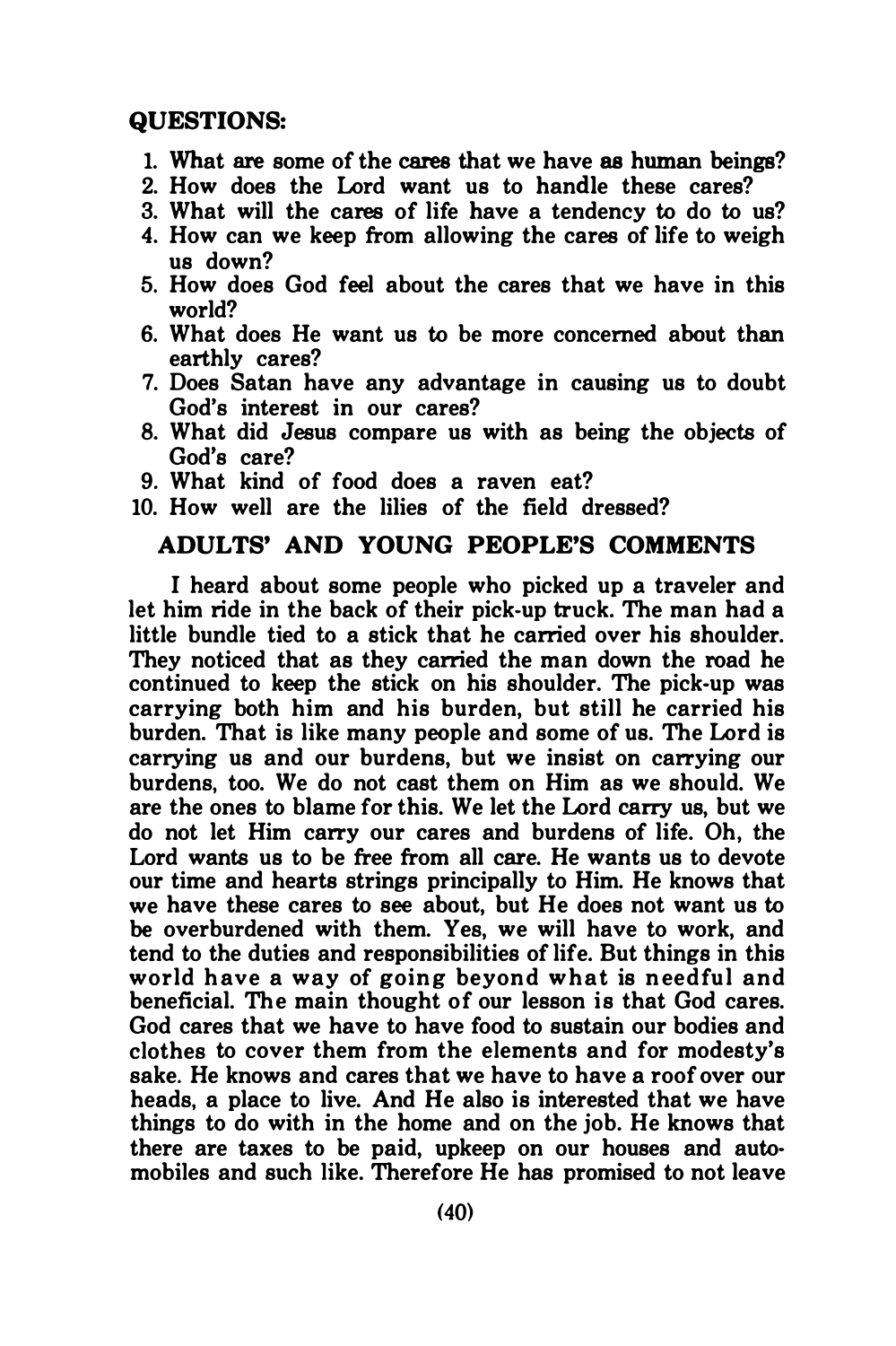us nor forsake us, but rather to faithfully attend to our every need. How wonderful is our Heavenly Father! How thankful we should be for everything He provides and works out for us! Let us allow Him that place that He so much desires and let us give ourselves to His will and attend upon Him without being distracted by the cares of this life.

-Leslie C. Busbee

#### FOOD FOR THOUGHT

Providence decrees that everyone will have their burdens. There will be times in life when it seems everything is going our way. At other times, everything will go against us. The Greeks symbolized Providence as a wheel. Their foundation for that philosophy comes from a story of two kings who were at war with each other. Finally one king triumphed over the other. The victor bound the loser to his chariot and started down the road. As the conquered king walked along with the chariot, he watched the wheel going around. He would look at the wheel and frown. Next he would look at the king in the chariot and smile. Noticing this, the king asked him what he was smiling about. He replied, "I was thinking how this wheel is like our lives. Today you are at the top, but tomorrow you may be at the bottom biting the dust and I will be at the top." This is so true of life and why we need so desperately to have someone we can cast our cares upon.

The story is told of a woman who climbed on a train and continued to hold her heavy burden as the train sped along the rails. A conductor, noticing her, said: "Madam, if you will set your burden down, the train will carry both you and it." The song says, "Oh, what needless pain we bear. All because we do not carry everything to God in prayer."

-Wayne Murphey

——————————————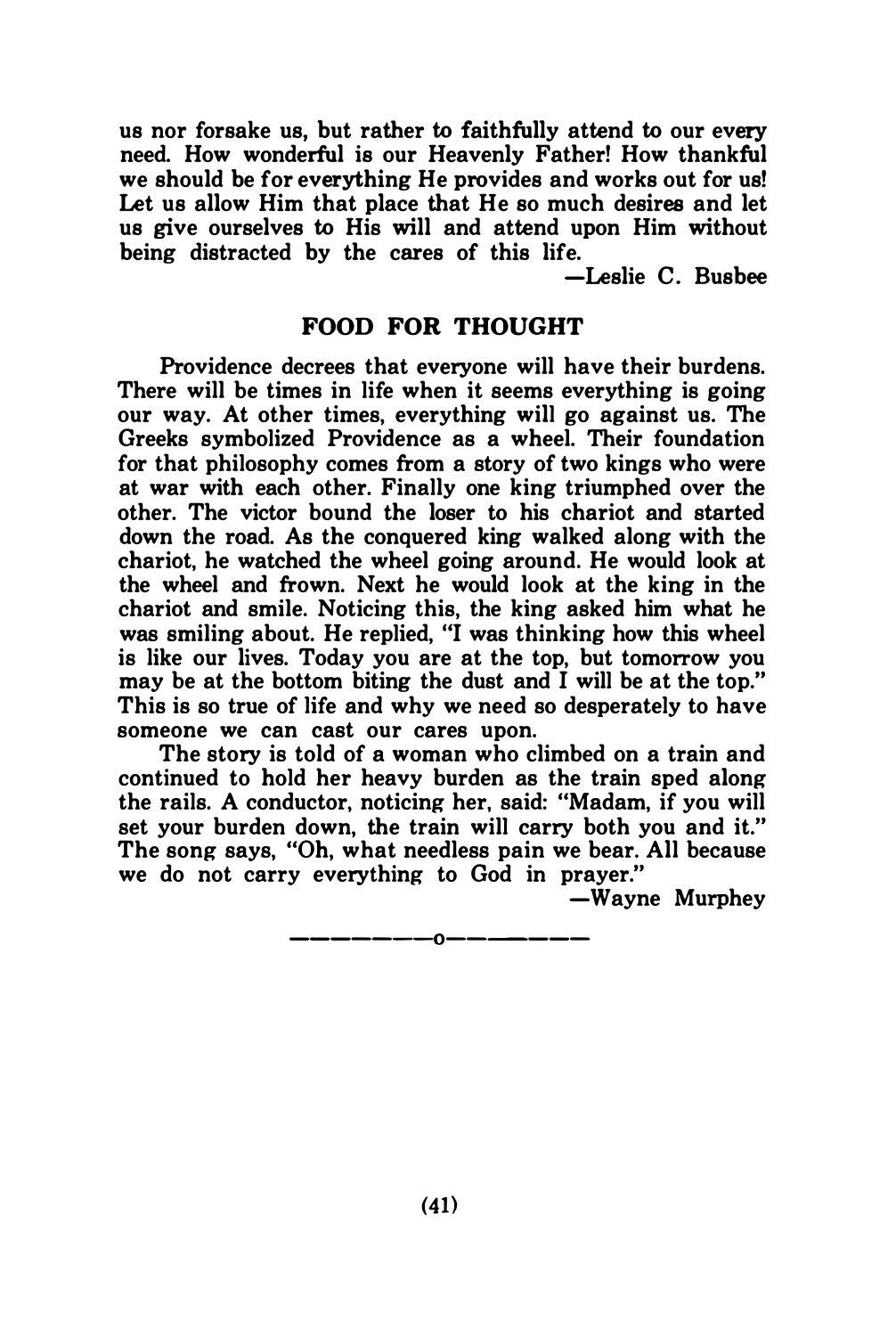#### June 7, 1987

# WITH **JESUS**

Col. 2:18 Let no man beguile you of your reward in a voluntary humility and worshipping of angels, intruding into those things which he hath not seen, vainly puffed up by his fleshly mind,

19 And not holding the Head, from which all the body by joints and bands having nourishment ministered, and knit together, increaseth with the increase of God.

20 Wherefore if ye be dead with Christ from the rudiments of the world, why, as though living in the world, are ye subject to ordinances,

21 (Touch not; taste not; handle not;

22 Which all are to perish with the using;) after the commandments and doctrines of men?

23 Which things have indeed a shew of wisdom in willworship, and humility, and neglecting of the body; not in any honour to the satisfying of the flesh.

3:1 If ye then be risen with Christ, seek those things which are above, where Christ sitteth on the right hand of God.

2 Set your affection on things above, not on things on the earth.

3 For ye are dead, and your life is hid with Christ in God.

4 When Christ, who is our life, shall appear, then shall ye also appear with him in glory.

II Timothy  $2:11$  It is a faithful saving: For if we be dead with him, we shall also live with him:

12 If we suffer, we shall also reign with him: if we deny him, he also will deny us:

I Thess. 5:9 For God hath not appointed us to wrath, but to obtain salvation by our Lord Jesus Christ,

10 Who died for us, that, whether we wake or sleep, we should live together with him.

I Thess. 4:16 For the Lord himself shall descend from heaven with a shout, with the voice of the archangel, and with the trump of God: and the dead in Christ shall rise first:

17 Then we which are alive and remain shall be caught up together with them in the clouds, to meet the Lord in the air: and so shall we ever be with the Lord.

Memory Verse: To him that overcometh will I grant to sit with me in my throne, even as I also overcame, and am set down with my Father in his throne. Rev. 3:21.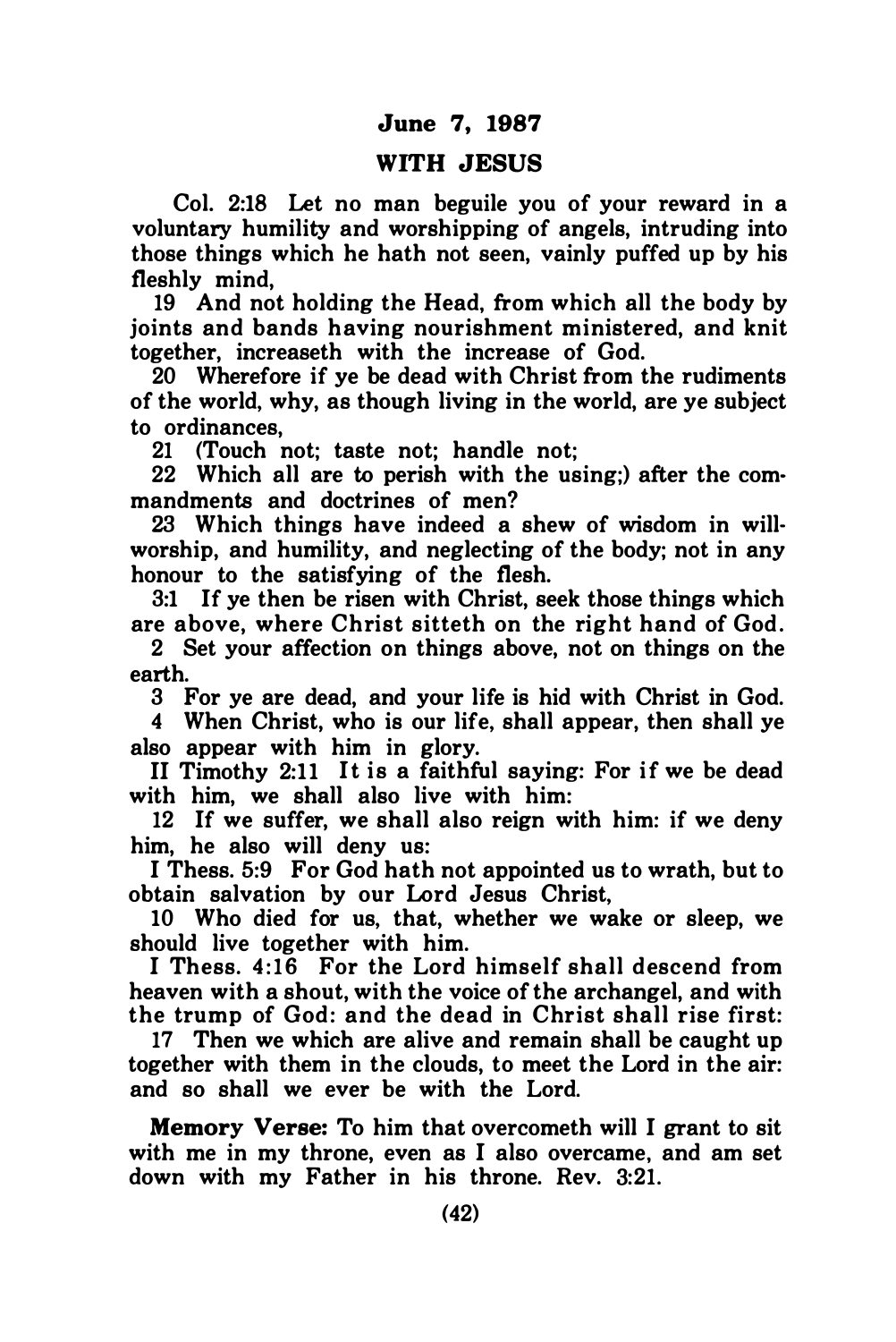Central Thought: If we will fellowship Christ now in His grace, life, holiness, and suffering we will be with Him in the glory of His resurrection when He comes again.

Word Definitions: Voluntary humility: pretended humility exercised to have or make a good impression. Will-worship: self devised worship not really inspired by the Spirit of God. "Not in any honour to the satisfying of the flesh": The apostle's meaning seems to indicate that while some people put on a big show and outwardly seem to be worshippers of God through their severe bodily discipline, etc., it can be in reality merely the flesh craving for attention and recognition.

#### LESSON BACKGROUND

We see in our lesson today the importance and blessing of fellowship with Christ. We are to die with Him from the rudiments, or elements of this present world. Christ has died to everything carnal, material, and fleshly. He takes no pleasure in the physical and worldly vanities that the unregenerated go after. He has died to the law spirit and to every man made religious system that can be invented. It means much for us to die with Him to these things. We are to be dead with Him from the pleasures and lusts of this world. We are to be dead to human praise and honor. It really means something to be dead with Christ. We will still be alive as human beings, but our affections and joys are centered on things above. We are dead and our life is hid with Christ in God. Paul said in another place that he was crucified with Christ: nevertheless he lived; yet it was not him, but it was Christ that lived in him. Gal. 2:20. Jesus wanted His disciples to be with Him. He prayed to the Father in John 17:24, "Father, I will that they also, whom thou hast given me, be with me where I am; that they may behold my glory, which thou hast given me: for thou lovedst me before the foundation of the world." It is a heart-ravishing thought to think of being with Jesus in eternal glory! But let us remember that we must first be with Him now and here in His grace and suffering. Let us press closer to Him and make our calling and election sure that we are truly WITH Him in every thing.

-Leslie C. Busbee

# QUESTIONS:

1. Is it possible for a person to be very religious and not possess the life of Christ?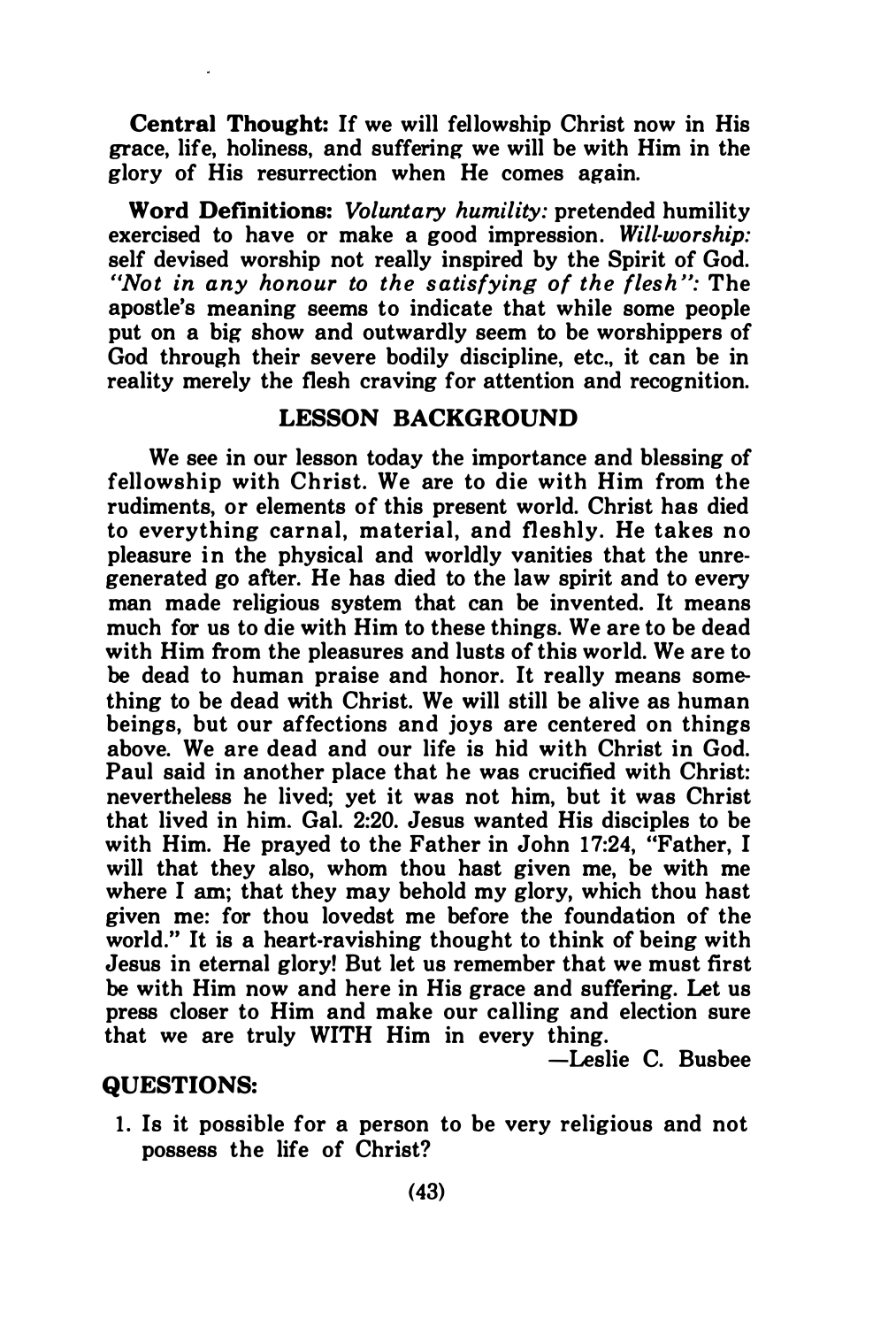- 2. What does the Head minister to the Body and by what means?
- 3. How can we intrude into things which we have not seen?
- 4. What are we to be dead with Christ from?
- 5. If we are dead with Christ, what else are we with Christ?
- 6. If we are risen with Christ, what are we to seek after?
- 7. Where are we to set our affections?
- 8. If we are hid with Christ in God, what kind of life will we live?
- 9. If Christ is our life, where will we be when He appears in glory?
- 10. How can we hope to reign with Jesus in eternal glory?

## ADULTS' AND YOUNG PEOPLE'S COMMENTS

What a wonderful experience to be with Jesus! How blessed when His Spirit inspires and comforts our hearts and we feel His presence and hear His sweet voice talking to our hearts! We want to walk with Him so that He will walk with us. The fellowship of Christ is the highest joy we can experience in this life. It is more than just a religion. The world has much religion. But it is going to take being in contact with Jesus to really make a go with God. From Christ through the members of His body flows spiritual substance to nourish those who really are with Him. To be with Jesus is to agree with His ways, His word, His life and teachings. Jesus spoke to some in this way, "Why call ye me Lord, Lord, and do not the things that I say?" Luke 6:46. Amos, the prophet, asked: Can two walk together, except they be agreed? Amos 3:3. We must fellowship Christ in His sufferings and in the shame and reproach of His cross. We cannot expect to share in the eternal glory with Jesus if we are not with Him now in the thorns of the narrow way. If we are not willing to die to this world and its pleasures, styles, fads, lust, and greed, we cannot walk with Christ in the Spirit. To live with Christ means that we are to be dead with Him. We must share in His rejection of the world and the sufferings that He suffered. To draw back from suffering with the Lord is to forfeit the share of His eternal riches in heaven. How we need to guard our affections! God will put us to the test to see where our real affections are centered. Many today profess Christ, whose heart-strings are wrapped around some earthly idol, not willing to surrender it up for Christ. We are not with Jesus unless we are with Him in every sense and all the way. Where Jesus is, there will His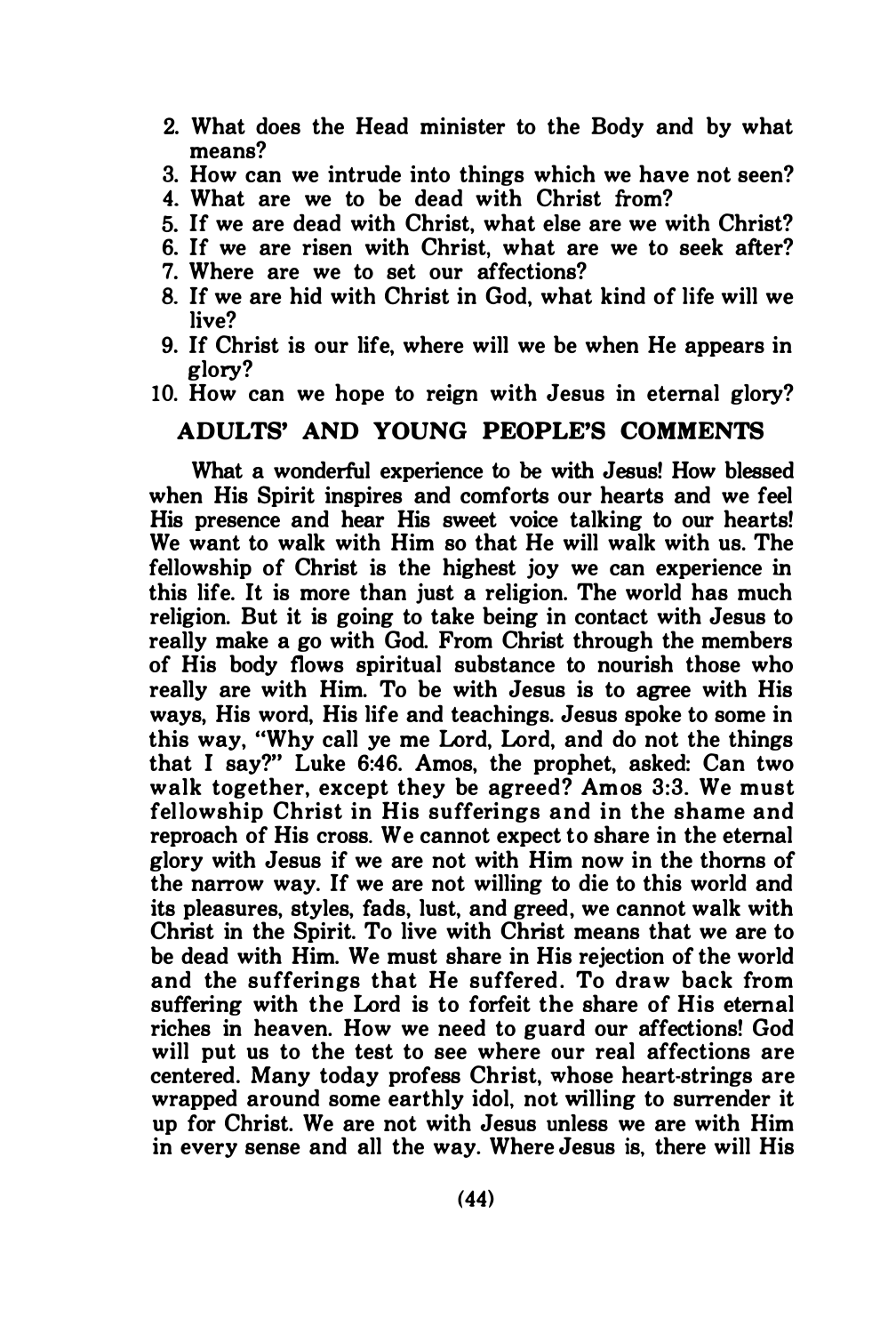disciples be, also. Let us seek to ever be with the Lord now and thus shall we ever be with Him in glory.—Leslie C. Busbee

# FOOD FOR THOUGHT

In order to fellowship Christ in this life, we must be humble. There is no room or need in a body for two heads. We must learn how to be lowly members and accept commands. Even Christ, as a son, learned obedience by the things which He suffered. (Heb. 5:8). It is easy to put on a front of humility, which Paul called voluntary humility, but true humility sometimes is rather hard to come by. However, if we are honest hearted. God knows exactly how to keep us humble.

Adam Clark quotes a paraphrase of Col. 2:18, that says, "Let no man spoil you of the prize adjudged to you, who delights in mortifying his body, and walking with the apparent modesty of an angel, affecting superior sanctity in order to gain disciples; intruding into things which he has not seen; and, notwithstanding his apparent humility, his mind is carnal, and he is puffed up with a sense of his superior knowledge and piety."

This is not the type of life to lead if we hope to reign with Christ. We will have to overcome pride in whatever form it takes. If we hold ourselves aloof from others we will find that we are out of fellowship with Christ.

The yoke of Christ is easy, but what little we do have to suffer for the gospel's sake, will be well worth it when we leave this world behind to meet Him in the clouds. That will be the beginning of an eternal reign of bliss with the Lord. -Wayne Murphey

----------0----------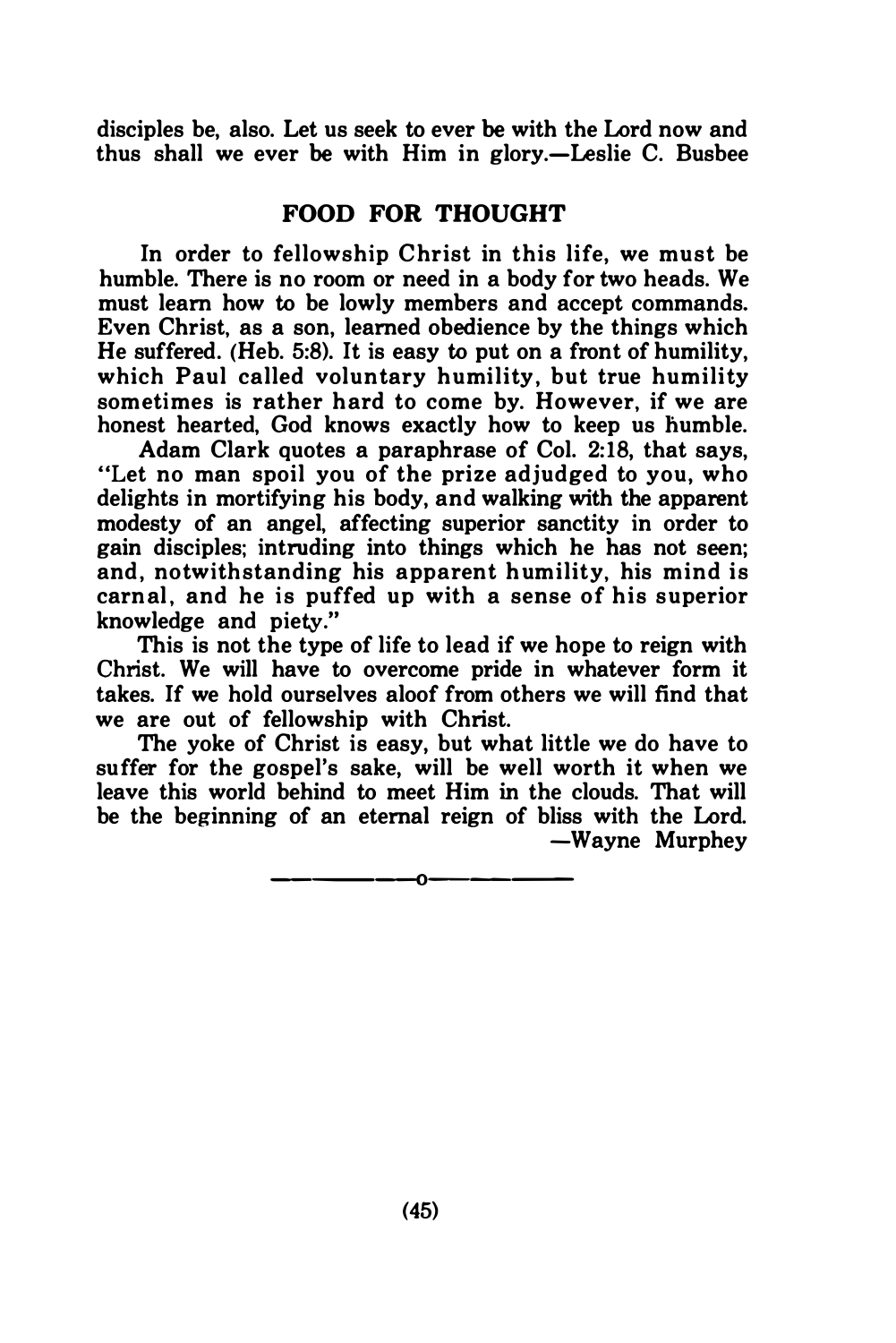#### JESUS CHRIST, THE SOLID ROCK

Matthew 16;13 When Jesus came into the coasts of Caesarea Philippi, he asked his disciples, saying, Whom do men say that I, the Son of man, am?

14 And they said, Some say that thou art John the Baptist; some, Elijah; and others, Jeremiah, or one of the prophets.

15 He saith unto them, But whom say ve that I am?

16 And Simon Peter answered and said, Thou art the Christ, the Son of the living God.

17 And Jesus answered and said unto him, Blessed art thou, Simon Barjona: for flesh and blood hath not revealed it unto thee, but my Father which is in heaven.

18 And I say also unto thee, That thou art Peter, and upon this rock I will build my church; and the gates of hell shall not prevail against it.

Matthew 7;24 Therefore whosoever heareth these sayings of mine, and doeth them, I will liken him unto a wise man, which built his house upon a rock;

25 And the rain descended, and the floods came, and the winds blew, and beat upon that house; and it fell not; for it was founded upon a rock.

26 And every one that heareth these sayings of mine, and doeth them not, shall be likened unto a foolish man, which built his house upon the sand;

27 And the rain descended, and the floods came, and the winds blew, and beat upon that house; and it fell; and great was the fall of it.

I Peter 2:4 To whom coming, as unto a living stone, disallowed indeed of men, but chosen of God, and precious,

5 Ye also, as lively stones, are built up a spiritual house, a holy priesthood, to offer up spiritual sacrifices, acceptable to God by Jesus Christ.

6 Wherefore also it is contained in the Scripture, Behold, I lay in Zion a chief comer stone, elect, precious; and he that believeth on him shall not be confounded.

7 Unto you therefore which believe he is precious: but unto them which be disobedient, the stone which the builders disallowed, the same is made the head of the comer,

8 And a stone of stumbling, and a rock of offense, even to them which stumble at the word, being disobedient; whereunto also they were appointed.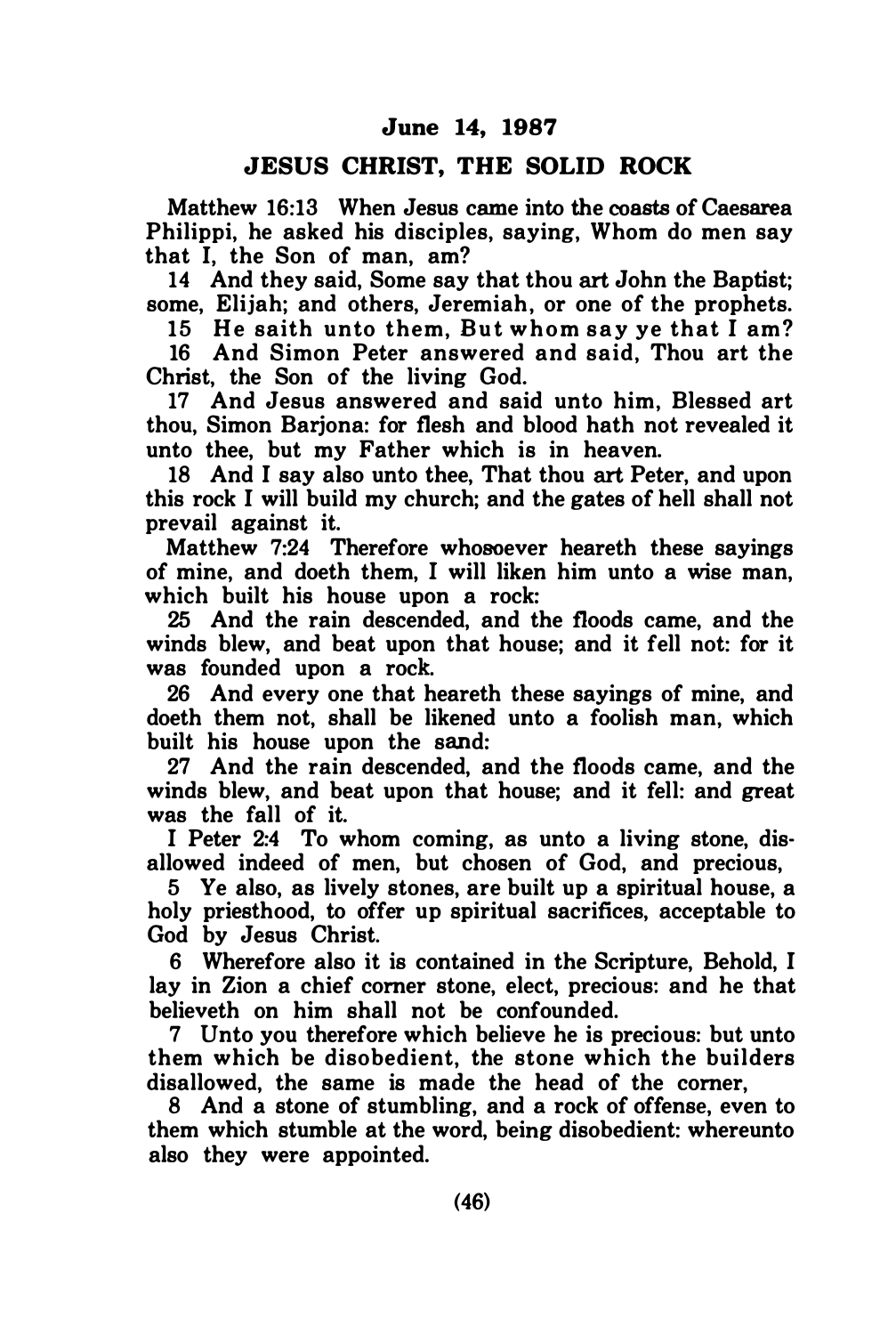Memory Verse: Thus saith the Lord God, Behold, I lay in Zion for a foundation a stone, a tried stone, a precious corner stone, a sure foundation: he that believeth shall not make haste. Isaiah 28:16.

Central Thought: Because Jesus was faithful and obedient to God and solid for that which was acceptable in God's sight, and according to God's prophecy, He was made the Head Stone, or Foundation, of the Church, becoming a solid Rock for us to build our experience upon.

Word Definitions: Simon Bar-Jona: Simon, son of Jona. Elect: choice. Precious: valuable, costly, rare, dear.

# LESSON BACKGROUND

Jesus wanted to hear from His disciples an expression of their understanding of Him. He also wanted to show the difference in mere speculation and human judgment and that of divine inspiration and revelation. The proof of man's error lies in the multitude of his varied opinions and counsel. People do vary in their opinions because of the limitation of their mortal understanding. "But there is a spirit in man: and the inspiration of the Almighty giveth them understanding." Job 32:8. The Christ that is revealed to the heart of man from the Father through the Holy Spirit is that solid Rock that the Church is built upon. When something is revealed to the humble, lowly heart of the earnest child of God, it is fixed so solidly upon his life and he is so persuaded of its truth and value, that no power in earth or hell can move it from him. In a more practical sense, we have included Christ's discourse which concluded the sermon on the Mount where He likened those who heard and obeyed His sayings to wise builders upon the rock. This is how we build upon Christ, by hearing and obeying His Word. To profess to believe in Christ and to refuse to keep His holy Word is utter hypocrisy and a vain faith. Peter quotes and refers to three different Old Testament prophecies, all three of which foretell Christ as a Stone. He referred first to Psalm 118:22 which says: The stone which the builders refused is become the head stone of the corner. Jesus Himself quoted this text in connection with his parable concerning the vineyard which is cited in Matthew, Mark, and Luke. Concerning the thought of God taking the vineyard away from Israel and giving it to the Gentiles, Jesus quoted this Scripture and added, "And whosoever shall fall on this stone shall be broken: but on whomsoever it shall fall, it will grind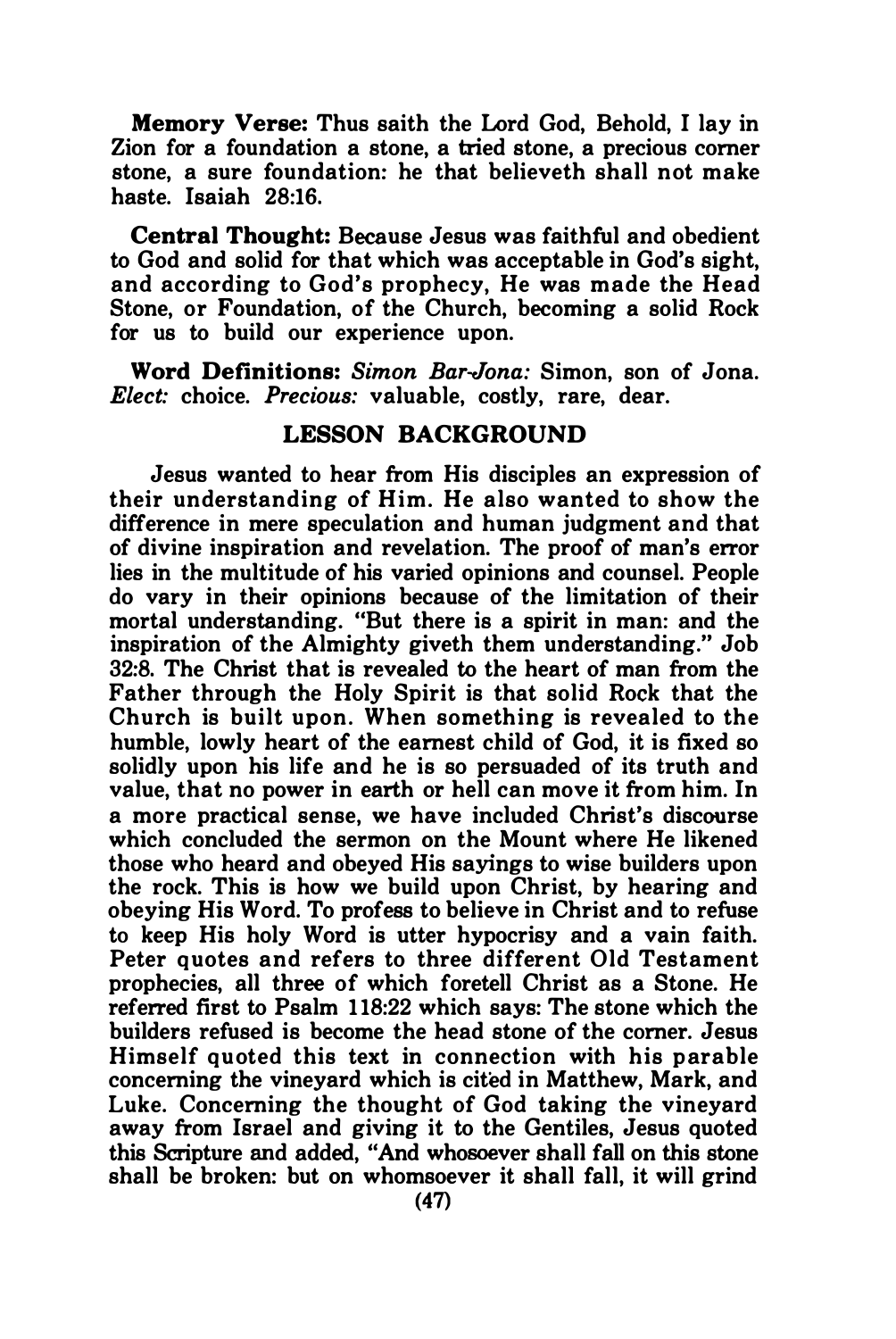him to powder." Matthew 21:44. Peter also quotes from Isaiah 8:14, where Christ is prophesied to be a stone of stumbling and a rock of offense. Uniting these three prophecies into one solemn truth, we are exhorted to build upon Jesus Christ, and become lively stones in the Church of God.

-Leslie C. Busbee

#### QUESTIONS:

- 1. How did Peter know that Jesus was the Christ, the Son of the Living God?
- 2. What was the Rock that Jesus said He would build His Church upon?
- 3. How do we build upon Christ?
- 4. What are some of the pressures and adversities that will assail our faith?
- 5. What else do people often build upon besides Christ?
- 6. Can you name the principle reason why Christ is disallowed, or rejected, of men?
- 7. Who is Christ precious to?
- 8. To whom is He a stumbling-block?
- 9. Does God want people to stumble at His Word?
- 10. Why did God fix it so that people would stumble at His Word?

# ADULTS' AND YOUNG PEOPLE'S COMMENTS

How wonderful that we have a solid Rock to build upon today! As we look around us and see so many vain and uncertain things that people are building upon, we are sick at heart to foresee the awful disappointment that they are sure to have if they do not change. The pleasures and treasures of this life captivate many. They seem not to realize that this life is just a fleeting day. They toil, they scrape, they scheme, and all their endeavor is but sinking sand. But, oh, Jesus offers Himself for us to build our lives upon! Jesus is true, wise, faithful, kind, gracious, strong, and well able to meet every need of our life. Why do people reject Him and cast Him aside? It is because of the vanity and pride of their hearts that will not submit to the ways of the Lord. We are all born with this disposition. It is a miracle of love and grace that anyone turns to the Lord to be saved. Jesus is a solid Rock, a sure foundation to build upon. But to many He is a stone of stumbling and a Rock of offense. Instead of humbling down and applying the heart to know and to serve the Lord, many a person stumbles at the Word and draws back in disobedience. Because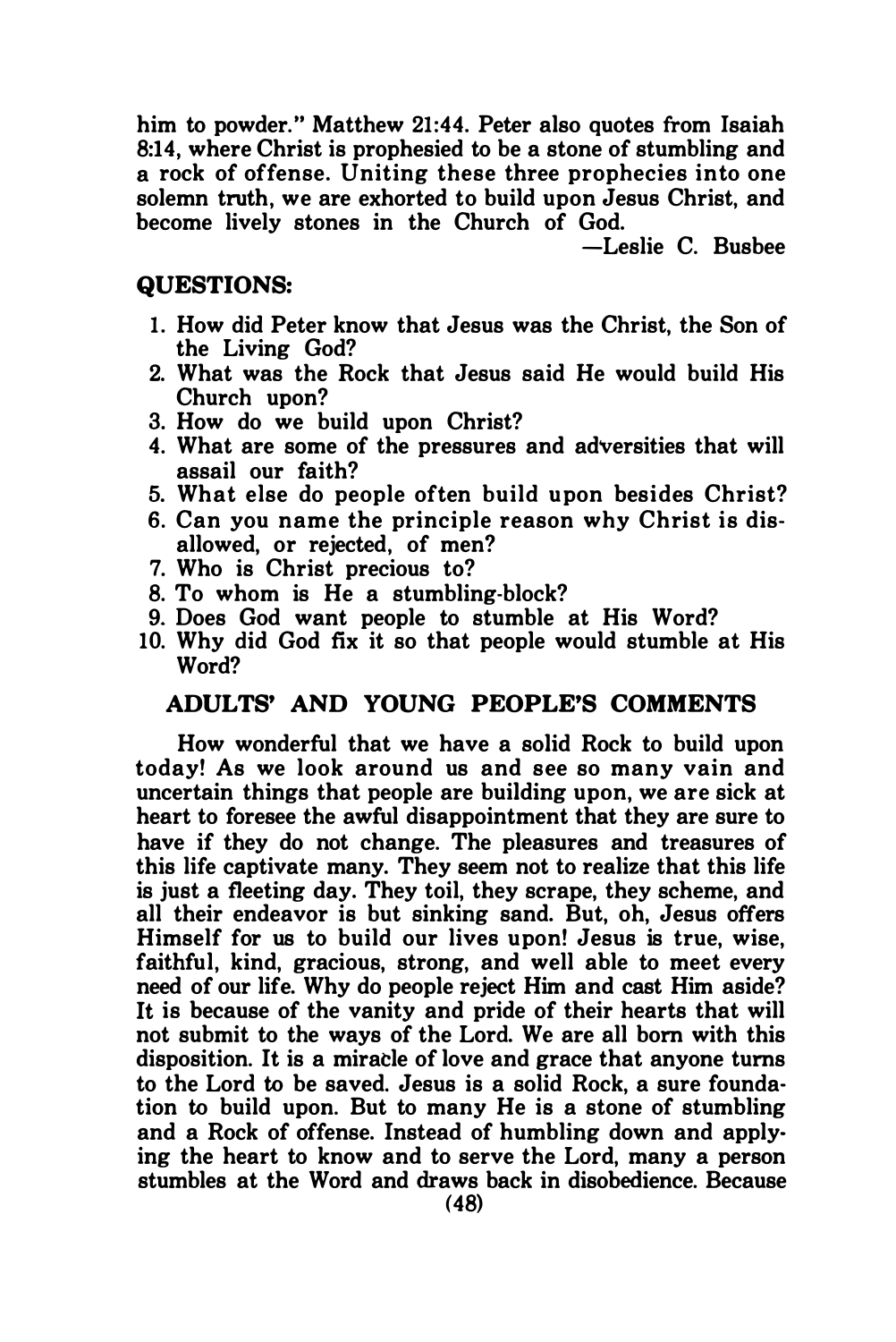he looks at things from a human standpoint of view, or in the eyes of the carnal mind, the way of the Lord is despised. The pull of the fleshly lusts and the influence from those around him who walk in the night: all of this keeps the soul back in the shadows. Deep inside he knows that he needs God and to be saved, but he keeps stumbling over what Jesus is requiring and Satan fills his heart with thoughts that it is too much and he cannot come up to it. But there are a few who will press over the offense of the cross, behold Christ in His beauty, and build upon Him a spiritual house to stand forever.

-Leslie C. Busbee

## FOOD FOR THOUGHT

The thirst of Israel was quenched by water from a rock. (Ex. 17:1-6). They got their thirst quenched from the least suspected source. Today we often get our blessings from the place that we least expect them.

That Rock was Christ. That Rock followed them or went with them. From Christ there is a continuous supply of help. The mercy of Jesus Christ will never leave a trustful soul. Goodness and mercy follow them all the days of their life.

Christ, the Rock, was smitten. He was bruised. He bore the penalties of a broken law. God spared Him not. He died on the cross and arose again for our salvation. When they pierced His side, out flowed blood and water. "And he shewed me a pure river of water of life, clear as crystal, proceeding out of the throne of God and of the Lamb." "And the Spirit and the bride say, Come. And let him that heareth say, Come. And let him that is athirst come. And whosoever will, let him take of the water of life freely." Revelation 22:1, 17. All who will drink of that water and be washed from their sins by the blood of the Lamb shall be in the church that Jesus built. The gates of hell shall not prevail against it. Thank God for the church triumphant! We become "lively stones" in that "spiritual house." We are made alive and quickened from being in a dead state of sin. Our hearts are full of praise and love for God and all mankind. Through our lives and from our hearts we offer up "spiritual sacrifices, acceptable to God by Jesus Christ." That Rock is precious to all who believe on Him. But to those who will not believe He becomes a "rock of offense." They will not drink of the water of life. They are rebellious. They will be lost. Thank God for those who become His chosen, or "peculiar people." -M. Miles

(Written in 1973)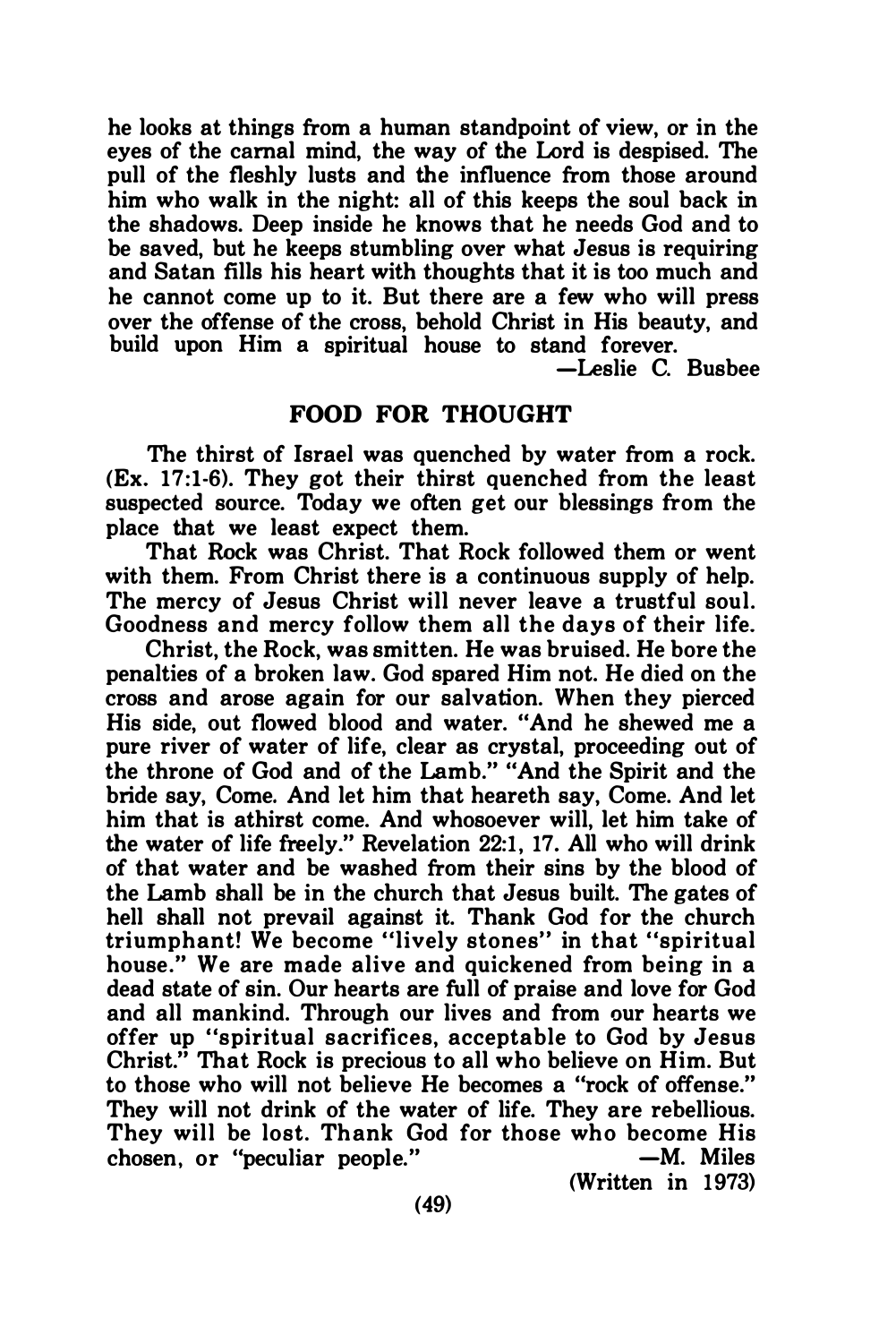# LOVE FOR JESUS

Psalm 116:1 I love the Lord, because he hath heard my voice and my supplications.

2 Because he hath inclined his ear unto me, therefore will I call upon him as long as I live.

Psalm 18:1 I will love thee, O Lord, my strength.

2 The Lord is my rock, my fortress, and my deliverer; my God, my strength, in whom I will trust; my buckler, and the hom of my salvation, and my high tower.

Psalm 2:12 Kiss the Son, lest he be angry, and ye perish from the way, when his wrath is kindled but a little. Blessed are all they that put their trust in him.

Ephesians 5:1 Be ye therefore followers of God, as dear children;

2 And walk in love, as Christ also hath loved us, and hath given himself for us an offering and a sacrifice to God for a sweetsmelling savor.

I Cor. 6:17 But he that is joined unto the Lord is one spirit.

Phil. 3:7 But what things were gain to me, those I counted loss for Christ.

8 Yea doubtless, and I count all things but loss for the excell ency of the knowledge of Christ Jesus my Lord: for whom I have suffered the loss of all things, and do count them but dung, that I may win Christ,

9 And be found in him, not having mine own righteousness, which is of the law, but that which is through the faith of Christ, the righteousness which is of God by faith:

10 That I may know him, and the power of his resurrection, and the fellowship of his sufferings, being made conformable unto his death;

I John 4:16 And we have known and believed the love that God hath to us. God is love; and he that dwelleth in love dwelleth in God, and God in him.

17 Herein is our love made perfect, that we may have boldness in the day of judgment: because as he is, so are we in this world.

18 There is no fear in love; but perfect love casteth out fear: because fear hath torment. He that feareth is not made perfect in love.

19 We love him, because he first loved us.

20 If a man say, I love God, and hateth his brother, he is a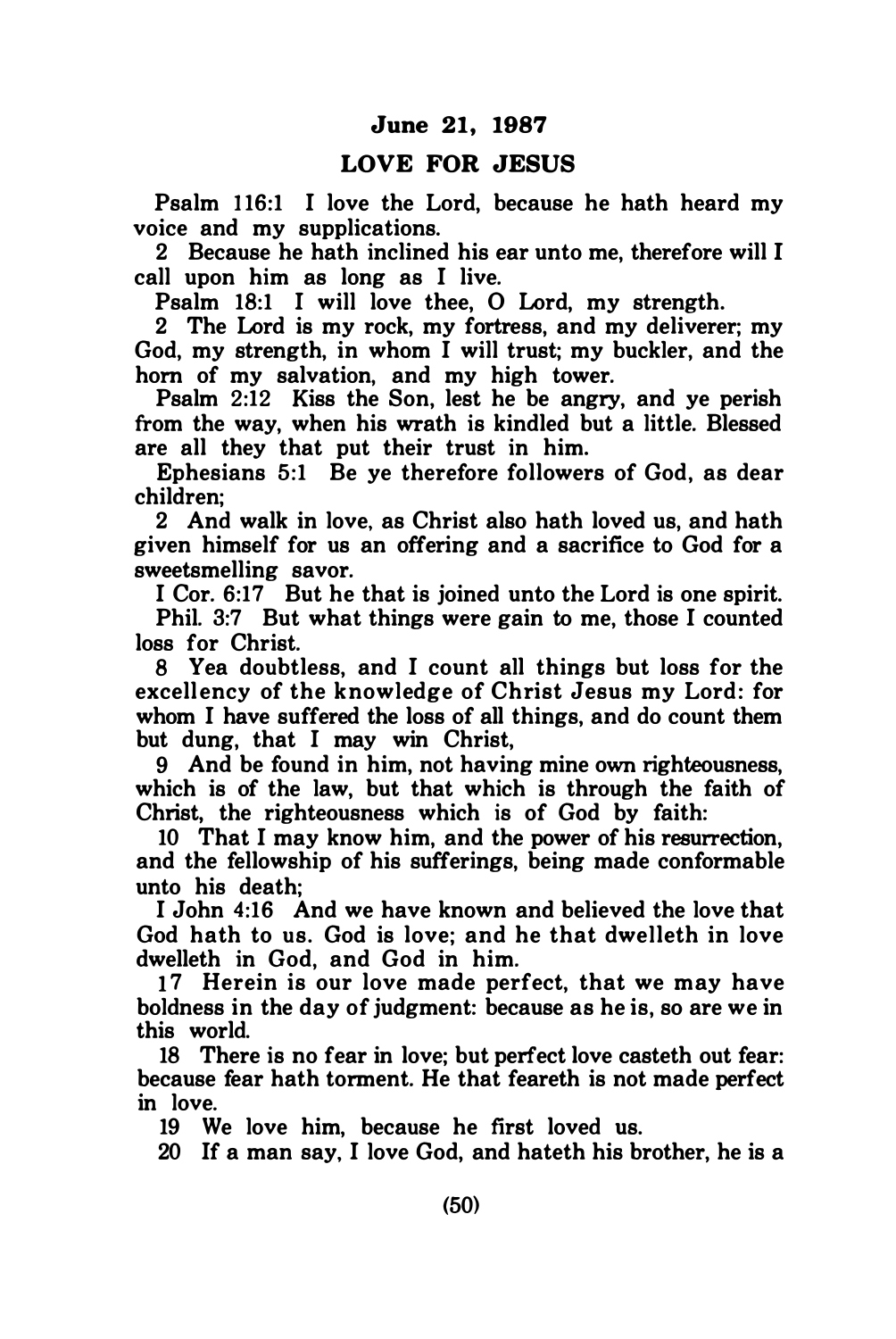liar: for he that loveth not his brother whom he hath seen, how can he love God whom he hath not seen?

Memory Verse: And thou shalt love the Lord thy God with all thy heart, and with all thy soul, and with all thy mind, and with all thy strength. Mark 12:30.

Central Thought: Beholding the love, goodness, and beauty of Christ, we are won to love Him supremely above everything; to follow, obey, worship, serve, and honor Him all the days of our mortal life, anticipating with joy our eternal dwelling with Him in heaven.

Word Definitions: Buckler: shield, or protector. Kiss the Son: embrace, receive instruction, worship purely, join to or attach one's self to.

# LESSON BACKGROUND

We include in our lesson today the expressions of David, Paul, and the beloved disciple, John, David was won to a love for Jehovah from a youth. He observed the goodness of God as he heard the account of His workings of old with Israel, and saw that to love and serve God was the only sure way to happiness and true joy. He began to seek God and as God responded to David's outreach toward Him, David began to experience blessings manifold. The effect was with him like it is to anyone who sets his love upon God to seek and to serve Him. Love and worship swelled up in his innermost being. He began to express it in songs and poetry. He endeavored to live up to his love for the Lord, and, although he sinned at times and failed the Lord, there still was that deep earnest love in his heart for God. The apostle Paul at one time hated Christ because he counted Jesus a deceiver and a fraud. But when he was made aware that Jesus was the very Christ, the Saviour of the world, he bowed down before Him and was willing to go wherever Christ would lead. John, who leaned upon Christ's bosom at supper, possessed a deep and reverent love for Christ. He beheld in Jesus the fulfillment of every aspiration of his great heart. And we think of others. We think of the woman who washed Jesus' feet with her tears, drying them with the hairs of her head, anointing them with the costly ointment. She loved much, and Jesus recognized that. There was Peter who was asked three times after Christ's resurrection (who before had denied the Lord) if he loved Jesus. After affirming that he did love the Lord, he was given the charge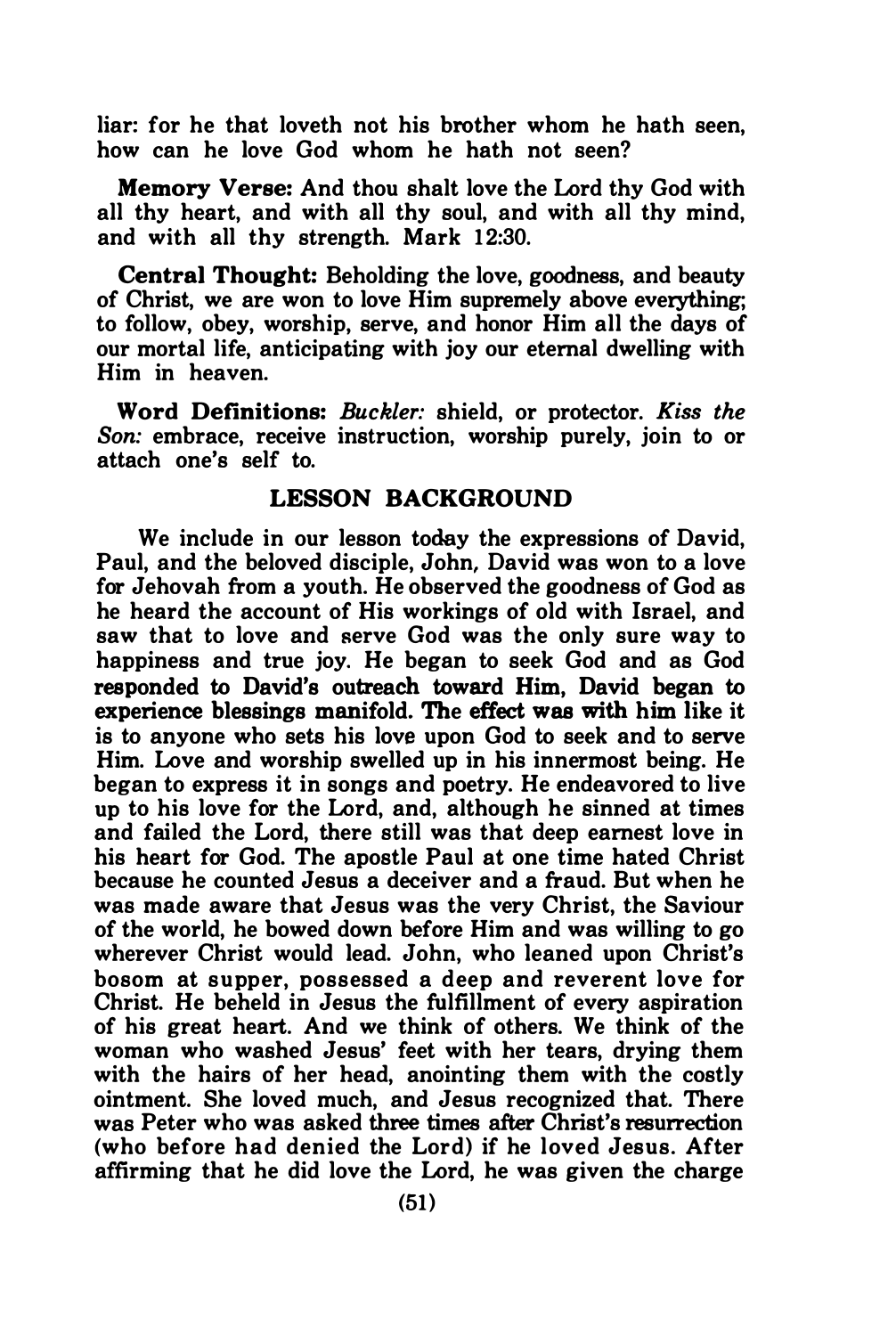to prove his love by feeding the Lord's sheep and lambs. There is a love and deep affection that must be in the heart of man before he can really successfully live for the Lord.

-Leslie C. Busbee

#### QUESTIONS:

- 1. What were some of the reasons David loved the Lord?
- 2. Is it possible for God to show His love and man not be aware of it?
- 3. Who does the love of Christ appeal to?
- 4. Why should we embrace Christ, worship Him, and give Him our lives?
- 5. What did He do for us that no one else could do?
- 6. How can we know that we really do love Christ?
- 7. What kind of effect will loving Christ have upon our every day life and our feelings and dealings with our fellow man?
- 8. How can we be dear unto God?
- 9. We are joined unto the Lord by what means and in what way?
- 10. What does our love for Christ cause us to desire concerning Him?
- 11. What does our love for Christ do with regard to us facing the Judgment?

# ADULTS' AND YOUNG PEOPLE'S COMMENTS

There are many people today who have not really fallen in love with Jesus Christ. They believe in Him, in a certain sense, but they have never been made aware deep in their hearts of how warm, real, tender, loving, and gracious that He really is. They have not been made keenly aware of His reality and person. It is because their hearts are so fondly wrapped around the earthly realm of life, and the love of Christ is not permitted to work within. How we need to hear the gospel and let the Spirit of God reveal Him to our hearts! When we see and understand how great, wonderful, blessed, lovely, gracious, kind, patient, tender, peaceful, gentle, wise, helpful, and sweet Jesus is, we will be won to love, worship, and serve Him the rest of our lives. I think of a sinner who is captivated by the devil and doomed to eternal night. He is full of fear and sorrow. He realizes that he needs help desperately. Then he looks up to Jesus and calls upon Him for mercy and salvation. As he looks earnestly, believing and turning from every sin, the grace of God takes hold and a witness is given that his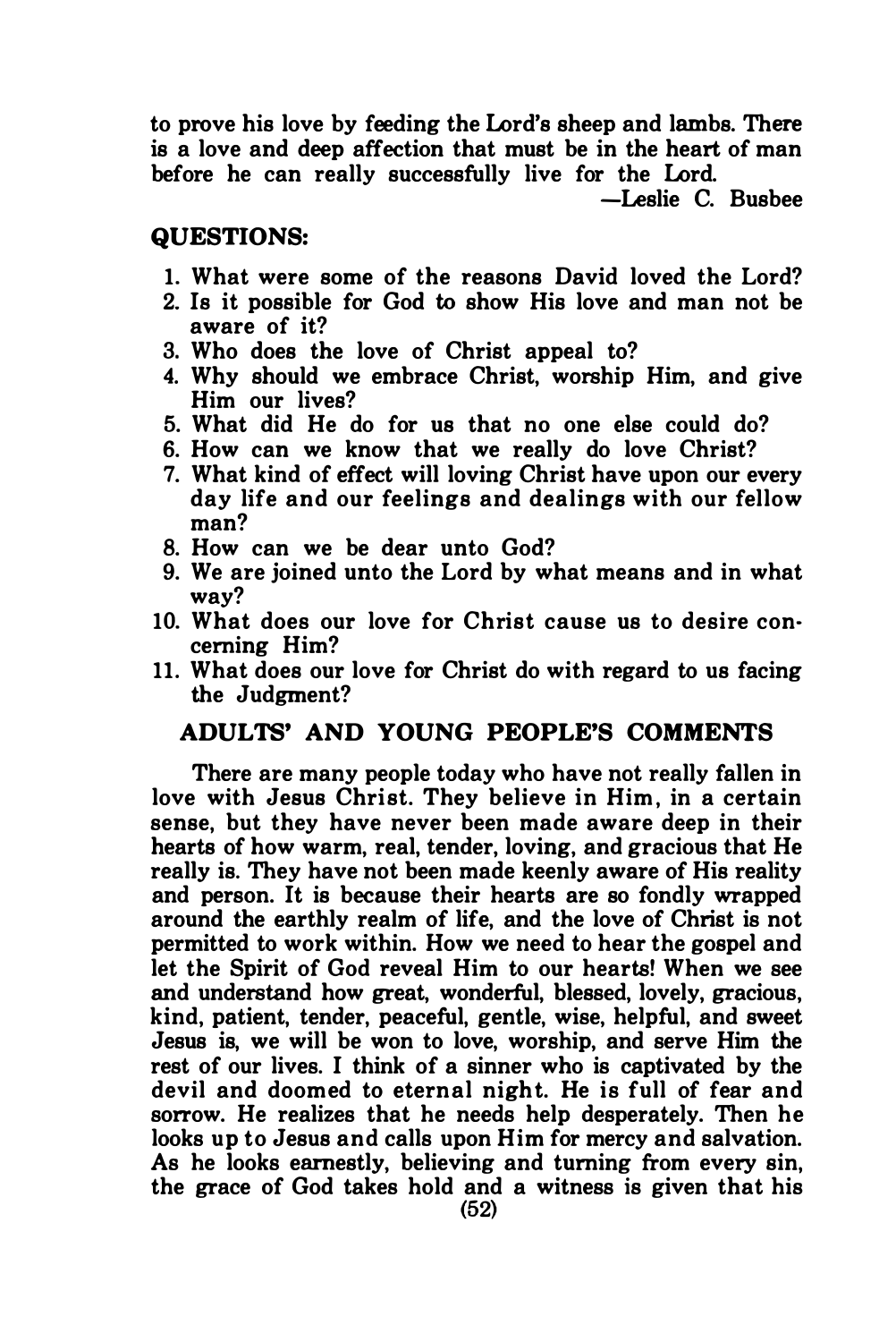sins are gone and that Jesus accepts him into His fold. Oh, what joy fills the heart, and what love and devotion is begotten within for that Lord and Saviour who has heard his voice and supplication! This same love is to be guarded and kept faithfully until death. This first love of devotion and affection for Christ must never get away from a person. Through prayer, humility, faithfulness, and steadfast obedience, we can live our lives here below loving Him whom we have not seen, believing, and that with joy unspeakable and full of glory! Our love for Christ is the joy of our life, lifting us up above the shadows and sustaining us in every trial we face. Let us continue to love and adore our Lord and Saviour, love one another and the souls of men, and our lives will be happy and blessed always. - Caslie C. Busbee

## FOOD FOR THOUGHT

"We love Him, because He first loved us." It is much easier to love someone who loves back. If you give a child a doll, they will take it and love it and have a good time, but it will not be long until the doll will be set aside for something else. The doll cannot return affection. It becomes tiring to always be on the giving side of a relationship and never receive. God's love could be likened unto a mother and her small child. There is a bond between the two that was nurtured when the child did not know what love was all about. A mother will love her baby and gladly sacrifice to meet all of its needs with the idea that the child will someday come to the realization of what has been done for it, and love her in return. This is what God does toward men. He loves and blesses even sinners with the hope that someday a realization will awaken within them and they will return His love.

"If a man say, I love God, and hateth his brother, he is a liar ... " There is much truth in this statement. Notice this illustration and see if you can relate to it. Once, a boy, after months of bashfulness, finally said to the girl he loved, "I have been loving you for a long time. I can't talk much, but will you be my wife?" She replied, "Yes, John, I have been loving you, too. I'll be happy to be your wife." Late that night when John thought he was alone, he looked up at the stars contentedly and was heard to say, "0 Lord, I don't have anything against anybody now." If we are caught up in the love of God, we are not so touchy about what others do to us. -Wayne Murphey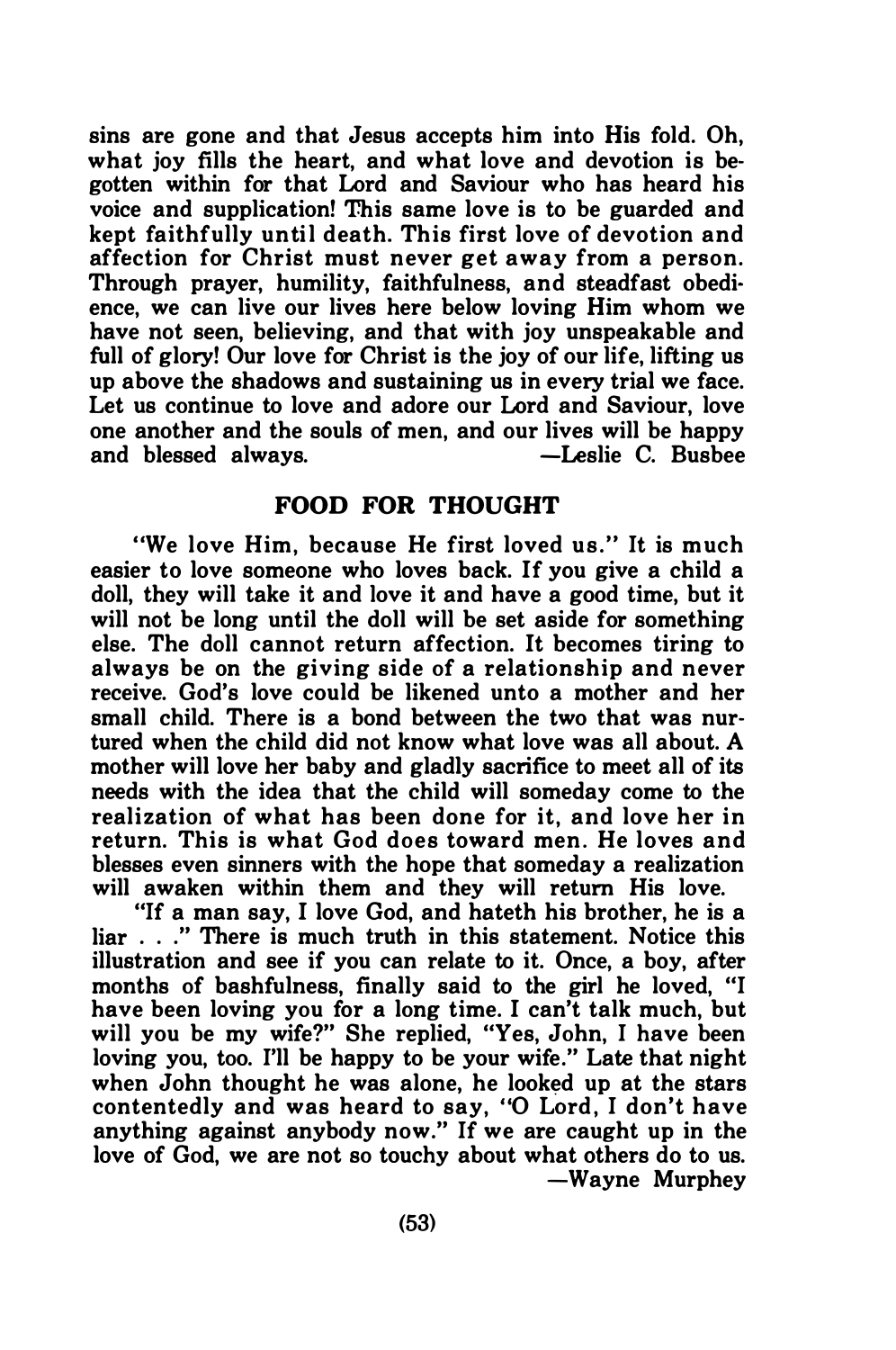#### BEFORE THE LORD

Psalm 89:14 Justice and judgment are the habitation of thy throne: mercy and truth shall go before thy face.

15 Blessed is the people that know the joyful sound: they shall walk, 0 Lord, in the light of thy countenance.

16 In thy name shall they rejoice all the day: and in thy righteousness shall they be exalted.

Psalm 95:6 0 come, let us worship and bow down: let us kneel before the Lord our maker.

Psalm 6:2 Let us come before his presence with thanksgiving, and make a joyful noise unto him with psalms.

Psalm 96:9 O worship the Lord in the beauty of holiness: fear before him, all the earth.

Psalm 1 16:9 I will walk before the Lord in the land of the living.

Luke 21:34 And take heed to yourselves, lest at any time your hearts be overcharged with surfeiting, and drunkenness, and cares of this life, and so that day come upon you unawares.

35 For as a snare shall it come on all them that dwell on the face of the whole earth.

36 Watch ye therefore, and pray always, that ye may be accounted worthy to escape all these things that shall come to pass, and to stand before the Son of man.

Rev. 7:9 After this I beheld, and, lo, a great multitude, which no man could number, of all nations, and kindreds, and people, and tongues, stood before the throne, and before the Lamb, clothed with white robes, and palms in their hands;

10 And cried with a loud voice, saying, Salvation to our God which sitteth upon the throne, and unto the Lamb.

13 And one of the elders answered, saying unto me, What are these which are arrayed in white robes? and whence came they?

14 And I said unto him, Sir, thou knowest. And he said to me, These are they which came out of great tribulation, and have washed their robes, and made them white in the blood of the Lamb.

15 Therefore are they before the throne of God, and serve him day and night in his temple: and he that sitteth on the throne shall dwell among them.

Memory Verse: That he would grant unto us, that we being delivered out of the hand of our enemies might serve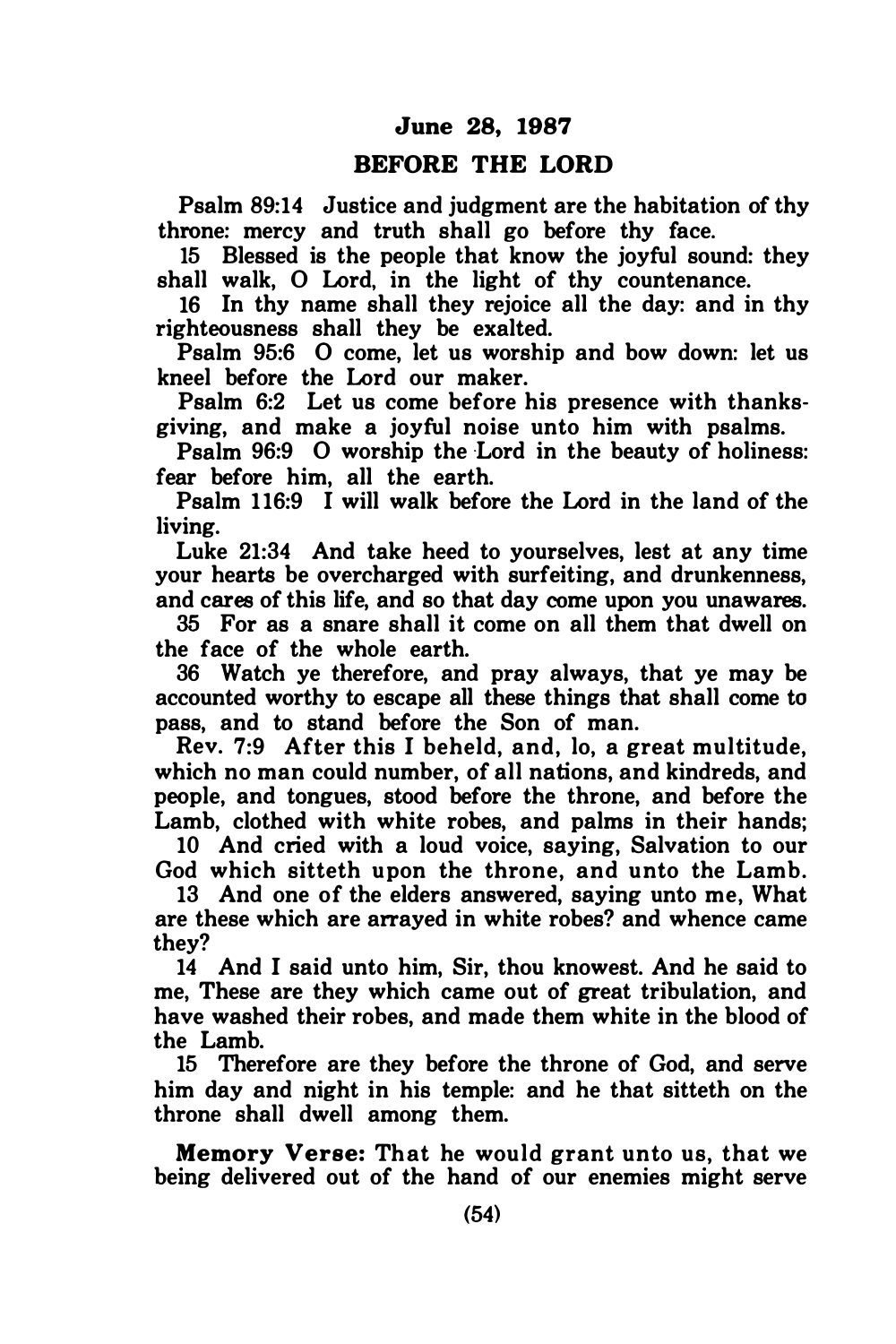him without fear, in holiness and righteousness before him, all the days of our life. Luke 1:74, 75.

Central Thought: Only the humble soul who is washed in the blood of Jesus. who fears and trembles at God, s Word, who lovingly obeys His precious commandments, and who keeps himself from the vanities of this present evil world will be able to stand before the Lord and abide forever in His presence.

# LESSON BACKGROUND

Along with the Scriptures in our lesson are many more that express the blessedness and the seriousness of being accounted worthy of standing before the Lord. Sin and evil and pride cannot stand before God. The sinners will not stand in the congregation of the righteous, nor shall the ungodly stand in the Judgment. (Psalm 1:5) The Lord is of purer eyes than the behold evil with any favor, and cannot look on iniquity with any degree of acceptance. (Hab. 1:13) Although He bears with the souls of men in merciful ways, yet when it comes to what is accepted with Him, and what will stand approved before Him, we must be diligent to serve Him acceptably with reverence and godly fear. For our God is a consuming fire. Heb. 12:28, 29. We read in Psalm 24:3-5: "Who shall ascend into the hill of the Lord? or who shall stand in his holy place? He that hath clean hands, and a pure heart: who hnth not lifted up his soul unto vanity, nor sworn deceitfully. He shall receive the blessing of the Lord, and righteousness from the God of his salvation." Ecclesiastes  $8:12$  declares: "Though a sinner do evil an hundred times, and his days be prolonged, yet surely I know that it shall be well with them that fear God. which fear before him." It will mean so much for us to avail before God. What a beautiful scene we have in the Revelation of John when this great host of the redeemed of a11 ages stood before the throne of God. In Rev. 4:6 there was seen before the throne of God a sea of glass like unto crystal. And in the fifteenth chapter and verse two it says that this sea of glass was mingled with fire. Since both of these scenes presents something before the throne, then we can be assured that they are in RELATION to each other and in accord. The sea of glass represents the pure, unadulterated Word of God, the gospel and teachings of Jesus Christ, the only true doctrine that is accepted before God. The fire represents the Holy Spirit. This was a living reality in the hearts of this great multitude before the throne. His laws are in our hearts and we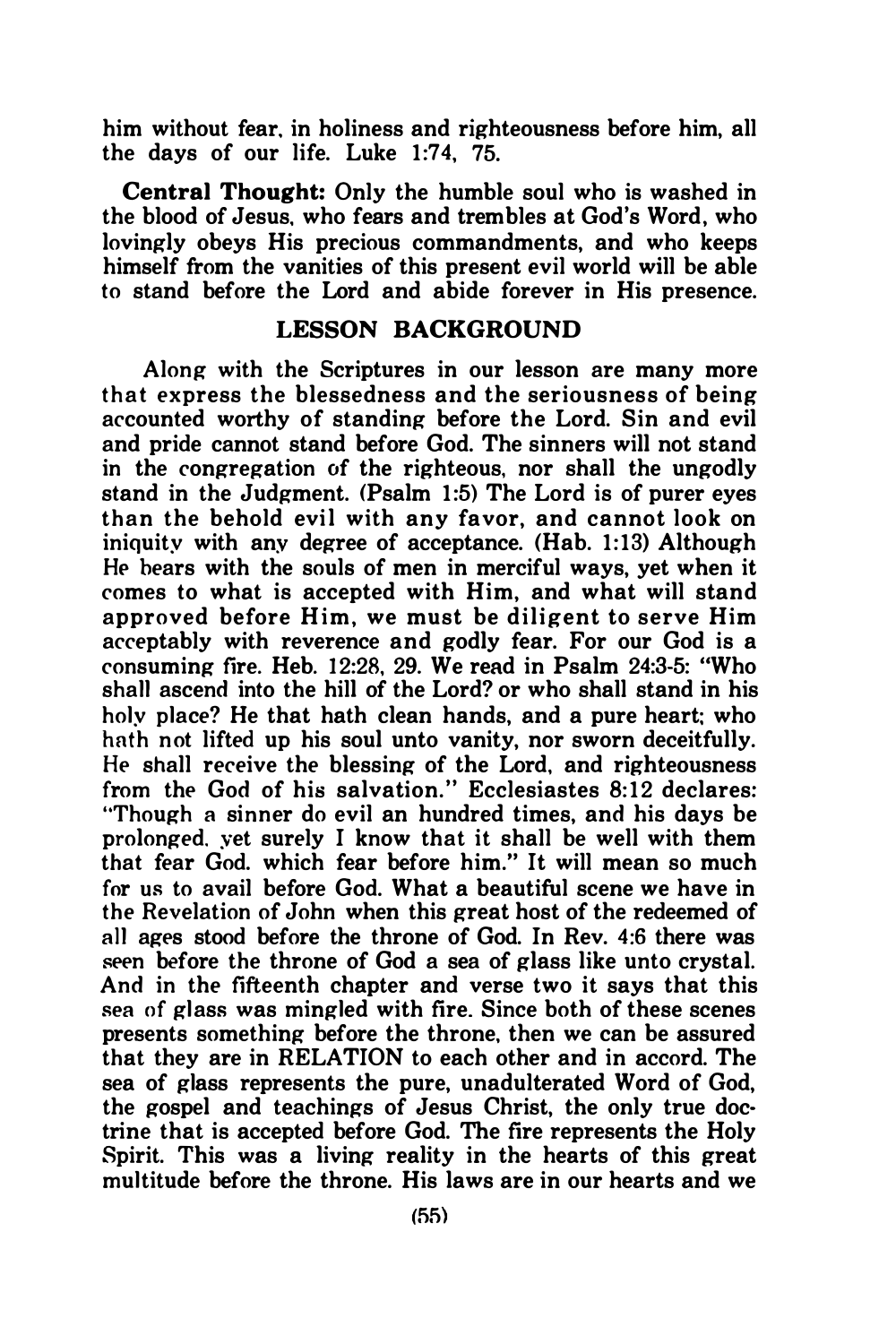live up to them because He works it within. Thus we can be always before the throne of God, serving Him day and night in His temple, and can live always so that we will be accounted worthy to stand before Him in that last great day.

-Leslie C. Busbee

# QUESTIONS:

- 1. What is the habitation of God's throne, and what goes before His face?
- 2. What kind of sound is heard that proceeds from the throne, and who can hear it?
- 3. In what manner should we attempt to come before the Lord? What makes one feel like kneeling?
- 4. Is it acceptable to come before God with joy and thanksgiving and song?
- 5. What kind of beauty does God look for in our worship to Him?
- 6. What kind of walk should we have before the Lord in the land of the living?
- 7. What is it that we have to guard our lives from so that we will not fail to be able to stand before Him?
- B. How should we feel about the thought of coming before the Judgment Seat of Christ?
- 9. What is the cleansing agent that will enable us to stand before the throne?
- 10. What is it that will keep us from approaching unto God?

# ADULTS' AND YOUNG PEOPLE'S COMMENTS

Oh, to be able to stand before the Lord in that last great day! That is a real serious thought. But how about the present? Can we or are we in a condition to come before the Lord and have Him accept us? If we are not, we have One who has prevailed to open the Book of Life and loose the seals, and He has made it possible that we can come before God. No man alive is able to come before the Lord on his own merits. It is the acceptable sacrifice of Jesus Christ that renders man capable to be accepted with the Lord. We must plead Jesus Christ, the righteous. (I John 2:1). He has prevailed to atone for our sins and to bring the mercy of God down to us. Now we can come before the Lord with confidence because we know that Jesus has purchased passage for us, and we can gain an entrance to the throne room of the Almighty God and come to worship and to bow down before the Lord, our Maker. Is this not beautiful and blessed? In the presence of the Lord with our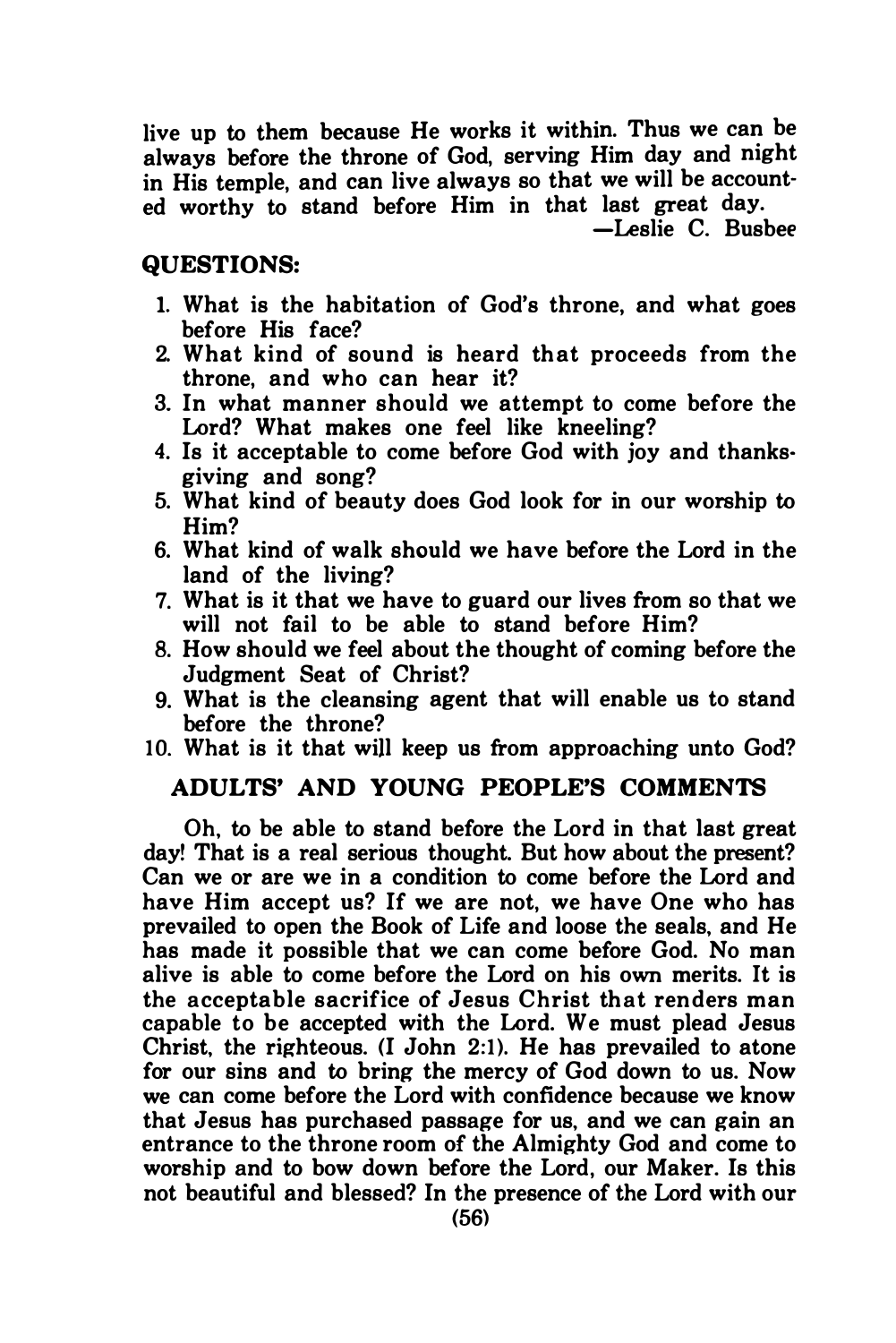sins gone and our hearts purged from the old leaven of malice and wickedness, we can draw nigh to God. We come not in the flesh, but in the Spirit. In the flesh we are far off and full of despair of ever ascending up to heaven to appear before God. But in the Spirit each and every one of us has the blessed invitation to come to God and to present ourselves before Him. Let us remember, that, as it was in the days of Job, when the sons of God came together to present themselves before the Lord, the devil came also. Let us be on our guard to resist the devil and cling to the precious promises of this our Lord and Saviour, that we can draw near and come before the Lord with thanksgiving, singing, praise, honor, worship, and an unwavering faith. Let us avail ourselves of this blessed privilege to come before the Lord and live in the light of His countenance. -Leslie C. Busbee

## FOOD FOR THOUGHT

"Justice and judgment are the habitation of thy throne ... " Anytime an organization is founded, it is done on certain principles. The instigation for the establishment of this country was, and still purported to be, freedom for all people. The founding qualities of God's throne are justice and judgment. If we view God's passion for justice and judgment in the light of man's fallen condition and his frailty to live holy, it brings a real terror to our soul. When we read the rest of this verse and find that mercy and truth go before His face. it tempers His austere justice and judgment. Then. instead of fear, it simply brings a carefulness within us and in our walk before Him. No wonder the Psalmist said, "Blessed is the people that know the joyful sound." When we experience God's mercy and behold His truth. it brings good tidings of great joy.

There is coming a day when we will stand before God and His mercy wil1 be gone and the day of salvation past. There will be nothing to temper the edge of His judgment then. That will be a time of great terror for the ungodly. We get a little insight into God's wrath when we read that those who are unsaved will be cast into hell. (Matt. 22:13) To cast something shows utter contempt for it. I surely don't want to be the recipient of such treatment. How much better it is to walk carefully before Him in this life.

No one deserves hell. We can't do anything in life that is deserving of the eternal horror of hell, except one thing: rejecting God's mercy and truth.  $-Wavne$  Murphey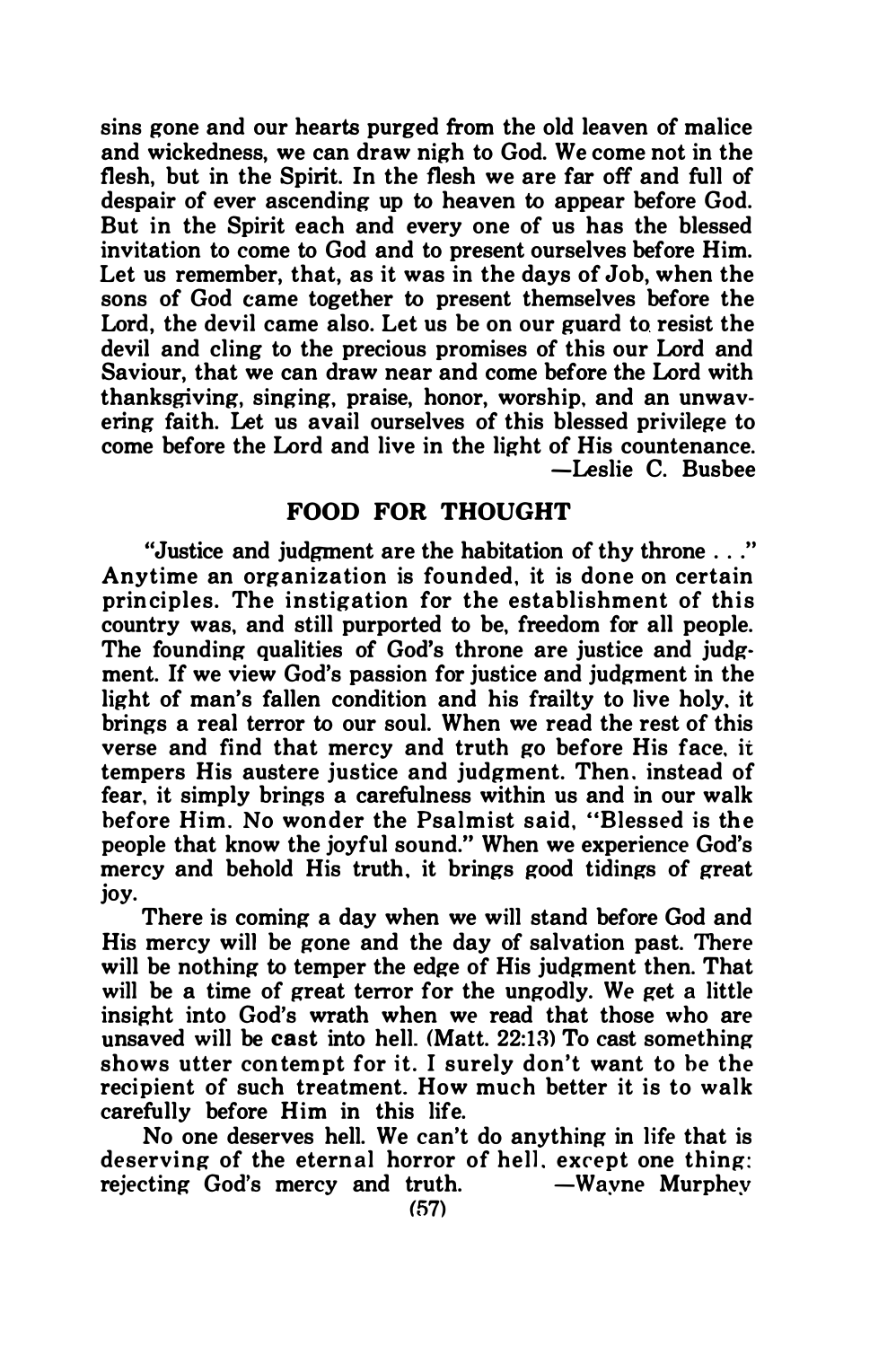# By Flora Reid Coate

We are living in a day when hell is regarded. not as a reality, but as the product of a diseased imagination. If. however, those who are trying to believe in the nonexistence of a place of punishment for the wicked had been in Olivet. Illinois, one evening recently, they would have surely been convinced that they were being duped by their soul's enemy.

Among those who sat in the gallery of the University Chapel Tuesday evening (Nov. 30). while Brother Gaar. the pastor, brought a soul-stirring message, was a young woman about twenty years of age. For several years she has lived in Olivet and has studied in the institution. She has always been a young lady of greatest integrity and the highest moral principles.

After the service on Tuesday evening, this girl with another whose heart was moved, went to the study hall. They were followed by some of the workers, who encouraged them to seek the Lord. When urged to pray, the young woman previously referred to, replied, "It's too late. God will not hear me." In her eyes was a look of horror and bitter anguish, which seemed to gradually increase. Presently in a terrified voice, she cried, "Oh, they're coming! They're coming! Don't let them take me!" The whole room seemed permeated with an evil presence. One could feel the very breath of hell and the horrible blighting influence of the prince of darkness. The despairing wails of the terrified girl were enough to curdle one's blood. She sat there with a look of horror on her face, occasionally wringing her hands and tearing her hair, thus giving evidence of the awful agony through which her soul was passing. From time to time she cried out sharply, and seemed to be struggling with an antagonist who was visible only to her. Over and over again she moaned, "I'm lost! I'm lost!" or shrieked in a voice shrill with terror, "I'm in hell! I hear them wailing! Oh, those wails! Those flames!" When urged to pray, to call on God for mercy, she replied, "I can't pray! I can't even speak His name!"

She suddenly started up, and tried to get away from those who were trying to help her. They restrained her, even though she pleaded, "Let me go! Let me go home!" Finally she was prevailed upon to remain. An altar was improvised in the upper hall, and all those in the company about her who knew how to pray began calling on God in her behalf. while those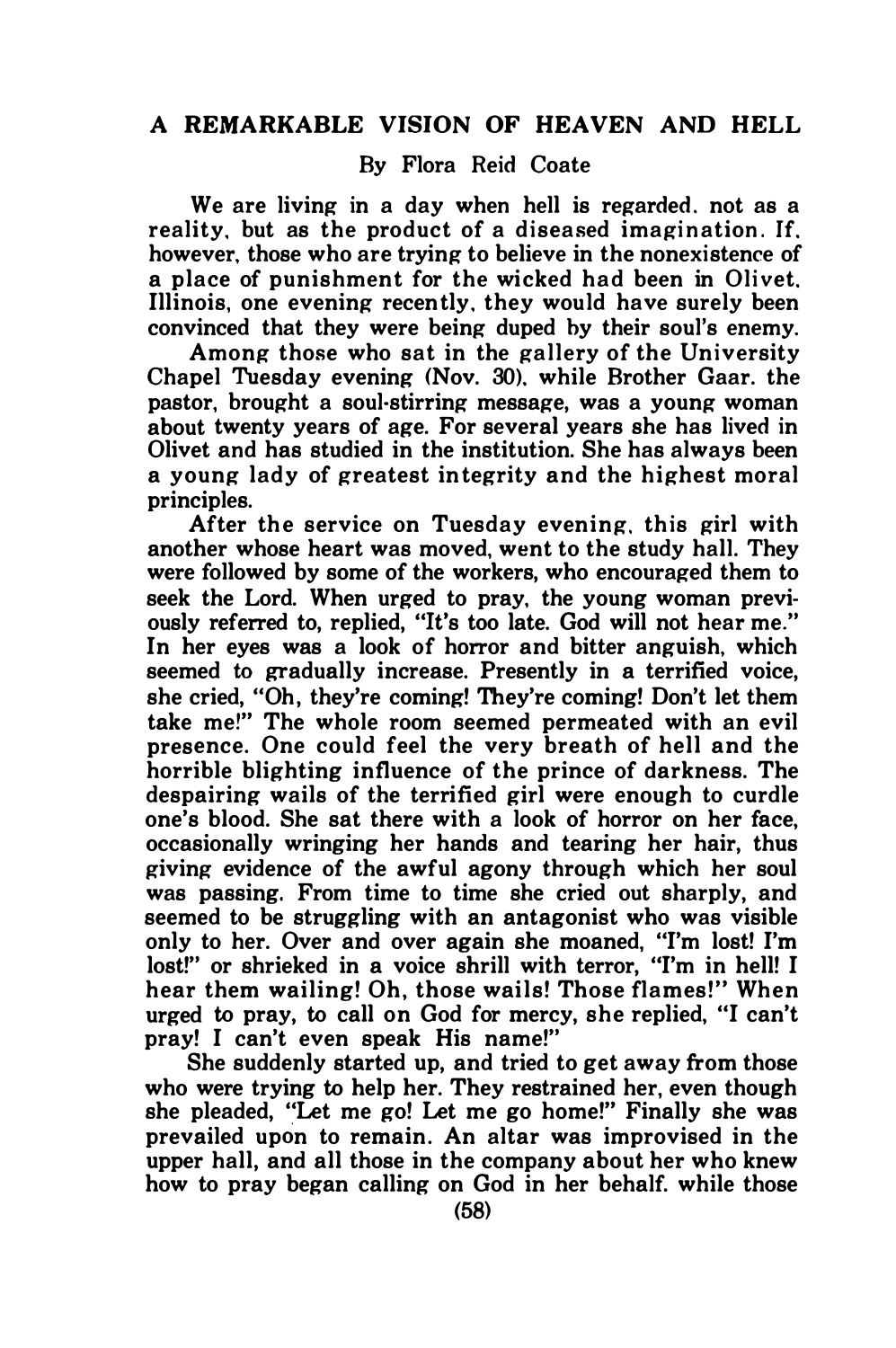who could not pray looked on the scene with feelings to which their faces were an easy index. Some of the latter found a place to kneel, and cried aloud to God for mercy.

For some time the girl continued in terrible agony of soul. Brother Gaar and others tried to speak to her of hope, but she replied, "There is no hope! It's too late! I'm lost!" Then with eyes filled with terror she would cry out and cover her face with her hands to blot out the horrible sight which presented itself to her.

Meanwhile, God put such a tremendous burden on two of the students that their cries and groans mingled with those of the wretched girl. A mighty volume of prayer went up in behalf of this lost soul, and the God of heaven hearkened and heard. Presently she began to gaze steadily upward, the awful look of misery and horror left her eyes, giving away to one of comparative peace. Then she said beseechingly, "Is there any hope?" Being assured there was, she breathed a little prayer, "Oh, God, come back to my heart!" The spell which had bound her was broken; the demon power was driven back; another soul was wonderfully delivered from the jaws of death. Truly, "The Lord is pitiful and of tender mercy." James 5:11. GradualJy there stole over her face a look of wondrous glory and peace-indeed such a look as we have never seen before on human countenance. It glowed with a radiance not of earth, and spoke more eloquently than any words could have described of the change wrought by the mighty power of God.

## Her Own Story

We have learned since from this young lady something of the experience through which she passed on that night and during the two preceding days.

On Sunday evening the Lord deeply convicted her of sin. She was so burdened with a sense of guilt that during the following night she could not rest. The next day she spent several hours alone, feeling so wretched that she wished to avoid human companionship. Although she was conscious that her feet were in the way that leads to destruction, yet she made no great effort to change her course. Finally, in order to free herself from the conviction which was tormenting her, she defied the Holy Ghost. That instant He left her: the conviction was gone, but in its stead was a feeling of such utter misery that she longed for death. "Oh!" she said, as she told us of the circumstance, "I do not know how anyone can live when once the Holy Ghost has left them."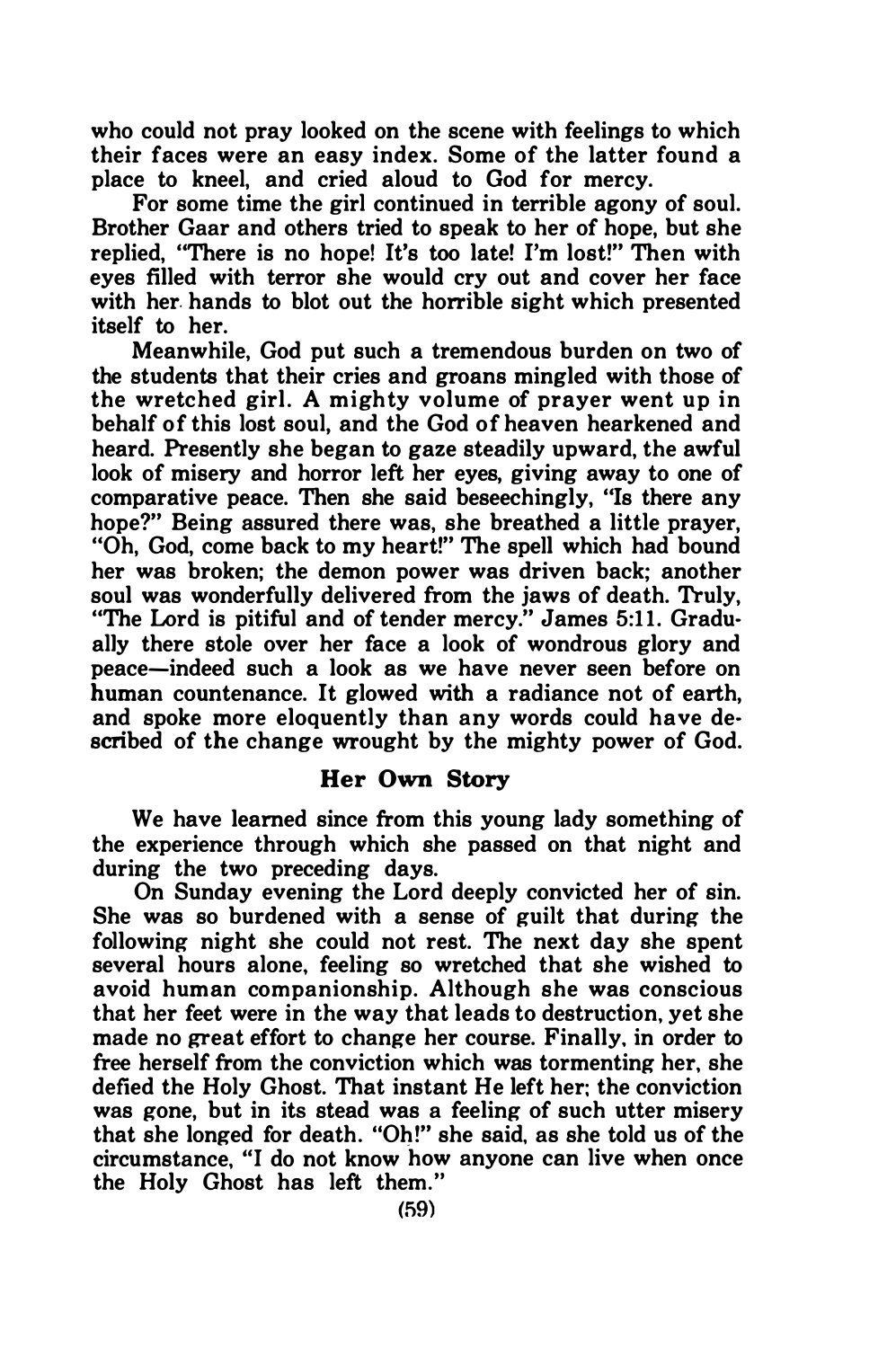So great was her distress that she told the Lord if He would only come back to her heart again, she would gladly let Him in. Her wretchedness increased until. on Tuesday evening, it seemed more than she could bear. It was then that the Lord. for a brief time. slipped aside the veil and gave her a glimpse of the spirit world. She stood on the brink of the pit and looked into its mirky depths, where the darkness was thick and heavy. Demons gathered about her and tried to push her down into the awful blackness: but they were restrained by an unseen power. The look of unspeakable anguish in her eyes, the wails of despair which from time to time had broken from her lips, had been an indication of her terrific struggle with the emissaries of Satan, sent to drag her soul to perdition.

She tried to tell us something of the horror of the scene upon which she looked, but declared that she had no language with which to describe it, that it was beyond the power of words to express the misery of lost souls. She saw an innumerable company of them, weeping and wailing and gnashing their teeth, tearing their hair, and digging their faces with their nails until the blood ran. The unsaved soldiers who fought in the late war were still engaged in deadly conflict and fought and bled unceasingly. The misery of all was augmented by the torments of the demons, multitudes of whom thronged the pit. while hosts of others were driven out by the master demon to bring in the souls of men. They were faithful in the discharge of this duty, and were constantly dragging in their shrieking. terrified victims, whom they threw down in the midst of that seething mass of wretchedness. The most vivid impressions made upon the mind of the girl who viewed this horrible scene was that hell was enlarging its borders to make room for the throngs who were treading that way. Constantly was the prince of devils urging his co-workers to gather activity, encouraging them to repeat, "The harvest will be great! The harvest will be great!" Lost souls were vainly trying to escape to give warning to their friends of the depths of misery which await them if they refuse the mercy of God.

This was not told to us as a continued story, but was related slowly, with frequent pauses, as the terrible scene once more presented itself to the mind of the young woman. Frequently, she cried out in anguish, and covered her eyes with her hand as if to blot out her vision. "Oh!" she cried, "I cannot even think of it for a long time lest it drive me crazy."

How merciful is our God who, even when the door of mercy seems forever closed, swings it wide to admit the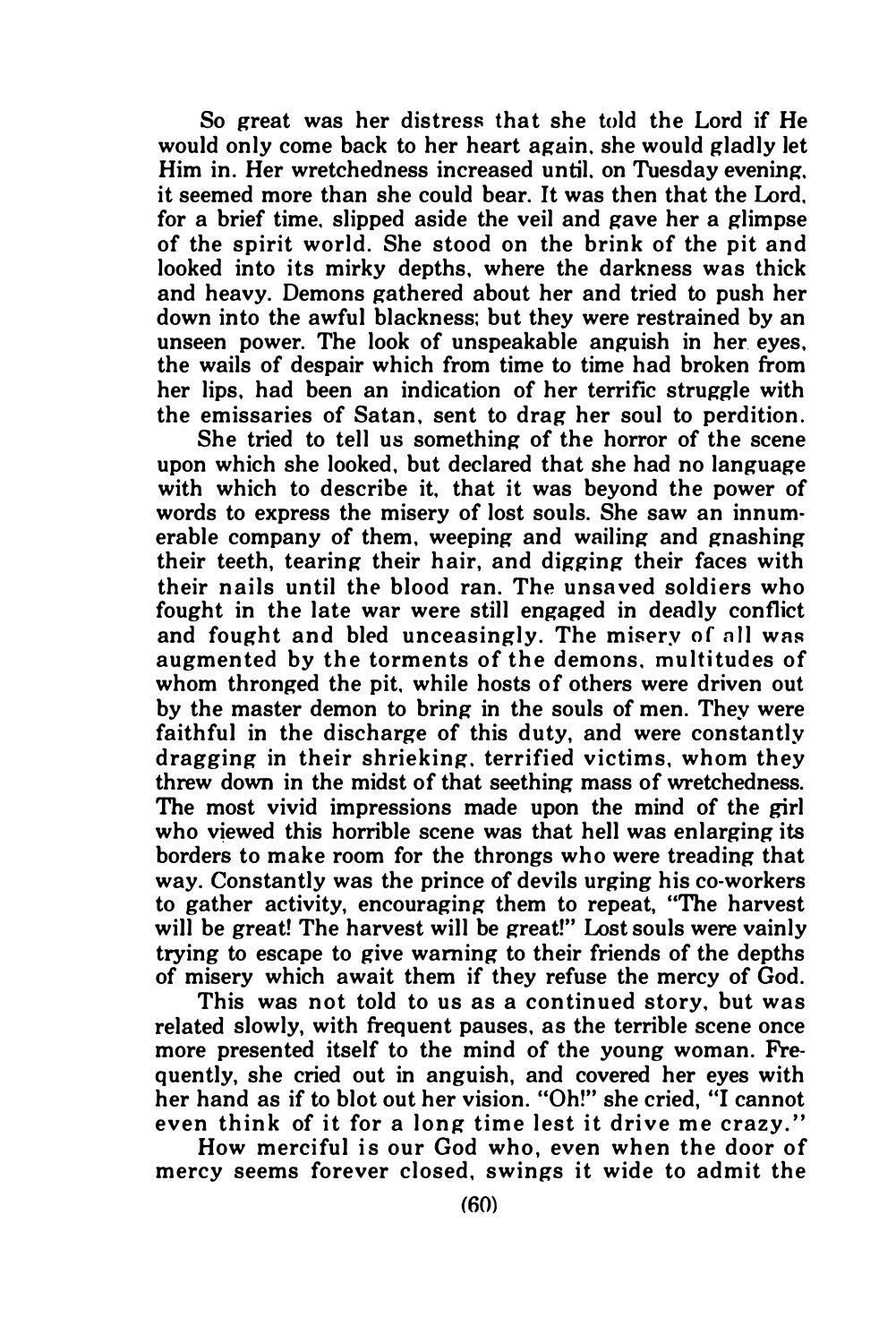penitent soul. Time after time, it has opened to those who were standing on the very brink of destruction, and has permitted a ray of light from the glory world to penetrate the blackness that is surrounding them always. Hence, on Tuesday evening, in response to the cry of a penitent heart and the prayers of God's people, the door of heaven was opened to the one who stood on the threshold of eternal death. She caught a glimpse of the place which Jesus, almost two thousand years ago, went away to prepare for those who love Him; she saw the white light which glorified the faces of those who basked in its radiance; she saw missionaries and others, who had in the city slum done faithful service for the King, each surrounded by a little group whom God had enabled her to win to Himself from some darkened corner of earth. She saw a missionary standing in the midst of a number of African children whose little black faces were radiant with light and glory. It seemed that those who had suffered most for Jesus' sake, those who had "come up out of great tribulation," were the ones whose faces shone with the most glorious and heavenly light.

#### The Practical Results of The Vision

Only in rare instances does God draw aside the veil and permit a human to look upon eternal things: but in this case He undoubtedly had a purpose, part of which is apparent. The young lady to whom He gave the vision had harbored doubts as to the truth of some of the things recorded in the Bible. These doubts have been forever dispelled. She proves her faith in God and His Word, and her desire to do His will, by her absolute devotion to Him. She has the greatest horror of displeasing Him in any way, and has told us that she is praying God to let her die rather than permit her to live to disobey Him or to fail in doing His perfect will. She declared. "I would do anything, I would suffer anything rather than go to that horrible place. Indeed," she adds. "I would. if necessary, go through the world on my hands and knees rather than lose my soul."

A number. possibly all, of the students who witnessed the struggle, through which her soul passed have since sought deliverance from sin and its terrible consequences. Still another effect has been that produced on those of us who have the assurance that our own souls are safe. As we watched this girl in the throes of despair. as we listened to her wails and screams of terror. we wondered what the judgment would be. when multitudes shall hear. "Depart. ye cursed . . . I never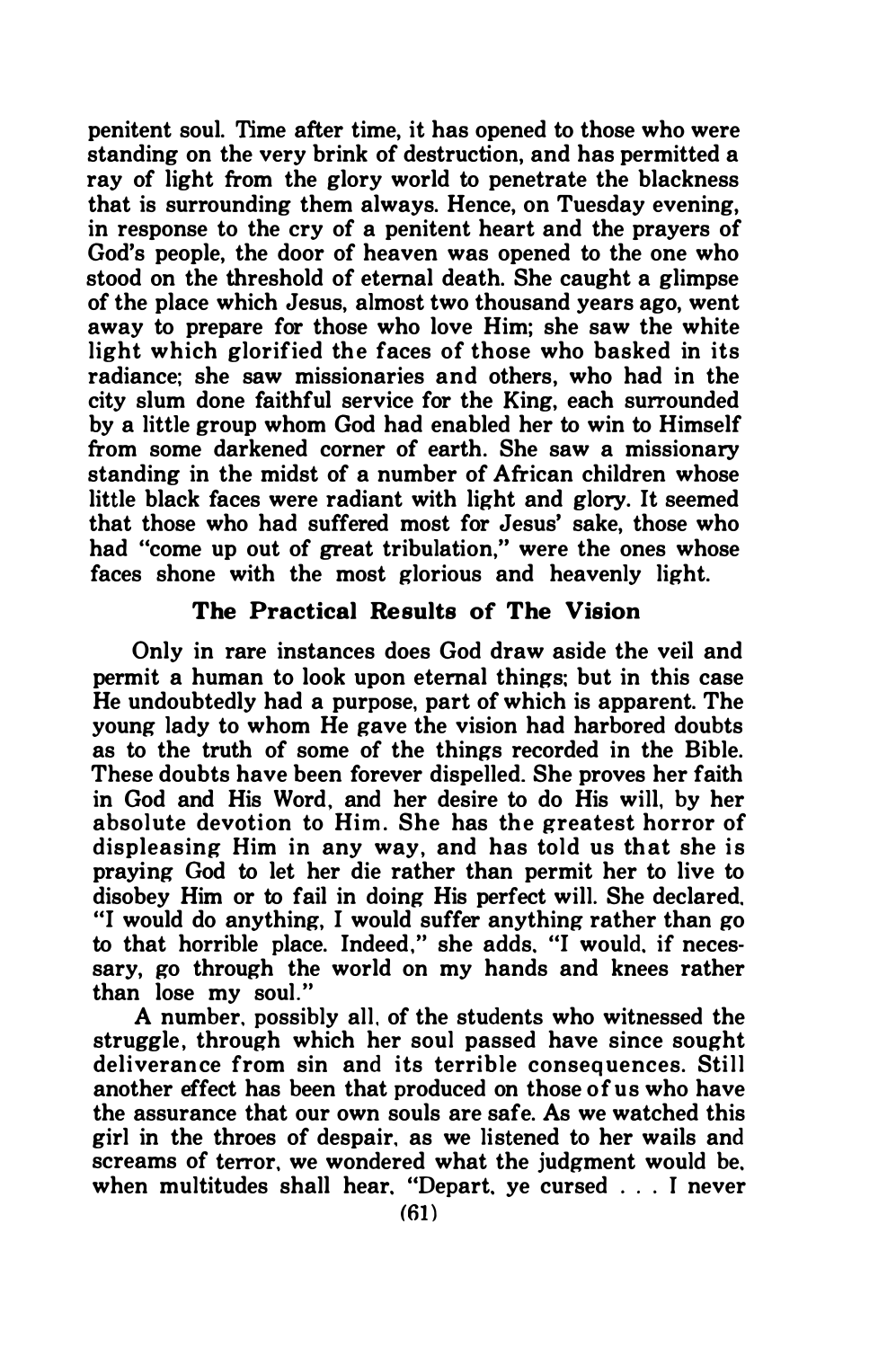knew you:" and in our hearts we purposed to do our very best to try to win souls to God and heaven. Every unit of energy which God has given us, every talent with which He has endowed us, must be engaged in behalf of the lost. What we do, we must do quickly.

Let us by unremitting prayer, and by every other means which God has given us, seek to turn men and women from the path which terminates in darkness and death to the path<br>that leads to light and life. -The Olivet Vision that leads to light and life. (Available in tract form)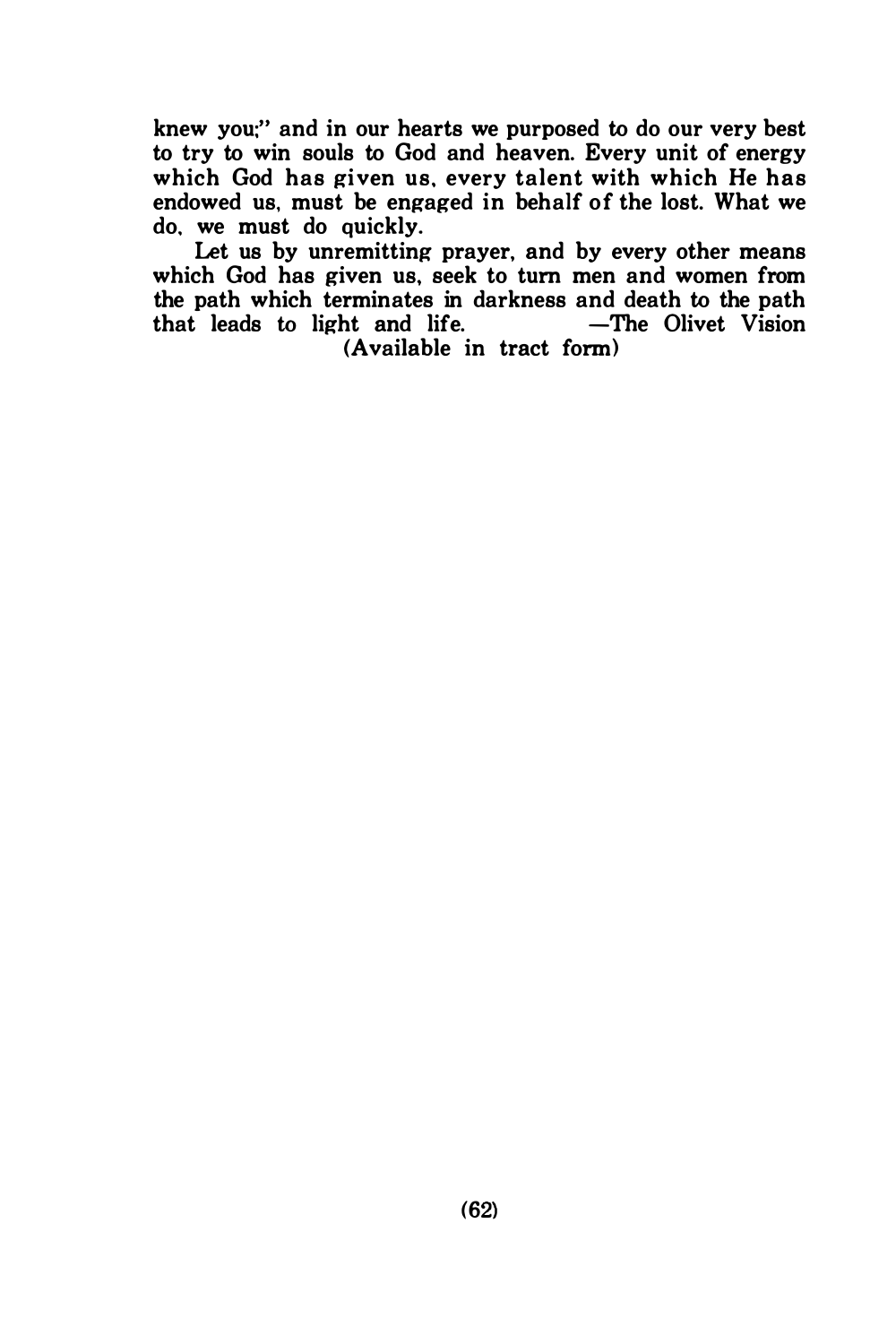# Subscription Order

| <b>Subscription Order</b>                                        |
|------------------------------------------------------------------|
| Please send _______ copies of the Bible Lessons<br>quarterly to: |
|                                                                  |
|                                                                  |
|                                                                  |
| Subscription rate: 50¢ per copy per quarter; or                  |

Subscription rate: 50¢ per copy per quarter; or \$2.00 per copy for one year (issued quarterly).

Please find enclosed payment in the amount of  $\ell$ 

Mail to: FAITH PUBLISHING HOUSE P. 0. Box 518 Guthrie, Okla. 73044